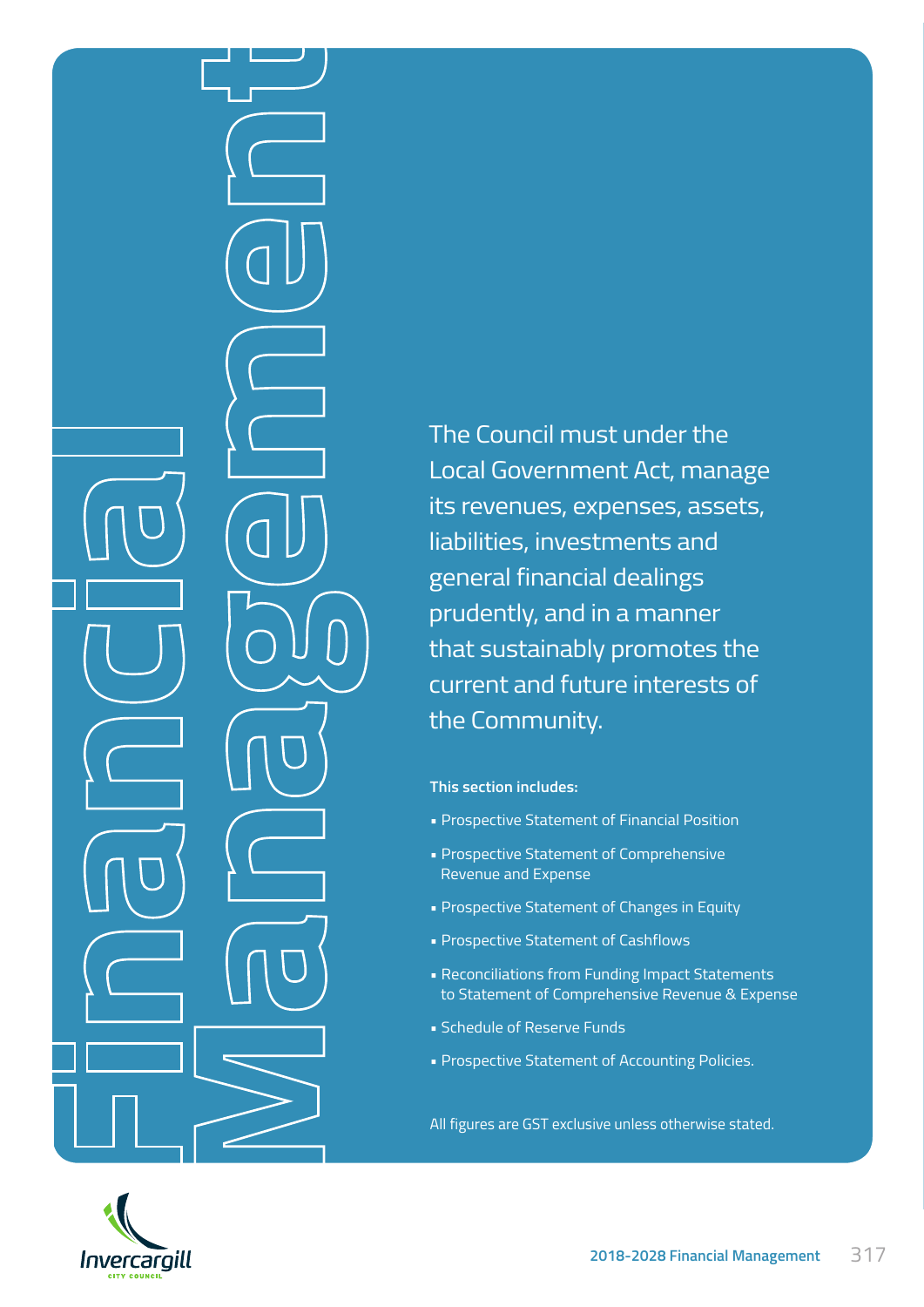# **Prospective Financial Statements**

# **Prospective Statement of Financial Position** *Annual Plan Annual Plan Long Term Plan 2018 - 2028*

|                                            | Annual Plan       | Annual Plan<br>(Restated)* | Long Term Plan 2018 - 2028 |                   |
|--------------------------------------------|-------------------|----------------------------|----------------------------|-------------------|
|                                            | 2017/18<br>(5000) | 2017/18<br>(5000)          | 2018/19<br>(5000)          | 2019/20<br>(5000) |
| <b>ASSETS</b>                              |                   |                            |                            |                   |
| Cash and cash equivalents                  | 8,385             | 1,330                      | 1,175                      | 1,094             |
| Trade and other receivables                | 12,556            | 7,045                      | 7,045                      | 7,197             |
| Inventories                                | 676               | 753                        | 753                        | 770               |
| Other financial assets                     | 20,275            | 27,508                     | 28,140                     | 27,694            |
| <b>Current assets</b>                      | 41,892            | 36,636                     | 37,113                     | 36,755            |
| Property, plant and equipment              | 711,838           | 800,257                    | 842,290                    | 849,104           |
| Intangible assets                          | 837               | 910                        | 910                        | 910               |
| Forestry assets                            | 3,093             | 3,626                      | 3,699                      | 3,780             |
| Investment property                        | 39,829            | 38,397                     | 39,165                     | 40,027            |
| Investment in CCOs and similar entities    | 36,069            | 36,069                     | 36,069                     | 36,069            |
| Other financial assets - other investments | 28,254            | 34,463                     | 34,544                     | 34,555            |
|                                            |                   |                            |                            |                   |
| <b>Non-current assets</b>                  | 819,920           | 913,722                    | 956,677                    | 964,445           |
| <b>TOTAL ASSETS</b>                        | 861,812           | 950,358                    | 993,790                    | 1,001,200         |
| <b>LIABILITIES</b>                         |                   |                            |                            |                   |
| Trade and other payables                   | 9,608             | 10,143                     | 10,143                     | 10,238            |
| Provisions                                 | 149               | 40                         | 41                         | 42                |
| Employee benefit liabilities               | 2,497             | 2,578                      | 2,578                      | 2,630             |
| Borrowings                                 | 3,842             | 49,249                     | 49,366                     | 56,352            |
| Derivative financial instruments           | 11                | 188                        | 188                        | 188               |
| <b>Current liabilities</b>                 | 16,107            | 62,198                     | 62,316                     | 69,450            |
| Provisions                                 | 646               | 848                        | 807                        | 765               |
| Employment benefit liabilities             | 1,238             | 1,231                      | 1,231                      | 1,256             |
| <b>Borrowings</b>                          | 101,922           | 50,500                     | 50,500                     | 50,500            |
| Derivative financial instruments           | 1,111             | 521                        | 521                        | 521               |
| <b>Non-current liabilities</b>             | 104,917           | 53,100                     | 53,059                     | 53,042            |
| <b>TOTAL LIABILITIES</b>                   | 121,024           | 115,298                    | 115,375                    | 122,492           |
|                                            |                   |                            |                            |                   |
| <b>EQUITY</b>                              |                   |                            |                            |                   |
| Retained earnings                          | 396,521           | 396,500                    | 393,185                    | 393,994           |
| Restricted reserves                        | 22,560            | 27,300                     | 27,858                     | 27,342            |
| Hedging reserves                           | (1, 122)          | (501)                      | (501)                      | (501)             |
| Carbon credit revaluation reserves         | $\mathsf{O}$      | 335                        | 335                        | 335               |
| Asset revaluation reserves                 | 322,829           | 411,426                    | 457,538                    | 457,538           |
| <b>TOTAL EQUITY</b>                        | 740,788           | 835,060                    | 878,415                    | 878,708           |
| <b>TOTAL LIABILITIES AND EQUITY</b>        | 861,812           | 950,358                    | 993,790                    | 1,001,200         |

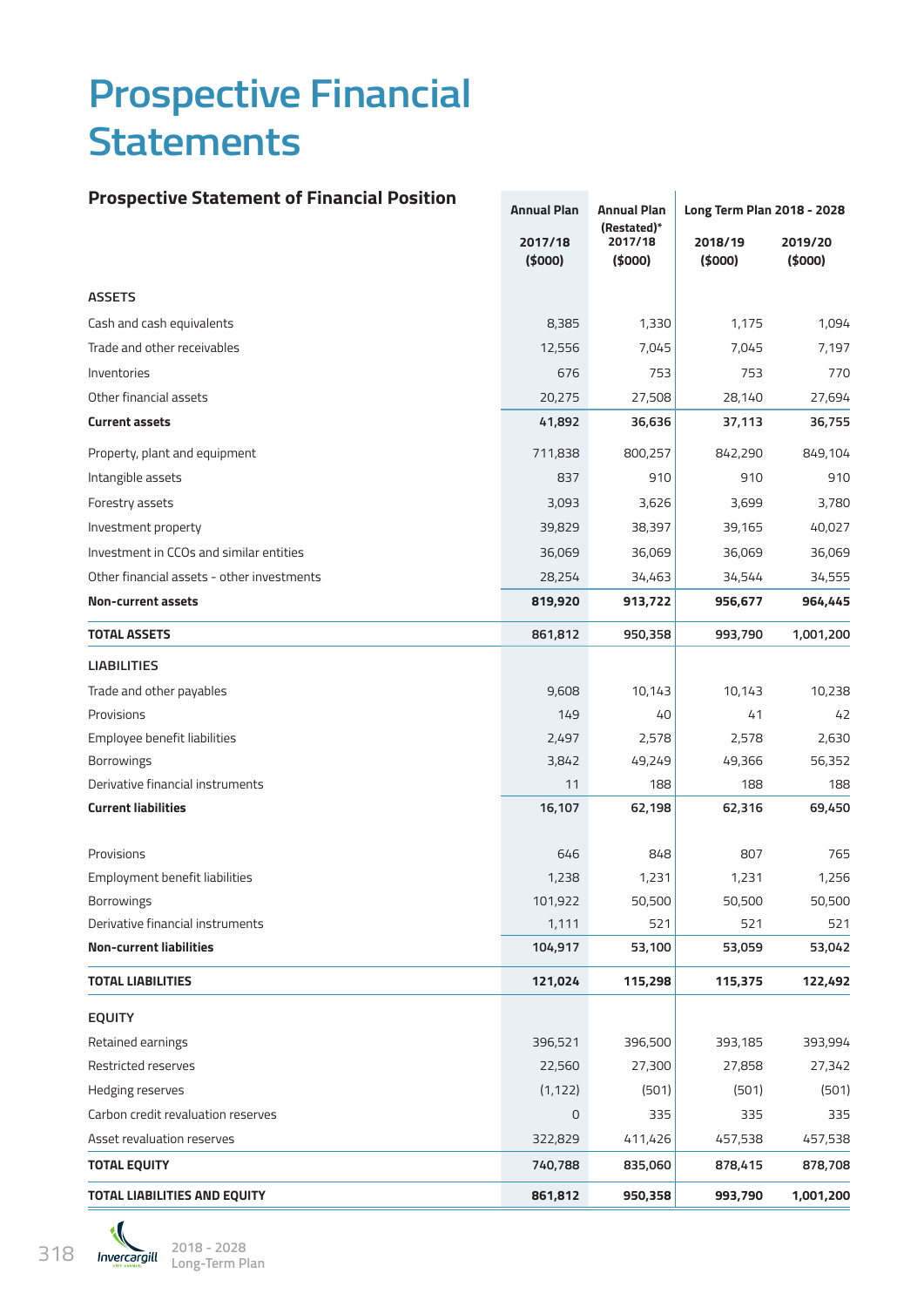

| 1,083<br>1,083<br>1,083<br>1,083<br>1,083<br>1,083<br>8,707<br>7,691<br>7,872<br>8,061<br>8,261<br>8,478<br>822<br>841<br>861<br>883<br>906<br>930<br>43,450<br>31,851<br>33,906<br>36,270<br>39,613<br>42,854<br>43,702<br>46,275<br>49,840<br>54,170<br>41,447<br>53,321<br>913,076<br>910,370<br>982,056<br>976,555<br>971,591<br>1,059,616<br>910<br>910<br>910<br>910<br>910<br>910<br>4,039<br>4,132<br>4,231<br>4,337<br>4,449<br>4,570<br>42,878<br>47,237<br>48,513<br>43,864<br>44,917<br>46,040<br>36,069<br>36,069<br>36,069<br>36,069<br>36,069<br>36,069<br>34,555<br>34,555<br>34,555<br>34,555<br>34,555<br>34,555<br>1,031,527<br>1,029,900<br>1,102,738<br>1,098,466<br>1,094,811<br>1,184,233<br>1,072,974<br>1,073,602<br>1,149,013<br>1,148,306<br>1,148,132<br>1,238,403<br>10,784<br>10,922<br>10,546<br>10,659<br>11,071<br>11,237<br>45<br>46<br>47<br>48<br>49<br>51<br>2,791<br>2,846<br>2,903<br>2,961<br>3,021<br>3,081<br>90,219<br>88,753<br>93,377<br>91,707<br>89,069<br>81,857<br>188<br>188<br>188<br>188<br>188<br>188<br>103,789<br>102,492<br>107,299<br>105,826<br>103,398<br>96,414<br>542<br>493<br>444<br>634<br>589<br>393<br>1,471<br>1,332<br>1,359<br>1,386<br>1,414<br>1,442<br>50,500<br>50,500<br>50,500<br>50,500<br>50,500<br>50,500<br>521<br>521<br>521<br>521<br>521<br>521<br>52,928<br>52,885<br>52,987<br>52,969<br>52,949<br>52,907<br>156,776<br>155,461<br>160,248<br>158,754<br>156,305<br>149,299<br>382,631<br>382,520<br>371,371<br>368,815<br>367,850<br>371,056<br>31,489<br>33,543<br>35,908<br>39,251<br>42,491<br>43,088<br>(501)<br>(501)<br>(501)<br>(501)<br>(501)<br>(501)<br>335<br>335<br>335<br>335<br>335<br>335<br>502,244<br>502,244<br>581,652<br>581,652<br>581,652<br>675,126<br>988,765<br>916,198<br>918,141<br>989,552<br>991,827<br>1,089,104<br>1,072,974<br>1,073,602<br>1,149,013<br>1,148,306<br>1,148,132<br>1,238,403 |
|-------------------------------------------------------------------------------------------------------------------------------------------------------------------------------------------------------------------------------------------------------------------------------------------------------------------------------------------------------------------------------------------------------------------------------------------------------------------------------------------------------------------------------------------------------------------------------------------------------------------------------------------------------------------------------------------------------------------------------------------------------------------------------------------------------------------------------------------------------------------------------------------------------------------------------------------------------------------------------------------------------------------------------------------------------------------------------------------------------------------------------------------------------------------------------------------------------------------------------------------------------------------------------------------------------------------------------------------------------------------------------------------------------------------------------------------------------------------------------------------------------------------------------------------------------------------------------------------------------------------------------------------------------------------------------------------------------------------------------------------------------------------------------------------------------------------------------------------------------------------------------------------------------------------|
|                                                                                                                                                                                                                                                                                                                                                                                                                                                                                                                                                                                                                                                                                                                                                                                                                                                                                                                                                                                                                                                                                                                                                                                                                                                                                                                                                                                                                                                                                                                                                                                                                                                                                                                                                                                                                                                                                                                   |
|                                                                                                                                                                                                                                                                                                                                                                                                                                                                                                                                                                                                                                                                                                                                                                                                                                                                                                                                                                                                                                                                                                                                                                                                                                                                                                                                                                                                                                                                                                                                                                                                                                                                                                                                                                                                                                                                                                                   |
|                                                                                                                                                                                                                                                                                                                                                                                                                                                                                                                                                                                                                                                                                                                                                                                                                                                                                                                                                                                                                                                                                                                                                                                                                                                                                                                                                                                                                                                                                                                                                                                                                                                                                                                                                                                                                                                                                                                   |
|                                                                                                                                                                                                                                                                                                                                                                                                                                                                                                                                                                                                                                                                                                                                                                                                                                                                                                                                                                                                                                                                                                                                                                                                                                                                                                                                                                                                                                                                                                                                                                                                                                                                                                                                                                                                                                                                                                                   |
|                                                                                                                                                                                                                                                                                                                                                                                                                                                                                                                                                                                                                                                                                                                                                                                                                                                                                                                                                                                                                                                                                                                                                                                                                                                                                                                                                                                                                                                                                                                                                                                                                                                                                                                                                                                                                                                                                                                   |
|                                                                                                                                                                                                                                                                                                                                                                                                                                                                                                                                                                                                                                                                                                                                                                                                                                                                                                                                                                                                                                                                                                                                                                                                                                                                                                                                                                                                                                                                                                                                                                                                                                                                                                                                                                                                                                                                                                                   |
|                                                                                                                                                                                                                                                                                                                                                                                                                                                                                                                                                                                                                                                                                                                                                                                                                                                                                                                                                                                                                                                                                                                                                                                                                                                                                                                                                                                                                                                                                                                                                                                                                                                                                                                                                                                                                                                                                                                   |
|                                                                                                                                                                                                                                                                                                                                                                                                                                                                                                                                                                                                                                                                                                                                                                                                                                                                                                                                                                                                                                                                                                                                                                                                                                                                                                                                                                                                                                                                                                                                                                                                                                                                                                                                                                                                                                                                                                                   |
|                                                                                                                                                                                                                                                                                                                                                                                                                                                                                                                                                                                                                                                                                                                                                                                                                                                                                                                                                                                                                                                                                                                                                                                                                                                                                                                                                                                                                                                                                                                                                                                                                                                                                                                                                                                                                                                                                                                   |
|                                                                                                                                                                                                                                                                                                                                                                                                                                                                                                                                                                                                                                                                                                                                                                                                                                                                                                                                                                                                                                                                                                                                                                                                                                                                                                                                                                                                                                                                                                                                                                                                                                                                                                                                                                                                                                                                                                                   |
|                                                                                                                                                                                                                                                                                                                                                                                                                                                                                                                                                                                                                                                                                                                                                                                                                                                                                                                                                                                                                                                                                                                                                                                                                                                                                                                                                                                                                                                                                                                                                                                                                                                                                                                                                                                                                                                                                                                   |
|                                                                                                                                                                                                                                                                                                                                                                                                                                                                                                                                                                                                                                                                                                                                                                                                                                                                                                                                                                                                                                                                                                                                                                                                                                                                                                                                                                                                                                                                                                                                                                                                                                                                                                                                                                                                                                                                                                                   |
|                                                                                                                                                                                                                                                                                                                                                                                                                                                                                                                                                                                                                                                                                                                                                                                                                                                                                                                                                                                                                                                                                                                                                                                                                                                                                                                                                                                                                                                                                                                                                                                                                                                                                                                                                                                                                                                                                                                   |
|                                                                                                                                                                                                                                                                                                                                                                                                                                                                                                                                                                                                                                                                                                                                                                                                                                                                                                                                                                                                                                                                                                                                                                                                                                                                                                                                                                                                                                                                                                                                                                                                                                                                                                                                                                                                                                                                                                                   |
|                                                                                                                                                                                                                                                                                                                                                                                                                                                                                                                                                                                                                                                                                                                                                                                                                                                                                                                                                                                                                                                                                                                                                                                                                                                                                                                                                                                                                                                                                                                                                                                                                                                                                                                                                                                                                                                                                                                   |
|                                                                                                                                                                                                                                                                                                                                                                                                                                                                                                                                                                                                                                                                                                                                                                                                                                                                                                                                                                                                                                                                                                                                                                                                                                                                                                                                                                                                                                                                                                                                                                                                                                                                                                                                                                                                                                                                                                                   |
|                                                                                                                                                                                                                                                                                                                                                                                                                                                                                                                                                                                                                                                                                                                                                                                                                                                                                                                                                                                                                                                                                                                                                                                                                                                                                                                                                                                                                                                                                                                                                                                                                                                                                                                                                                                                                                                                                                                   |
|                                                                                                                                                                                                                                                                                                                                                                                                                                                                                                                                                                                                                                                                                                                                                                                                                                                                                                                                                                                                                                                                                                                                                                                                                                                                                                                                                                                                                                                                                                                                                                                                                                                                                                                                                                                                                                                                                                                   |
|                                                                                                                                                                                                                                                                                                                                                                                                                                                                                                                                                                                                                                                                                                                                                                                                                                                                                                                                                                                                                                                                                                                                                                                                                                                                                                                                                                                                                                                                                                                                                                                                                                                                                                                                                                                                                                                                                                                   |
|                                                                                                                                                                                                                                                                                                                                                                                                                                                                                                                                                                                                                                                                                                                                                                                                                                                                                                                                                                                                                                                                                                                                                                                                                                                                                                                                                                                                                                                                                                                                                                                                                                                                                                                                                                                                                                                                                                                   |
|                                                                                                                                                                                                                                                                                                                                                                                                                                                                                                                                                                                                                                                                                                                                                                                                                                                                                                                                                                                                                                                                                                                                                                                                                                                                                                                                                                                                                                                                                                                                                                                                                                                                                                                                                                                                                                                                                                                   |
|                                                                                                                                                                                                                                                                                                                                                                                                                                                                                                                                                                                                                                                                                                                                                                                                                                                                                                                                                                                                                                                                                                                                                                                                                                                                                                                                                                                                                                                                                                                                                                                                                                                                                                                                                                                                                                                                                                                   |
|                                                                                                                                                                                                                                                                                                                                                                                                                                                                                                                                                                                                                                                                                                                                                                                                                                                                                                                                                                                                                                                                                                                                                                                                                                                                                                                                                                                                                                                                                                                                                                                                                                                                                                                                                                                                                                                                                                                   |
|                                                                                                                                                                                                                                                                                                                                                                                                                                                                                                                                                                                                                                                                                                                                                                                                                                                                                                                                                                                                                                                                                                                                                                                                                                                                                                                                                                                                                                                                                                                                                                                                                                                                                                                                                                                                                                                                                                                   |
|                                                                                                                                                                                                                                                                                                                                                                                                                                                                                                                                                                                                                                                                                                                                                                                                                                                                                                                                                                                                                                                                                                                                                                                                                                                                                                                                                                                                                                                                                                                                                                                                                                                                                                                                                                                                                                                                                                                   |
|                                                                                                                                                                                                                                                                                                                                                                                                                                                                                                                                                                                                                                                                                                                                                                                                                                                                                                                                                                                                                                                                                                                                                                                                                                                                                                                                                                                                                                                                                                                                                                                                                                                                                                                                                                                                                                                                                                                   |
|                                                                                                                                                                                                                                                                                                                                                                                                                                                                                                                                                                                                                                                                                                                                                                                                                                                                                                                                                                                                                                                                                                                                                                                                                                                                                                                                                                                                                                                                                                                                                                                                                                                                                                                                                                                                                                                                                                                   |
|                                                                                                                                                                                                                                                                                                                                                                                                                                                                                                                                                                                                                                                                                                                                                                                                                                                                                                                                                                                                                                                                                                                                                                                                                                                                                                                                                                                                                                                                                                                                                                                                                                                                                                                                                                                                                                                                                                                   |
|                                                                                                                                                                                                                                                                                                                                                                                                                                                                                                                                                                                                                                                                                                                                                                                                                                                                                                                                                                                                                                                                                                                                                                                                                                                                                                                                                                                                                                                                                                                                                                                                                                                                                                                                                                                                                                                                                                                   |
|                                                                                                                                                                                                                                                                                                                                                                                                                                                                                                                                                                                                                                                                                                                                                                                                                                                                                                                                                                                                                                                                                                                                                                                                                                                                                                                                                                                                                                                                                                                                                                                                                                                                                                                                                                                                                                                                                                                   |
|                                                                                                                                                                                                                                                                                                                                                                                                                                                                                                                                                                                                                                                                                                                                                                                                                                                                                                                                                                                                                                                                                                                                                                                                                                                                                                                                                                                                                                                                                                                                                                                                                                                                                                                                                                                                                                                                                                                   |
|                                                                                                                                                                                                                                                                                                                                                                                                                                                                                                                                                                                                                                                                                                                                                                                                                                                                                                                                                                                                                                                                                                                                                                                                                                                                                                                                                                                                                                                                                                                                                                                                                                                                                                                                                                                                                                                                                                                   |
|                                                                                                                                                                                                                                                                                                                                                                                                                                                                                                                                                                                                                                                                                                                                                                                                                                                                                                                                                                                                                                                                                                                                                                                                                                                                                                                                                                                                                                                                                                                                                                                                                                                                                                                                                                                                                                                                                                                   |
|                                                                                                                                                                                                                                                                                                                                                                                                                                                                                                                                                                                                                                                                                                                                                                                                                                                                                                                                                                                                                                                                                                                                                                                                                                                                                                                                                                                                                                                                                                                                                                                                                                                                                                                                                                                                                                                                                                                   |

 \* Annual Plan (Restated) 2017/18 represents the Annual Plan 2017/18 including adjustments for actuals from Annual Report 2016/17 and large transactions which have occurred during the 2017/18 financial year, which are not included in Annual Plan 2017/18.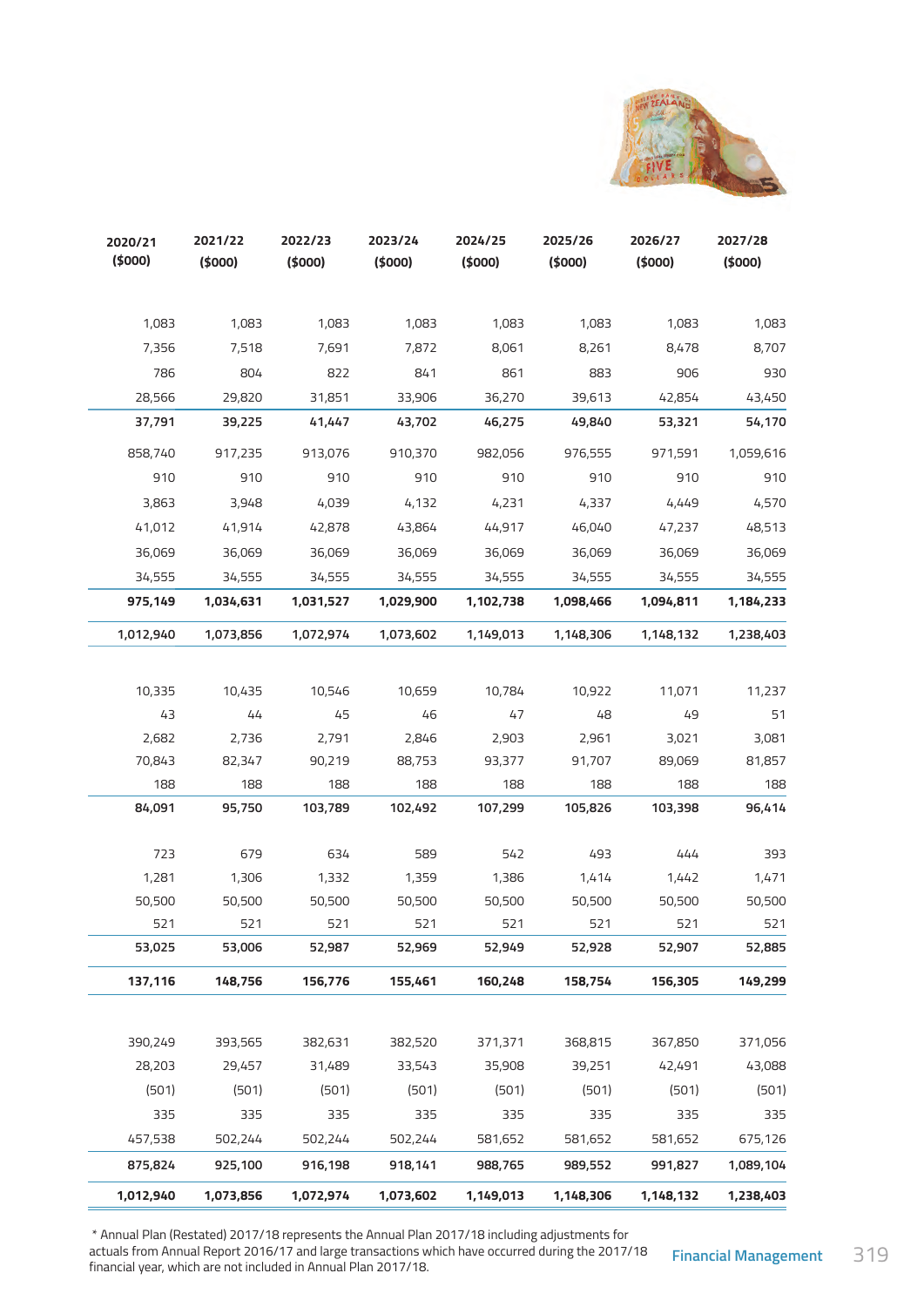# **Prospective Statement of Comprehensive Revenue & Expense**

|                                                          | <b>Annual Plan</b> | <b>Annual Plan</b>               |                   | Long Term Plan 2018 - 2028 |  |  |
|----------------------------------------------------------|--------------------|----------------------------------|-------------------|----------------------------|--|--|
|                                                          | 2017/18<br>(5000)  | (Restated)*<br>2017/18<br>(5000) | 2018/19<br>(5000) | 2019/20<br>(5000)          |  |  |
| <b>REVENUE</b>                                           |                    |                                  |                   |                            |  |  |
| Rates revenue excluding targeted water supply rates      | 42,520             | 42,520                           | 44,892            | 46,306                     |  |  |
| Rates revenue - targeted water supply rates              | 7,548              | 7,548                            | 7,634             | 7,867                      |  |  |
| Fines                                                    | $\mathsf{O}$       | 519                              | 486               | 497                        |  |  |
| Subsidies and grants                                     | $\mathsf{O}$       | 7,344                            | 7,859             | 9,869                      |  |  |
| Direct charges revenue                                   | $\mathsf{O}$       | 19,542                           | 19,093            | 19,962                     |  |  |
| Rental revenue                                           | $\mathsf{O}$       | 2,453                            | 3,028             | 3,120                      |  |  |
| Other revenue                                            | 37,132             | 2,465                            | 2,295             | 2,462                      |  |  |
| Finance revenue                                          | 2,070              | 2,070                            | 2,127             | 2,343                      |  |  |
| Dividends                                                | $\mathsf{O}$       | 5,850                            | 5,850             | 6,000                      |  |  |
| Total revenue                                            | 89,270             | 90,311                           | 93,264            | 98,426                     |  |  |
| <b>EXPENSES</b>                                          |                    |                                  |                   |                            |  |  |
| Employee expenses                                        | 24,502             | 24,602                           | 24,774            | 25,277                     |  |  |
| Depreciation and amortisation                            | 22,081             | 22,081                           | 27,098            | 27,863                     |  |  |
| Other expenses                                           | 40,878             | 41,450                           | 40,697            | 41,172                     |  |  |
| Finance expenses                                         | 4,323              | 4,323                            | 4,293             | 4,764                      |  |  |
| Total expenses                                           | 91,784             | 92,456                           | 96,862            | 99,076                     |  |  |
| Surplus / (deficit) before tax                           | (2,514)            | (2, 145)                         | (3,598)           | (650)                      |  |  |
| Income tax expense                                       | $\mathsf{O}$       | $\circ$                          | $\mathsf{O}$      | $\mathsf{O}$               |  |  |
| Surplus / (deficit) after tax                            | (2,514)            | (2, 145)                         | (3,598)           | (650)                      |  |  |
| OTHER COMPREHENSIVE REVENUE AND EXPENSE                  |                    |                                  |                   |                            |  |  |
| Property, plant and equipment revaluations gain / (loss) | $\mathsf{O}$       | $\Omega$                         | 46,112            | $\mathsf{O}$               |  |  |
| Investment property revaluations - gain / (loss)         | 720                | 720                              | 768               | 862                        |  |  |
| Forestry assets revaluations - gain / (loss)             | $\mathsf{O}$       | 0                                | 73                | 81                         |  |  |
| Total other comprehensive revenue & expense              | 720                | 720                              | 46,953            | 943                        |  |  |
| Total comprehensive revenue & expense                    | (1,794)            | (1,425)                          | 43,355            | 293                        |  |  |

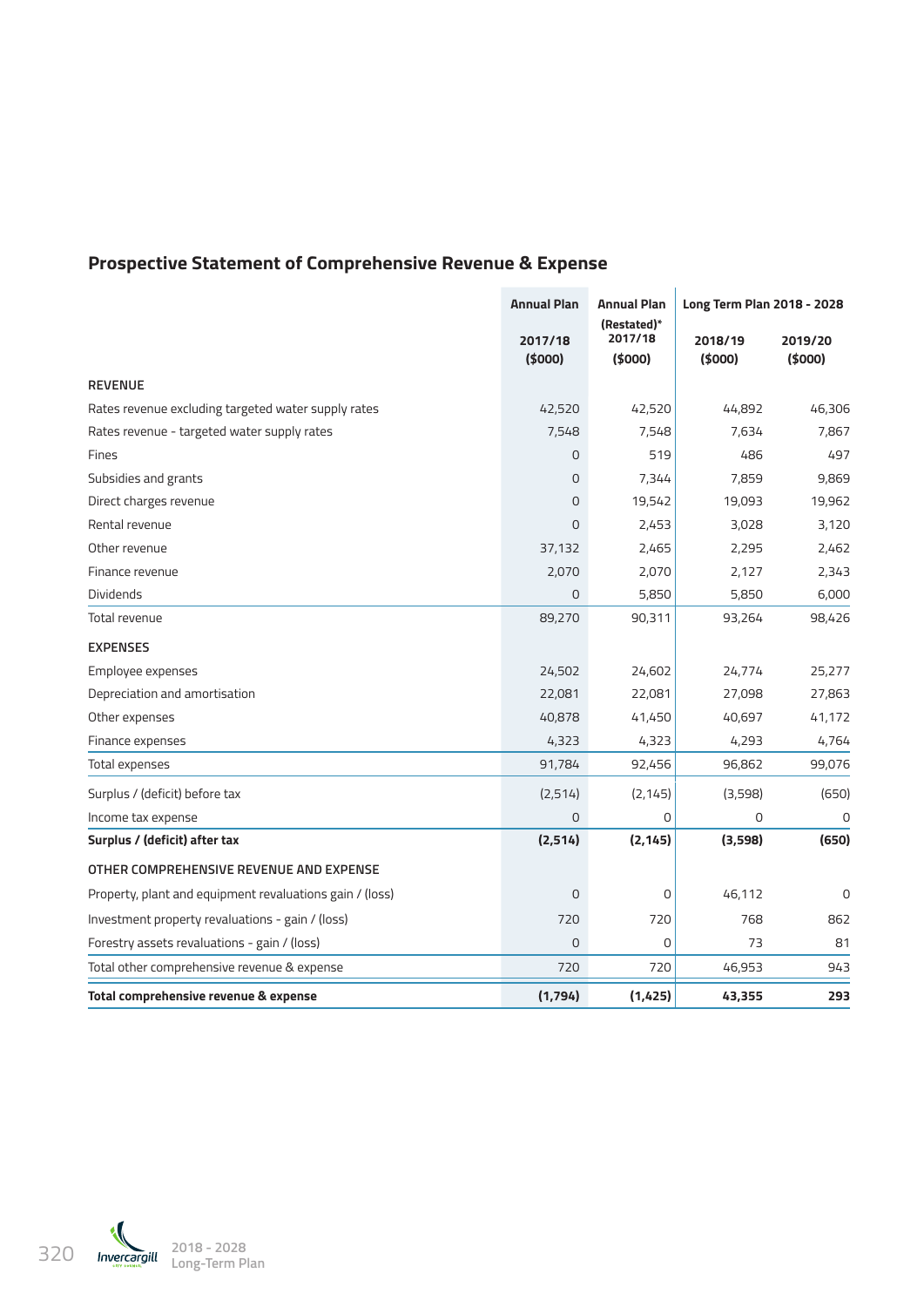

| 2020/21<br>(5000) | 2021/22<br>(\$000) | 2022/23<br>(5000)   | 2023/24<br>(5000) | 2024/25<br>(\$000) | 2025/26<br>(5000) | 2026/27<br>(\$000) | 2027/28<br>(\$000) |
|-------------------|--------------------|---------------------|-------------------|--------------------|-------------------|--------------------|--------------------|
|                   |                    |                     |                   |                    |                   |                    |                    |
| 47,831            | 49,486             | 51,970              | 54,368            | 56,413             | 58,243            | 60,868             | 62,454             |
| 8,255             | 8,531              | 9,031               | 9,473             | 9,790              | 10,341            | 11,204             | 11,813             |
| 508               | 519                | 531                 | 543               | 556                | 570               | 585                |                    |
| 7,077             | 17,151             | 7,211               | 10,594            | 7,430              | 7,589             | 7,818              |                    |
| 21,802            | 22,422             | 22,818              | 24,426            | 25,686             | 26,416            | 27,043             | 27,830             |
| 3,191             | 3,264              | 3,340               | 3,418             | 3,500              | 3,586             | 3,677              |                    |
| 1,862             | 1,898              | 1,935               | 1,974             | 2,014              | 2,058             | 2,104              |                    |
| 2,557             | 2,588              | 2,707               | 3,026             | 3,108              | 3,278             | 3,699              |                    |
| 6,200             | 6,450              | 6,725               | 7,000             | 7,275              | 7,550             | 7,875              |                    |
| 99,283            | 112,309            | 106,268             | 114,822           | 115,772            | 119,631           | 124,873            | 128,664            |
| 26,340            | 26,869             | 27,446              | 29,045            | 29,745             | 30,351            | 30,963             |                    |
| 28,995            | 29,989             | 30,649              | 31,415            | 32,721             | 33,427            | 34,344             |                    |
| 41,992            | 45,332             | 50,972              | 45,523            | 55,190             | 48,072            | 49,878             |                    |
| 5,804             | 6,536              | 7,158               | 7,975             | 8,052              | 8,223             | 8,723              |                    |
| 103,131           | 108,726            | 116,225             | 113,958           | 125,708            | 120,073           | 123,908            |                    |
| (3,848)           | 3,583              | (9,957)             | 864               | (9,936)            | (442)             | 965                |                    |
| $\mathsf{O}$      | $\mathsf{O}$       | $\mathsf{O}\xspace$ | $\overline{0}$    | $\overline{O}$     | 0                 | $\overline{O}$     |                    |
| (3,848)           | 3,583              | (9,957)             | 864               | (9,936)            | (442)             | 965                |                    |
| $\overline{0}$    | 44,706             | $\mathsf{O}$        | $\overline{0}$    | 79,408             | $\overline{0}$    | $\overline{0}$     |                    |
| 881               | 902                | 964                 | 986               | 1,053              | 1,123             | 1,197              |                    |
| 83                | 85                 | 91                  | 93                | 99                 | 106               | 113                |                    |
|                   |                    |                     |                   |                    |                   |                    |                    |
| 964               | 45,693             | 1,055               | 1,079             | 80,560             | 1,229             | 1,310              |                    |
| (2,884)           | 49,276             | (8,902)             | 1,943             | 70,624             | 787               | 2,275              |                    |

\* Annual Plan (Restated) 2017/18 represents the Annual Plan 2017/18 including adjustments for actuals from Annual Report 2016/17 and large transactions which have occurred during the 2017/18 financial year, which are not included in Annual Plan 2017/18.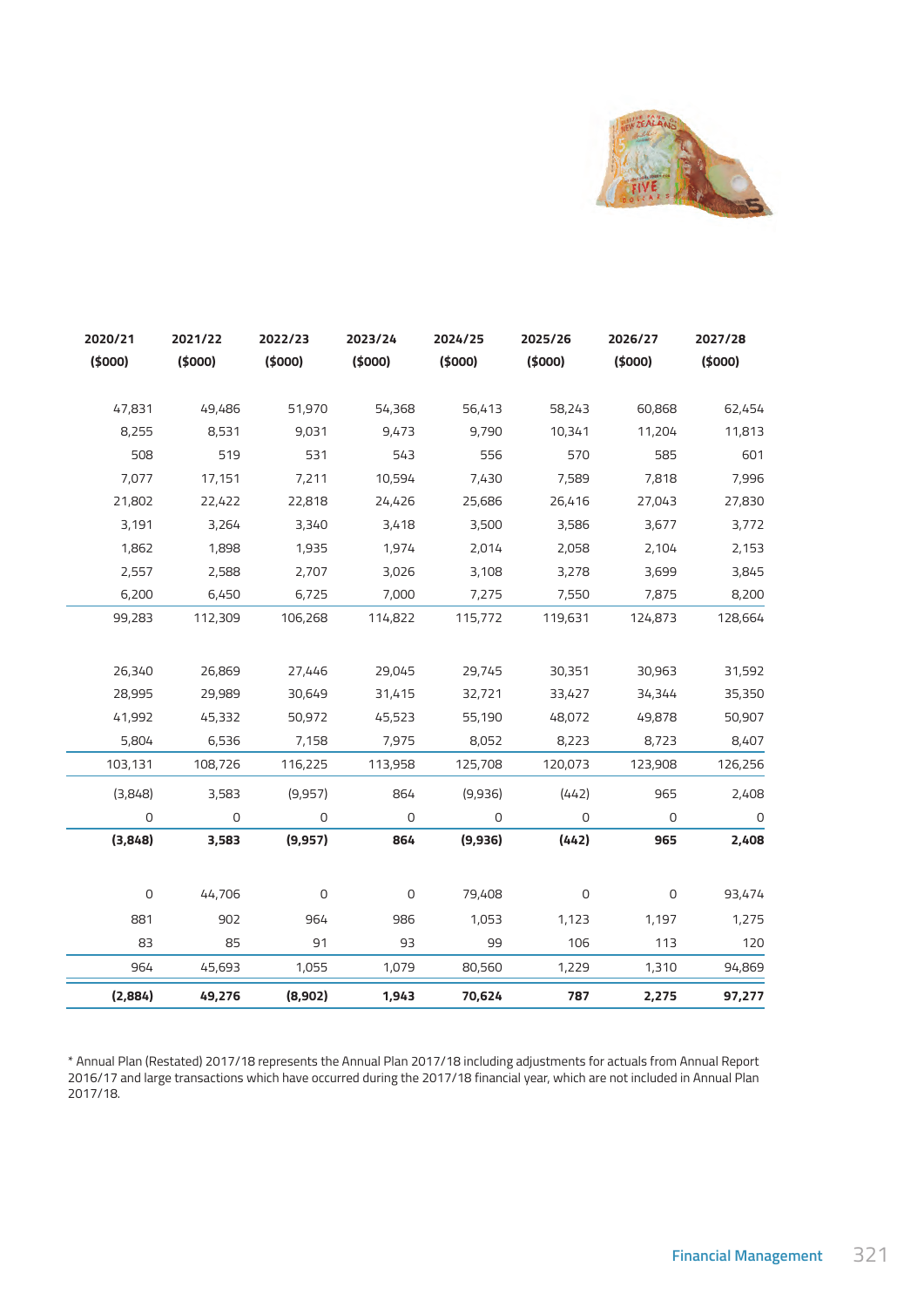# **Prospective Statement of Changes in Equity**

|                                                         | <b>Annual Plan</b> | Annual Plan                       | Long Term Plan 2018 - 2028 |                   |
|---------------------------------------------------------|--------------------|-----------------------------------|----------------------------|-------------------|
|                                                         | 2017/18<br>(5000)  | (Restated)*<br>2017/18<br>(\$000) | 2018/19<br>(5000)          | 2019/20<br>(5000) |
| <b>Balance at 1 July</b>                                | 742,582            | 836,485                           | 835,060                    | 878,415           |
| Total comprehensive revenue & expense for the year      | (1,794)            | (1,425)                           | 43,355                     | 293               |
| <b>Balance at 30 June</b>                               | 740,788            | 835,060                           | 878,415                    | 878,708           |
| <b>COMPONENTS OF EQUITY</b>                             |                    |                                   |                            |                   |
| <b>Retained earnings at 1 July</b>                      | 395,916            | 393,975                           | 396,500                    | 393,185           |
| Net surplus/(deficit) for the year                      | (1,794)            | (1,425)                           | 43,355                     | 293               |
| Transfers (to)/from restricted reserves                 | 2,399              | 3,950                             | (558)                      | 516               |
| Transfers (to) /from hedging reserves                   | $\mathsf{O}$       | 0                                 | 0                          | $\overline{0}$    |
| Transfers (to) /from carbon credit revaluation reserves | $\mathsf{O}$       | 0                                 | $\mathsf{O}$               | $\mathsf{O}$      |
| Transfers (to)/from asset revaluation reserves          | $\mathsf{O}$       | $\circ$                           | (46, 112)                  | 0                 |
| <b>Retained earnings at 30 June</b>                     | 396,521            | 396,500                           | 393,185                    | 393,994           |
| <b>Restricted reserves at 1 July</b>                    | 24,959             | 31,250                            | 27,300                     | 27,858            |
| Transfers to/(from) reserves                            | (2,399)            | (3,950)                           | 558                        | (516)             |
| Restricted reserves at 30 June                          | 22,560             | 27,300                            | 27,858                     | 27,342            |
| <b>Hedging reserves at 1 July</b>                       | (1, 122)           | (501)                             | (501)                      | (501)             |
| Transfers to/(from) reserves                            | $\mathsf{O}$       | 0                                 | $\mathsf{O}$               | 0                 |
| Hedging reserves at 30 June                             | (1, 122)           | (501)                             | (501)                      | (501)             |
| Carbon credit revaluation reserves at 1 July            | $\mathsf{O}$       | 335                               | 335                        | 335               |
| Transfers to/(from) reserves                            | $\mathsf{O}$       | $\mathsf O$                       | $\mathsf{O}$               | $\mathsf{O}$      |
| Carbon credit revaluation reserves at 30 June           | $\mathbf{O}$       | 335                               | 335                        | 335               |
|                                                         |                    |                                   |                            |                   |
| Asset revaluation reserves at 1 July                    | 322,829            | 411,426                           | 411,426                    | 457,538           |
| Transfers to/(from) reserves                            | $\mathsf{O}$       | $\circ$                           | 46,112                     | $\mathsf{O}$      |
| Asset revaluation reserves at 30 June                   | 322,829            | 411,426                           | 457,538                    | 457,538           |

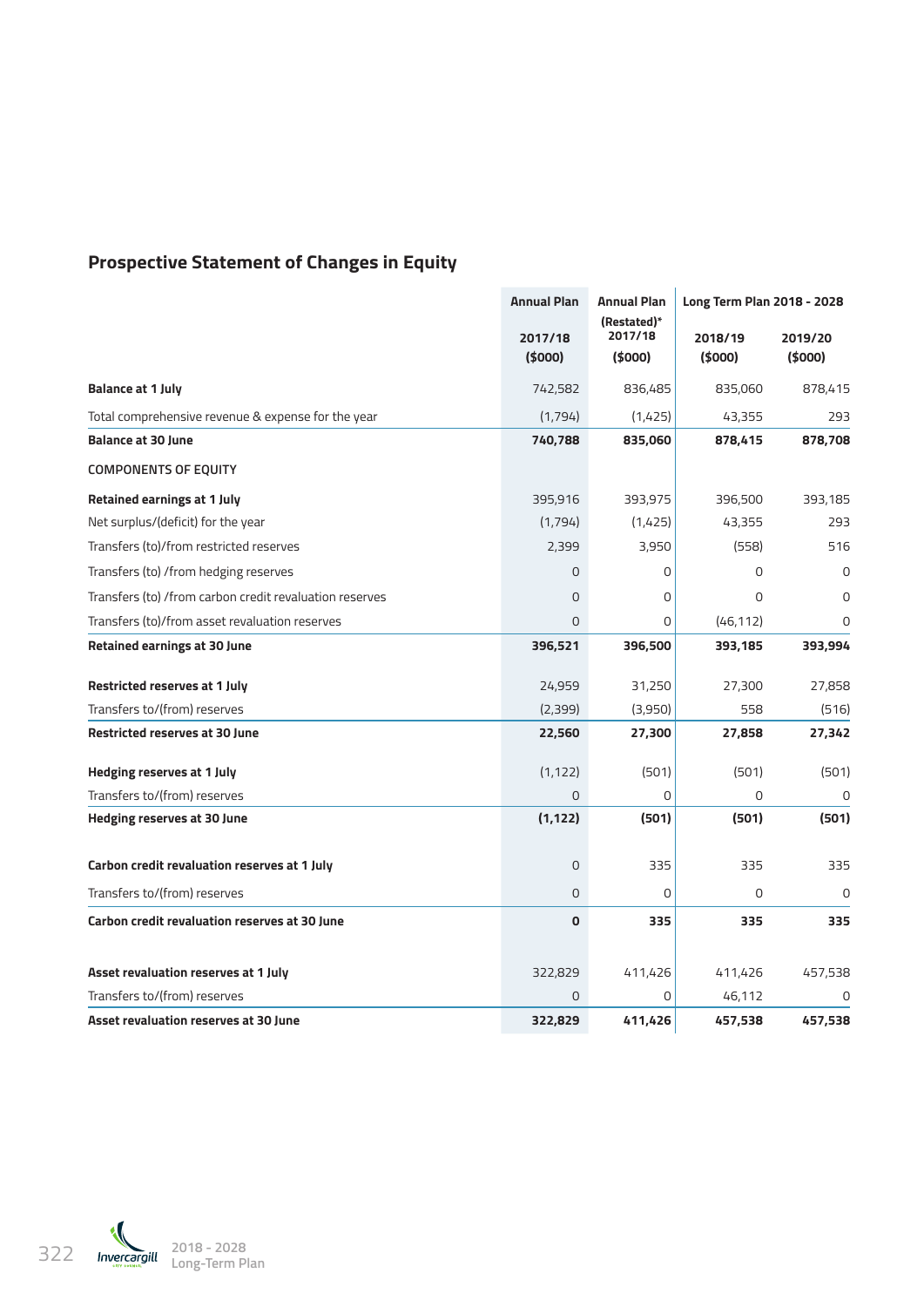

| 2021/22<br>2022/23<br>2023/24<br>2024/25<br>(5000)<br>(5000)<br>(\$000)<br>(\$000) | 2027/28<br>2025/26<br>2026/27<br>(5000)<br>(\$000)<br>(\$000) |
|------------------------------------------------------------------------------------|---------------------------------------------------------------|
| 878,708<br>875,824                                                                 | 991,827<br>918,141<br>988,765<br>989,552                      |
| 925,100<br>916,198                                                                 |                                                               |
| (2,884)                                                                            | 2,275                                                         |
| 49,276                                                                             | 97,277                                                        |
| (8,902)                                                                            | 70,624                                                        |
| 1,943                                                                              | 787                                                           |
| 875,824                                                                            | 988,765                                                       |
| 925,100                                                                            | 989,552                                                       |
| 916,198                                                                            | 991,827                                                       |
| 918,141                                                                            | 1,089,104                                                     |
| 393,994                                                                            | 382,520                                                       |
| 390,249                                                                            | 371,371                                                       |
| 393,565                                                                            | 368,815                                                       |
| 382,631                                                                            | 367,850                                                       |
| (2,884)                                                                            | 787                                                           |
| 49,276                                                                             | 2,275                                                         |
| (8,902)                                                                            | 97,277                                                        |
| 1,943                                                                              | 70,624                                                        |
| (1,254)                                                                            | (597)                                                         |
| (861)                                                                              | (2, 365)                                                      |
| (2,032)                                                                            | (3,343)                                                       |
| (2,054)                                                                            | (3,240)                                                       |
| $\mathsf{O}$<br>$\mathsf{O}$<br>$\overline{0}$<br>$\overline{O}$                   | $\mathsf{O}$<br>$\mathsf{O}$<br>$\overline{O}$                |
| $\mathsf{O}$<br>$\mathsf{O}$<br>$\overline{0}$<br>$\overline{O}$                   | $\mathsf{O}$<br>$\mathsf{O}$<br>$\mathsf{O}$                  |
| $\mathsf{O}$                                                                       | $\mathsf{O}$                                                  |
| (44, 706)                                                                          | $\mathsf{O}$                                                  |
| $\mathsf{O}$                                                                       | (93, 474)                                                     |
| $\mathsf{O}$                                                                       | (79,408)                                                      |
| 390,249                                                                            | 371,371                                                       |
| 393,565                                                                            | 368,815                                                       |
| 382,631                                                                            | 367,850                                                       |
| 382,520                                                                            | 371,056                                                       |
| 27,342                                                                             | 42,491                                                        |
| 28,203                                                                             | 33,543                                                        |
| 29,457                                                                             | 35,908                                                        |
| 31,489                                                                             | 39,251                                                        |
| 861                                                                                | 597                                                           |
| 1,254                                                                              | 2,365                                                         |
| 2,032                                                                              | 3,343                                                         |
| 2,054                                                                              | 3,240                                                         |
| 28,203                                                                             | 39,251                                                        |
| 29,457                                                                             | 42,491                                                        |
| 31,489                                                                             | 43,088                                                        |
| 33,543                                                                             | 35,908                                                        |
| (501)                                                                              | (501)                                                         |
| (501)                                                                              | (501)                                                         |
| (501)                                                                              | (501)                                                         |
| (501)                                                                              | (501)                                                         |
| $\mathsf D$<br>$\mathsf{O}$<br>$\overline{O}$<br>$\overline{0}$                    | $\mathsf{O}$<br>$\mathsf{O}$<br>$\overline{0}$                |
| (501)                                                                              | (501)                                                         |
| (501)                                                                              | (501)                                                         |
| (501)                                                                              | (501)                                                         |
| (501)                                                                              | (501)                                                         |
| 335                                                                                | 335                                                           |
| 335                                                                                | 335                                                           |
| 335                                                                                | 335                                                           |
| 335                                                                                | 335                                                           |
| $\overline{0}$<br>$\mathsf{O}$<br>$\mathsf{O}$<br>$\overline{0}$                   | $\mathsf{O}$<br>$\overline{0}$<br>$\overline{0}$              |
| 335                                                                                | 335                                                           |
| 335                                                                                | 335                                                           |
| 335                                                                                | 335                                                           |
| 335                                                                                | 335                                                           |
| 457,538                                                                            | 502,244                                                       |
| 502,244                                                                            | 581,652                                                       |
| 502,244                                                                            | 581,652                                                       |
| 457,538                                                                            | 581,652                                                       |
| $\overline{0}$                                                                     | 79,408                                                        |
| 44,706                                                                             | $\overline{0}$                                                |
| $\overline{0}$                                                                     | $\overline{0}$                                                |
| $\overline{0}$                                                                     | 93,474                                                        |
| 502,244                                                                            | 581,652                                                       |
| 457,538                                                                            | 581,652                                                       |
| 502,244                                                                            | 581,652                                                       |
| 502,244                                                                            | 675,126                                                       |

 \* Annual Plan (Restated) 2017/18 represents the Annual Plan 2017/18 including adjustments for actuals from Annual Report 2016/17 and large transactions which have occurred during the 2017/18 financial year, which are not included in Annual Plan 2017/18.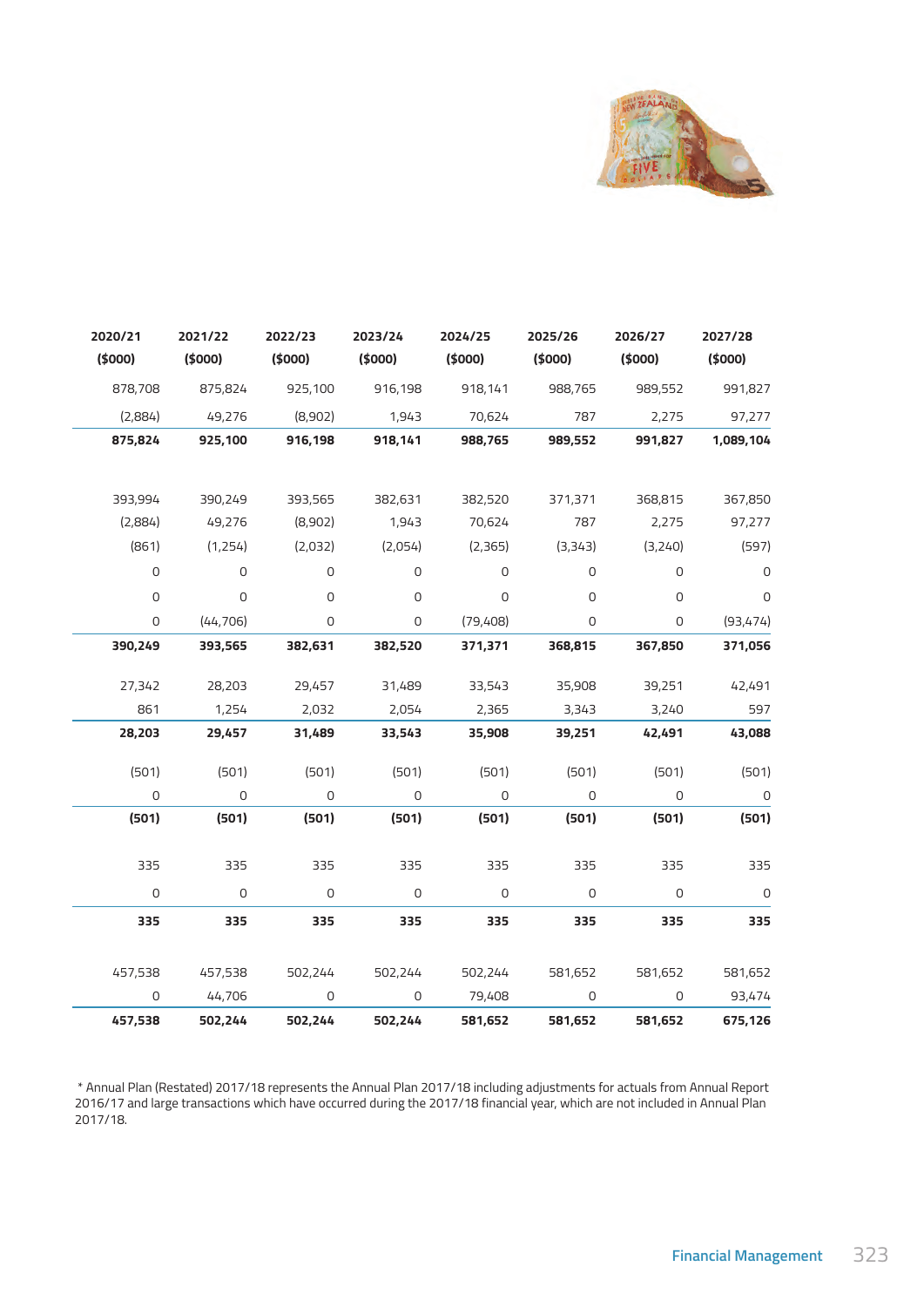# **Prospective Statement of Cashflows**

|                                                        | <b>Annual Plan</b> | <b>Annual Plan</b>               | Long Term Plan 2018 - 2028 |                   |  |
|--------------------------------------------------------|--------------------|----------------------------------|----------------------------|-------------------|--|
|                                                        | 2017/18<br>(5000)  | (Restated)*<br>2017/18<br>(5000) | 2018/19<br>(5000)          | 2019/20<br>(5000) |  |
| CASH FLOWS FROM OPERATING ACTIVITIES                   |                    |                                  |                            |                   |  |
| Receipts from rates revenue                            | 50,068             | 50,068                           | 52,526                     | 54,173            |  |
| Receipts from other revenue                            | 29,447             | 30,488                           | 31,096                     | 34,091            |  |
| Interest received                                      | 2,070              | 2,070                            | 2,127                      | 2,343             |  |
| Dividend received                                      | 5,850              | 5,850                            | 5,850                      | 6,000             |  |
| Payments to suppliers and employees                    | (63, 627)          | (64, 257)                        | (63,846)                   | (64, 671)         |  |
| Interest paid                                          | (4,323)            | (4, 323)                         | (4,293)                    | (4, 764)          |  |
| Net cash flows from operating activities               | 19,485             | 19,896                           | 23,460                     | 27,172            |  |
| CASH FLOWS FROM INVESTING ACTIVITIES                   |                    |                                  |                            |                   |  |
| Cash was provided from                                 |                    |                                  |                            |                   |  |
| Proceeds from sale of property, plant and equipment    | 156                | 1,959                            | 318                        | 193               |  |
| Proceeds from sale of investments                      | 6,020              | 7,571                            | 5,378                      | 5,028             |  |
| Purchase of property, plant and equipment              | (22,045)           | (43, 792)                        | (23, 267)                  | (33, 126)         |  |
| Purchase of biological assets                          | $\overline{0}$     | (200)                            | $\mathsf{O}$               | $\mathsf{O}$      |  |
| Purchase of intangible assets                          | $\circ$            | (40)                             | (70)                       | (74)              |  |
| Purchase of investment property                        | $\mathsf{O}$       | $\Omega$                         | $\mathsf{O}$               | $\mathsf{O}$      |  |
| Purchase of investments                                | (4, 112)           | (4, 112)                         | (6,091)                    | (4, 593)          |  |
| Net cash flows from investing activities               | (19,981)           | (38, 614)                        | (23, 732)                  | (32, 572)         |  |
|                                                        |                    |                                  |                            |                   |  |
| CASH FLOWS FROM FINANCING ACTIVITIES                   |                    |                                  |                            |                   |  |
| Proceeds from borrowings                               | 3,595              | 19,785                           | 3,594                      | 9,159             |  |
| Repayments of borrowings                               | (3, 181)           | (3,418)                          | (3,477)                    | (3,840)           |  |
| Net cash flows from financing activities               | 414                | 16,367                           | 117                        | 5,319             |  |
| Net (decrease) increase in cash and cash equivalents   | (82)               | (2, 351)                         | (155)                      | (81)              |  |
| Cash and cash equivalents at the beginning of the year | 8,468              | 3,681                            | 1,330                      | 1,175             |  |
| Cash and cash equivalents at end of the year           | 8,385              | 1,330                            | 1,175                      | 1,094             |  |

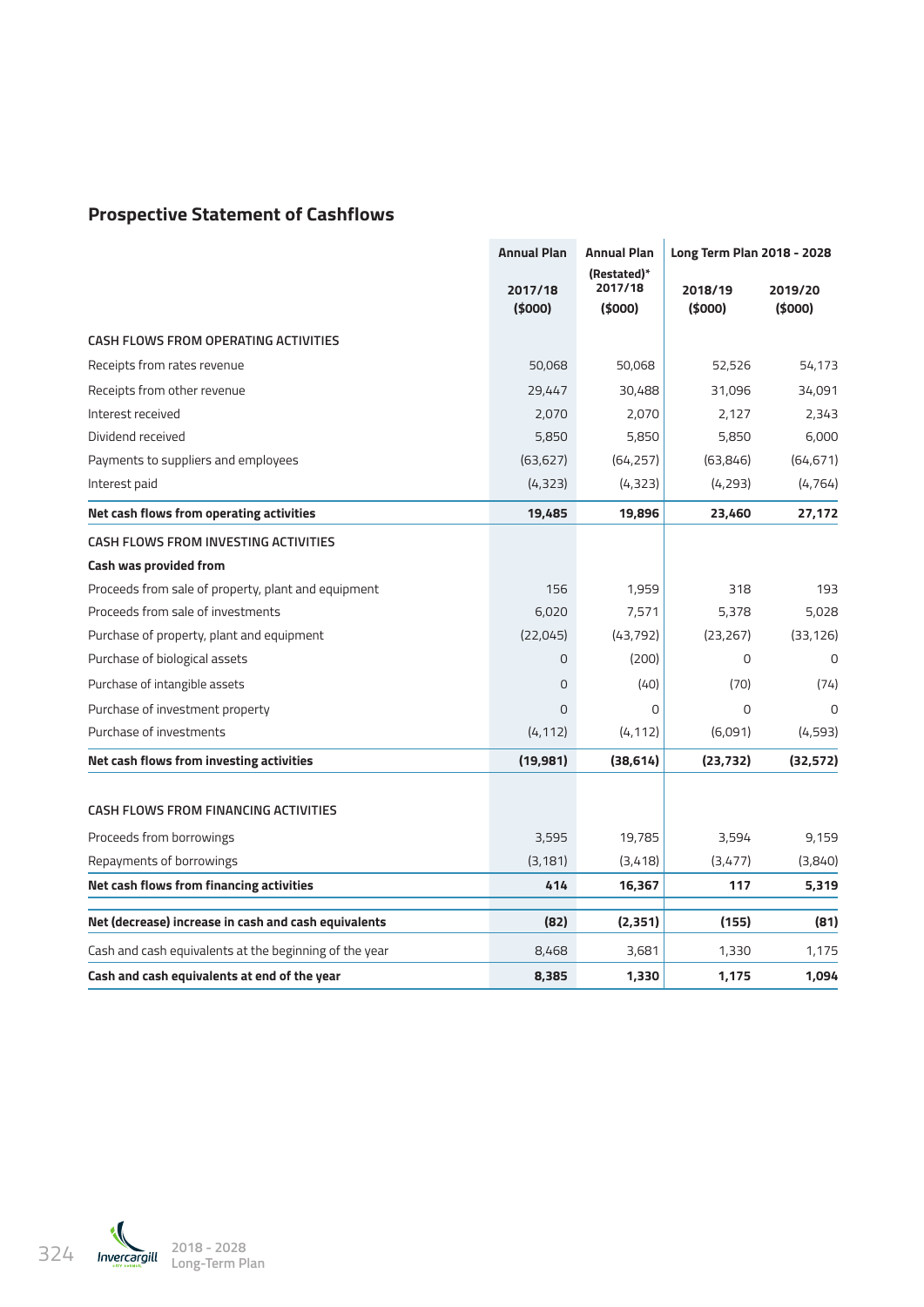

| 2027/28<br>(5000) | 2026/27<br>(5000)                                                       | 2025/26<br>(5000)                                                    | 2024/25<br>(5000)                                                      | 2023/24<br>(5000)                                                        | 2022/23<br>(5000)                                                         | 2021/22<br>(5000)                                                       | 2020/21<br>(5000)                                              |
|-------------------|-------------------------------------------------------------------------|----------------------------------------------------------------------|------------------------------------------------------------------------|--------------------------------------------------------------------------|---------------------------------------------------------------------------|-------------------------------------------------------------------------|----------------------------------------------------------------|
| 74,267            | 72,072                                                                  | 68,584                                                               | 66,203                                                                 | 63,841                                                                   | 61,001                                                                    | 58,017                                                                  | 56,086                                                         |
| 40,978            | 39,881                                                                  | 38,900                                                               | 37,892                                                                 | 39,685                                                                   | 34,589                                                                    | 44,028                                                                  | 33,236                                                         |
| 3,845             | 3,699                                                                   | 3,278                                                                | 3,108                                                                  | 3,026                                                                    | 2,707                                                                     | 2,588                                                                   | 2,557                                                          |
| 8,200             | 7,875                                                                   | 7,550                                                                | 7,275                                                                  | 7,000                                                                    | 6,725                                                                     | 6,450                                                                   | 6,200                                                          |
| (81, 173)         | (79, 544)                                                               | (77, 150)                                                            | (83, 689)                                                              | (73, 345)                                                                | (77, 213)                                                                 | (71, 018)                                                               | (67, 169)                                                      |
| (8,407)           | (8, 723)                                                                | (8,223)                                                              | (8,052)                                                                | (7, 975)                                                                 | (7, 158)                                                                  | (6,536)                                                                 | (5,804)                                                        |
| 37,710            | 35,260                                                                  | 32,939                                                               | 22,737                                                                 | 32,232                                                                   | 20,651                                                                    | 33,529                                                                  | 25,106                                                         |
|                   | 4,101<br>(29,466)<br>$\mathsf{O}$<br>(90)<br>$\overline{O}$<br>(7, 341) | 3,469<br>(28,005)<br>$\mathsf O$<br>(89)<br>$\mathsf{O}$<br>(6, 812) | 3,999<br>(25, 179)<br>$\mathsf{O}$<br>(87)<br>$\mathsf{O}$<br>(6, 364) | 3,690<br>(28, 771)<br>$\mathsf{O}$<br>(86)<br>$\overline{O}$<br>(5, 744) | 3,368<br>(26, 568)<br>$\overline{O}$<br>(83)<br>$\overline{O}$<br>(5,400) | 3,931<br>(40,055)<br>$\mathsf{O}$<br>(81)<br>$\overline{0}$<br>(5, 185) | 3,865<br>(38, 748)<br>$\mathsf O$<br>(78)<br>(104)<br>(4, 737) |
| (30, 498)         | (32, 622)                                                               | (31, 269)                                                            | (27, 361)                                                              | (30, 766)                                                                | (28, 523)                                                                 | (41, 119)                                                               | (39, 608)                                                      |
|                   | 5,415<br>(8,053)                                                        | 5,278<br>(6,948)                                                     | 9,952<br>(5,328)                                                       | 3,924<br>(5,390)                                                         | 13,087<br>(5,215)                                                         | 12,366<br>(4, 776)                                                      | 18,740<br>(4,249)                                              |
| (7, 212)          | (2, 638)                                                                | (1,670)                                                              | 4,624                                                                  | (1,466)                                                                  | 7,872                                                                     | 7,590                                                                   | 14,491                                                         |
|                   | $\mathbf 0$                                                             | $\mathbf 0$                                                          | $\mathbf 0$                                                            | $\mathbf 0$                                                              | $\mathbf 0$                                                               | $\mathbf 0$                                                             | (11)                                                           |
|                   | 1,083                                                                   | 1,083                                                                | 1,083                                                                  | 1,083                                                                    | 1,083                                                                     | 1,083                                                                   | 1,094                                                          |
|                   |                                                                         |                                                                      | 1,083                                                                  | 1,083                                                                    | 1,083                                                                     | 1,083                                                                   | 1,083                                                          |

 \* Annual Plan (Restated) 2017/18 represents the Annual Plan 2017/18 including adjustments for actuals from Annual Report 2016/17 and large transactions which have occurred during the 2017/18 financial year, which are not included in Annual Plan 2017/18.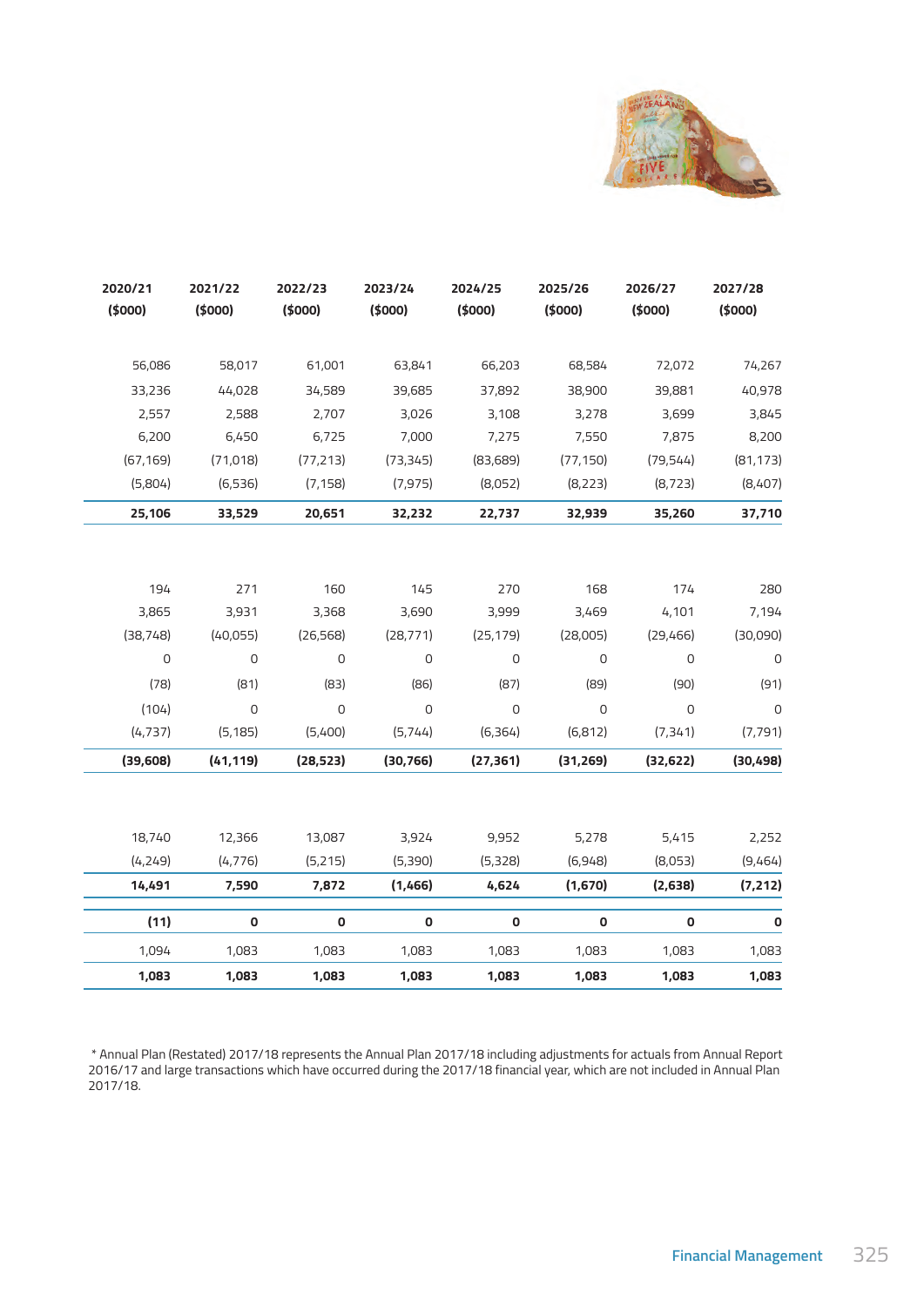# **Financial Statement Reconciliations**

### **Rates Revenue Reconciliation from Funding Impact Statements to Statement of Comprehensive Revenue & Expense**

|                                             | <b>Annual Plan</b> | Long Term Plan 2018 - 2028 |                    |
|---------------------------------------------|--------------------|----------------------------|--------------------|
|                                             | 2017/18<br>(5000)  | 2018/19<br>(\$000)         | 2019/20<br>(\$000) |
| Roading                                     | 8,041              | 7,769                      | 8,270              |
| Sewerage                                    | 5,609              | 5,848                      | 6,023              |
| Solid Waste Management                      | 4,295              | 4,295                      | 4,390              |
| Stormwater                                  | 3,489              | 4,040                      | 4,286              |
| <b>Water Supply</b>                         | 7,548              | 7,634                      | 7,867              |
| <b>Infrastructural Services</b>             | 28,982             | 29,586                     | 30,836             |
| <b>Development and Regulatory Services</b>  | 3,182              | 3,442                      | 3,672              |
| Community Development                       | 429                | 438                        | 463                |
| <b>Housing Care Services</b>                | $\mathsf{O}$       | $\mathsf{O}$               | $\mathsf O$        |
| <b>Libraries and Archives</b>               | 4,035              | 4,162                      | 4,249              |
| Parks and Reserves                          | 6,182              | 6,350                      | 6,440              |
| Public Transport                            | 680                | 752                        | 930                |
| Pools                                       | 2,183              | 2,433                      | 2,296              |
| <b>Public Toilets</b>                       | 343                | 386                        | 395                |
| Theatre Services                            | 966                | 1,040                      | 1,073              |
| Southland Museum & Art Gallery              | $\mathsf{O}$       | $\mathsf{O}$               | $\mathsf O$        |
| Southland Regional Heritage Committee       | 866                | 885                        | 902                |
| Venture Southland                           | 1,805              | 1,958                      | 2,059              |
| Provision of Specialised Community Services | 2,595              | 3,559                      | 3,305              |
| <b>Community Services Group</b>             | 20,084             | 21,963                     | 22,112             |
|                                             |                    |                            |                    |

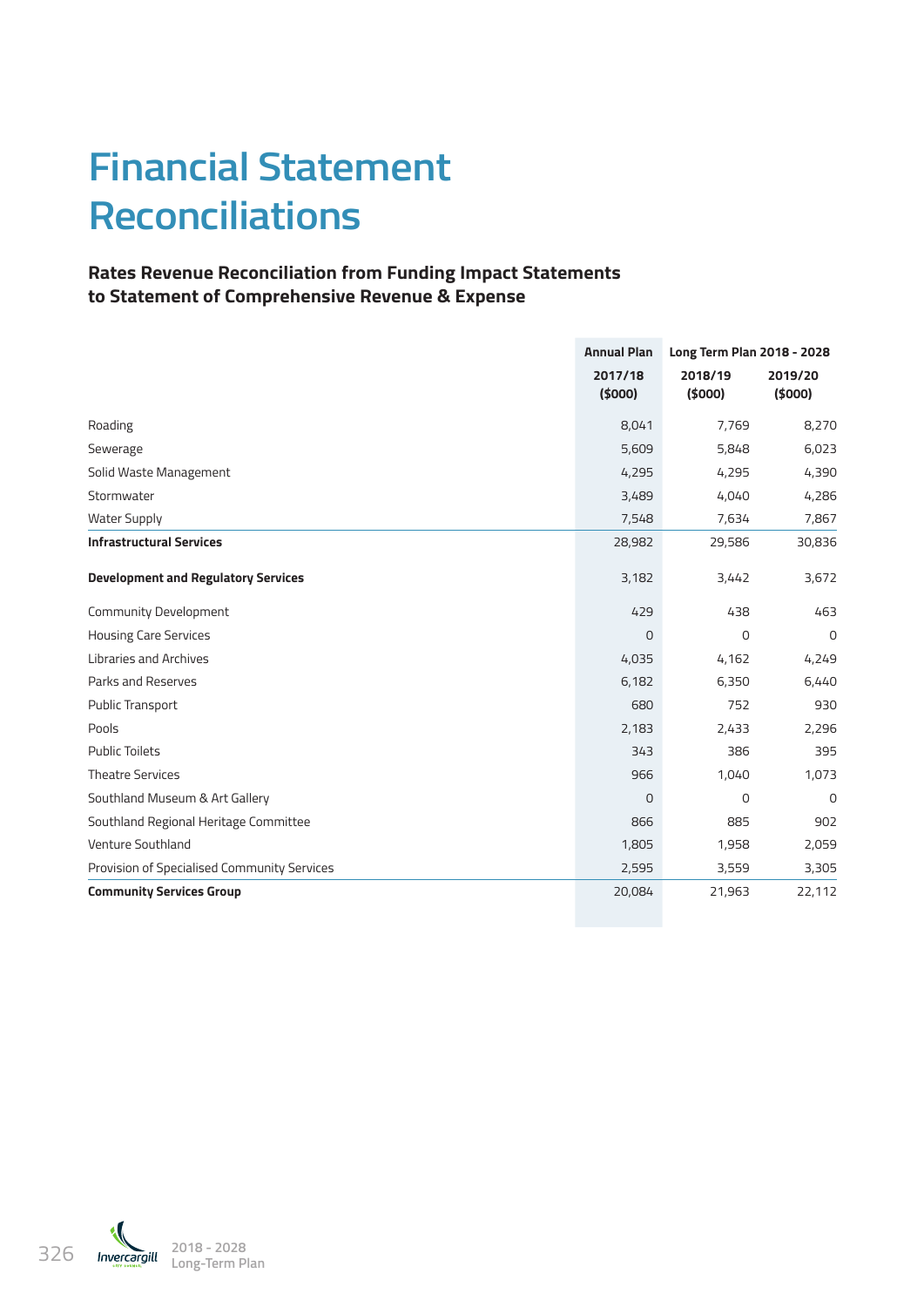

| 2027/28 | 2026/27        | 2025/26      | 2024/25        | 2023/24      | 2022/23      | 2021/22      | 2020/21      |
|---------|----------------|--------------|----------------|--------------|--------------|--------------|--------------|
| (\$000) | (\$000)        | (\$000)      | (\$000)        | (\$000)      | (\$000)      | (5000)       | (\$000)      |
| 10,691  | 10,104         | 9,669        | 9,221          | 9,007        | 8,814        | 8,852        | 8,067        |
| 8,436   | 8,132          | 7,889        | 7,625          | 7,554        | 7,202        | 6,580        | 6,521        |
| 6,697   | 6,513          | 5,748        | 5,612          | 5,385        | 5,026        | 4,915        | 4,711        |
| 7,404   | 6,883          | 6,402        | 5,919          | 5,407        | 4,933        | 4,401        | 4,519        |
| 11,813  | 11,204         | 10,341       | 9,790          | 9,473        | 9,031        | 8,531        | 8,255        |
| 45,041  | 42,836         | 40,049       | 38,167         | 36,826       | 35,006       | 33,279       | 32,073       |
| 4,407   | 4,317          | 4,280        | 4,092          | 4,104        | 3,974        | 3,870        | 3,756        |
| 552     | 534            | 523          | 513            | 504          | 489          | 479          | 472          |
|         | $\overline{0}$ | $\mathsf{O}$ | $\overline{0}$ | $\mathsf{O}$ | $\mathsf{O}$ | $\mathsf{O}$ | $\mathsf{O}$ |
| 5,046   | 4,931          | 4,822        | 4,717          | 4,615        | 4,519        | 4,424        | 4,333        |
| 7,698   | 7,823          | 7,347        | 7,513          | 7,229        | 6,980        | 6,905        | 6,960        |
| 1,056   | 1,028          | 1,064        | 1,018          | 960          | 946          | 877          | 935          |
| 3,331   | 3,255          | 3,124        | 3,056          | 2,956        | 2,757        | 2,586        | 2,420        |
| 459     | 447            | 436          | 433            | 431          | 420          | 411          | 404          |
| 1,391   | 1,355          | 1,321        | 1,347          | 1,315        | 1,286        | 1,257        | 1,215        |
|         | $\mathsf{O}$   | $\mathsf O$  | $\mathsf{O}$   | $\mathsf O$  | $\mathsf{O}$ | $\mathsf{O}$ | $\mathsf{O}$ |
| 1,862   | 1,836          | 1,784        | 1,389          | 1,001        | 981          | 962          | 944          |
| 2,399   | 2,351          | 2,307        | 2,264          | 2,223        | 2,184        | 2,147        | 2,110        |
| 4,467   | 4,426          | 4,353        | 4,315          | 4,064        | 3,703        | 3,480        | 3,345        |
| 28,261  | 27,986         | 27,081       | 26,565         | 25,298       | 24,265       | 23,528       | 23,138       |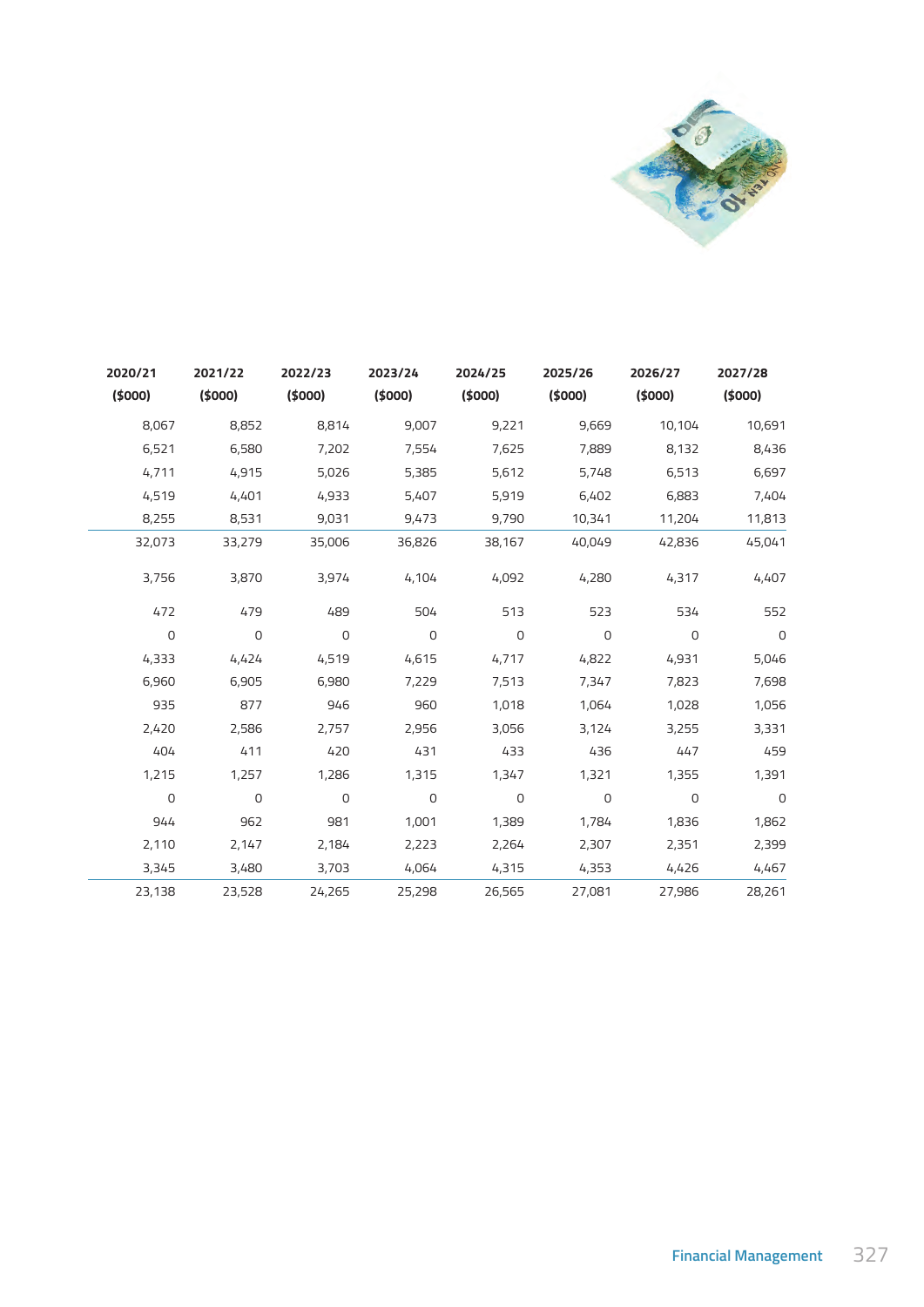### **Rates Revenue Reconciliation from Funding Impact Statements to Statement of Comprehensive Revenue & Expense - Continued**

|                                                                                                        | <b>Annual Plan</b> | Long Term Plan 2018 - 2028 |                    |  |
|--------------------------------------------------------------------------------------------------------|--------------------|----------------------------|--------------------|--|
|                                                                                                        | 2017/18<br>(5000)  | 2018/19<br>(\$000)         | 2019/20<br>(\$000) |  |
| <b>Democratic Process</b>                                                                              | 3,124              | 3,346                      | 3,438              |  |
| <b>Investment Property</b>                                                                             | (329)              | (426)                      | (255)              |  |
| <b>Corporate Services Group</b>                                                                        | 2,795              | 2,920                      | 3,183              |  |
| <b>City Centre Revitalisation</b>                                                                      | 164                | 129                        | 132                |  |
| Arts and Creativity and Living Dinosaurs                                                               | $\mathsf{O}$       | 168                        | 368                |  |
| <b>Special Projects</b>                                                                                | 164                | 297                        | 500                |  |
| Non significant activities                                                                             | (4,509)            | (5,052)                    | (5,486)            |  |
| Total general rates, uniform annual general charges, targeted rates, and rates penalties<br>- per FIS  | 50,698             | 53,156                     | 54,817             |  |
| Less rates penalties (disclosed in other revenue in statement of comprehensive revenue<br>and expense) | (630)              | (630)                      | (644)              |  |
| Total rates (excluding rates penalties) - per FIS                                                      | 50,068             | 52,526                     | 54,173             |  |
| Per statement of comprehensive revenue and expense:                                                    |                    |                            |                    |  |
| Rates revenue excluding targeted water supply rates                                                    | 42,520             | 44,892                     | 46,306             |  |
| Rates revenue - targeted water supply rates                                                            | 7,548              | 7,634                      | 7,867              |  |
| "Rates revenue" (SOCRAE "Rates" excludes Rates Penalities)                                             | 50,068             | 52,526                     | 54,173             |  |

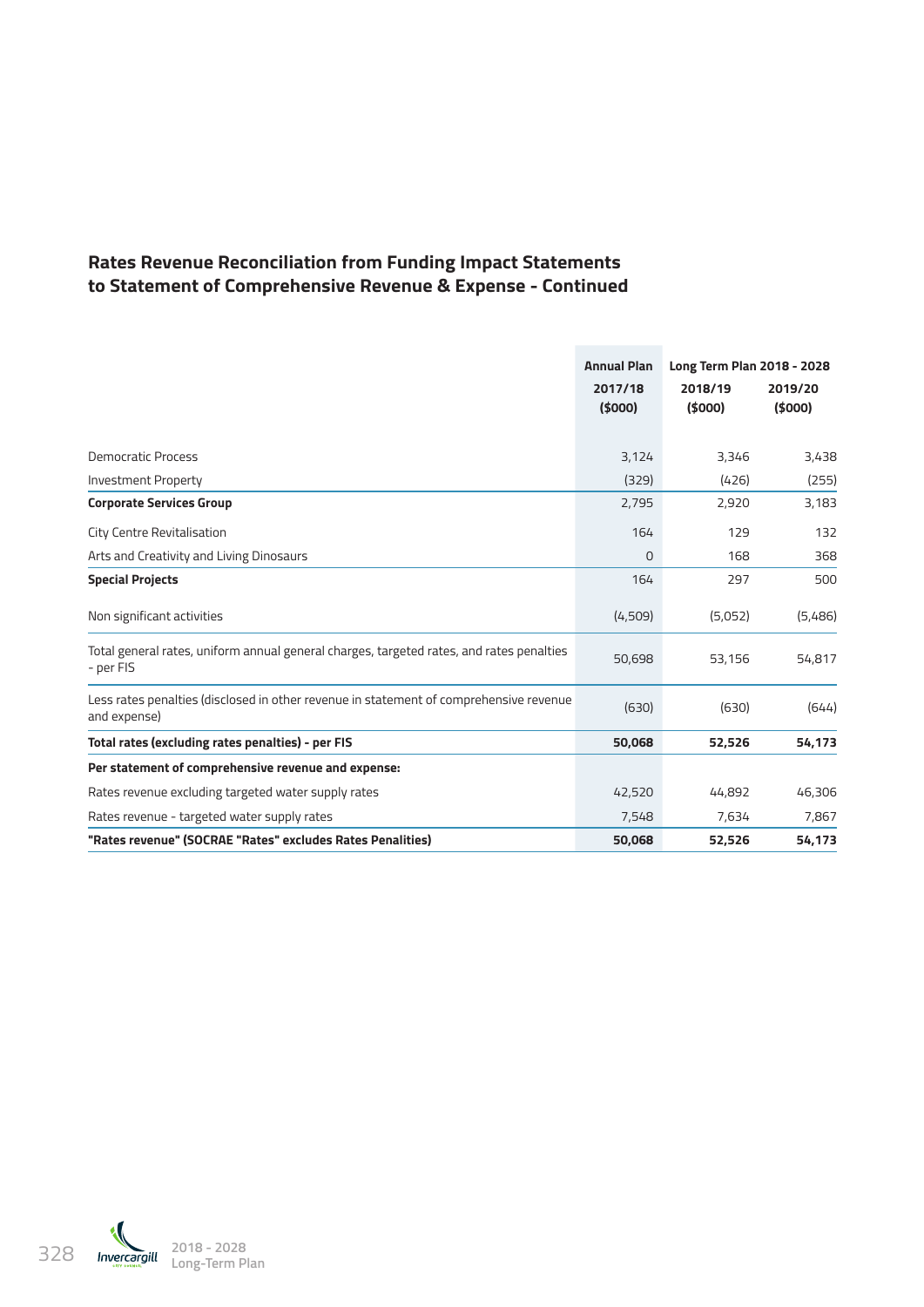

| 2027/28 | 2026/27 | 2025/26  | 2024/25  | 2023/24 | 2022/23  | 2021/22  | 2020/21 |
|---------|---------|----------|----------|---------|----------|----------|---------|
| (\$000) | (\$000) | (\$000)  | (\$000)  | (\$000) | (\$000)  | (\$000)  | (\$000) |
| 4,098   | 4,040   | 3,930    | 3,824    | 3,776   | 3,674    | 3,578    | 3,534   |
| (483)   | (428)   | (424)    | (375)    | (325)   | (334)    | (290)    | (256)   |
| 3,615   | 3,612   | 3,506    | 3,449    | 3,451   | 3,340    | 3,288    | 3,278   |
| 496     | 496     | 479      | 479      | 480     | 461      | 299      | 137     |
| 1,035   | 1,081   | 1,095    | 1,047    | 998     | 1,001    | 528      | 238     |
| 1,531   | 1,577   | 1,574    | 1,526    | 1,478   | 1,462    | 827      | 375     |
| (7,810) | (7,498) | (7, 167) | (6, 875) | (6,612) | (6, 358) | (6, 102) | (5,876) |
| 75,045  | 72,830  | 69,323   | 66,924   | 64,545  | 61,689   | 58,690   | 56,744  |
| (778)   | (758)   | (739)    | (721)    | (704)   | (688)    | (673)    | (658)   |
| 74,267  | 72,072  | 68,584   | 66,203   | 63,841  | 61,001   | 58,017   | 56,086  |
| 62,454  | 60,868  | 58,243   | 56,413   | 54,368  | 51,970   | 49,486   | 47,831  |
| 11,813  | 11,204  | 10,341   | 9,790    | 9,473   | 9,031    | 8,531    | 8,255   |
| 74,267  | 72,072  | 68,584   | 66,203   | 63,841  | 61,001   | 58,017   | 56,086  |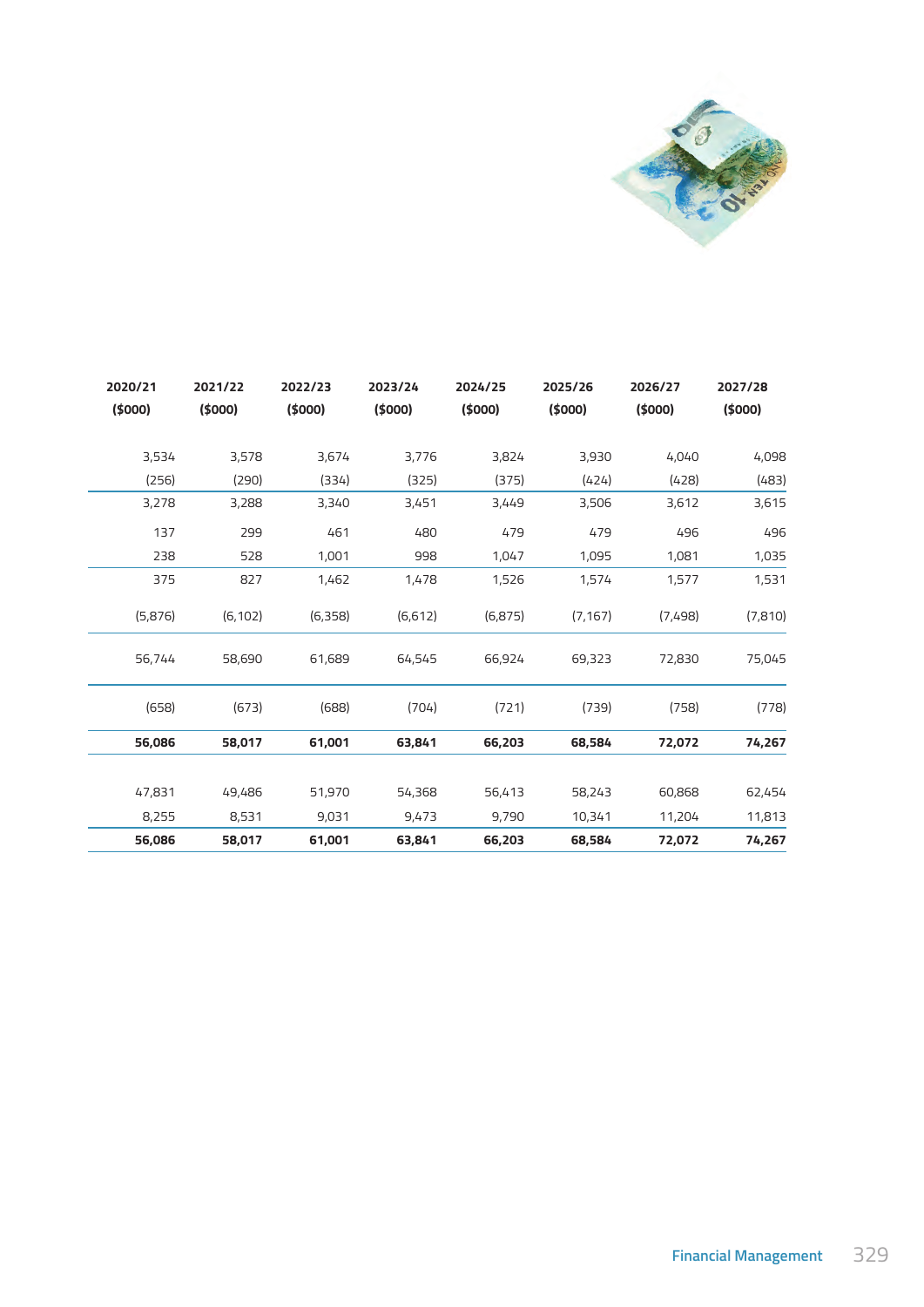### **Operating Revenue Reconciliation from Funding Impact Statements to Statement of Comprehensive Revenue & Expense**

|                                             | <b>Annual Plan</b> | Long Term Plan 2018 - 2028 |                    |
|---------------------------------------------|--------------------|----------------------------|--------------------|
|                                             | 2017/18<br>(5000)  | 2018/19<br>(\$000)         | 2019/20<br>(\$000) |
|                                             |                    |                            |                    |
| Roading                                     | 11,893             | 11,689                     | 12,220             |
| Sewerage                                    | 6,284              | 6,523                      | 6,713              |
| Solid Waste Management                      | 8,569              | 8,558                      | 8,747              |
| Stormwater                                  | 3,489              | 4,040                      | 4,286              |
| <b>Water Supply</b>                         | 8,987              | 9,164                      | 9,524              |
| <b>Infrastructural Services</b>             | 39,222             | 39,974                     | 41,490             |
| <b>Development and Regulatory Services</b>  | 8,159              | 10,277                     | 10,625             |
| Community Development                       | 431                | 476                        | 491                |
| <b>Housing Care Services</b>                | 1,797              | 1,912                      | 1,979              |
| Libraries and Archives                      | 4,973              | 5,164                      | 5,273              |
| Parks and Reserves                          | 16,477             | 16,696                     | 17,015             |
| Public Transport                            | 2,066              | 2,386                      | 2,597              |
| Pools                                       | 5,750              | 6,276                      | 6,583              |
| Public Toilets                              | 343                | 386                        | 395                |
| <b>Theatre Services</b>                     | 1,886              | 2,038                      | 2,103              |
| Southland Museum & Art Gallery              | 2,985              | 2,564                      | 2,636              |
| Southland Regional Heritage Committee       | 1,198              | 1,463                      | 1,461              |
| Venture Southland                           | 3,154              | 2,851                      | 3,117              |
| Provision of Specialised Community Services | 2,760              | 3,888                      | 3,645              |
| <b>Community Services Group</b>             | 43,820             | 46,100                     | 47,295             |

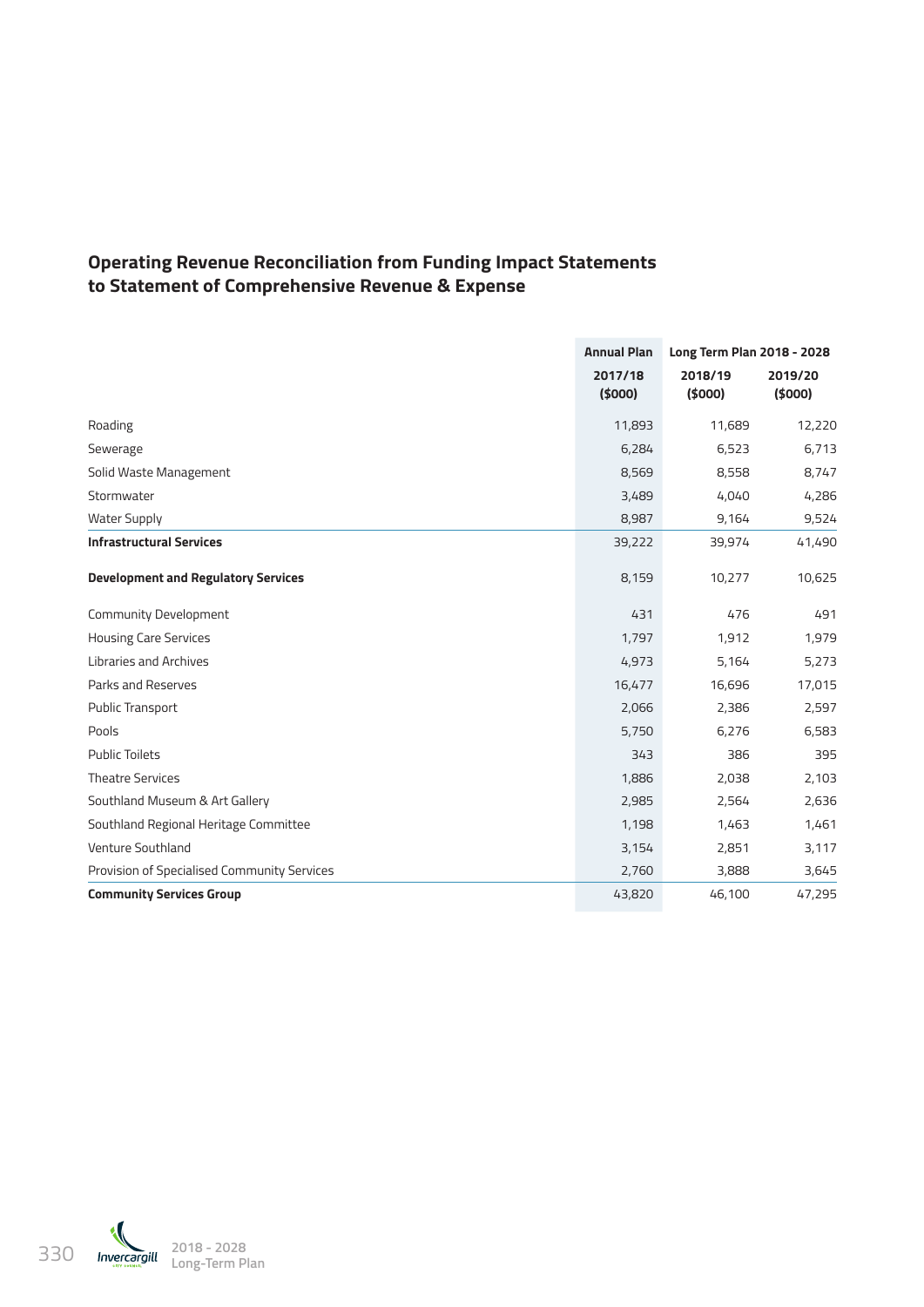

| 2022/23<br>2023/24<br>2024/25<br>2025/26<br>(\$000)<br>(\$000)<br>(\$000)<br>(\$000)<br>(\$000) | 2021/22 | 2020/21<br>(\$000) |
|-------------------------------------------------------------------------------------------------|---------|--------------------|
| 12,877<br>12,894<br>13,188<br>13,501<br>14,058                                                  |         | 12,060             |
| 8,680<br>7,301<br>7,939<br>8,308<br>8,397                                                       |         | 7,226              |
| 9,466<br>9,681<br>10,147<br>10,489<br>10,746                                                    |         | 9,163              |
| 4,933<br>5,407<br>5,919<br>4,401<br>6,402                                                       |         | 4,519              |
| 10,455<br>11,000<br>11,487<br>12,455<br>11,852                                                  |         | 10,043             |
| 44,500<br>50,158<br>46,447<br>48,537<br>52,341                                                  |         | 43,011             |
| 11,880<br>12,218<br>11,158<br>11,392<br>11,694                                                  |         | 10,867             |
| 492<br>516<br>482<br>507<br>526                                                                 |         | 500                |
| 2,072<br>2,120<br>2,171<br>2,223<br>2,277                                                       |         | 2,025              |
| 5,734<br>5,997<br>5,494<br>5,613<br>5,863                                                       |         | 5,379              |
| 18,278<br>18,789<br>19,349<br>19,479<br>17,949                                                  |         | 17,768             |
| 2,529<br>2,697<br>2,446<br>2,499<br>2,620                                                       |         | 2,491              |
| 7,608<br>7,248<br>8,056<br>8,986<br>9,198                                                       |         | 6,874              |
| 411<br>420<br>431<br>433<br>436                                                                 |         | 404                |
| 2,469<br>2,525<br>2,583<br>2,645<br>2,592                                                       |         | 2,386              |
| 2,739<br>2,593<br>3,736<br>4,035<br>4,127                                                       |         | 2,690              |
| 1,462<br>1,489<br>1,517<br>1,915<br>2,319                                                       |         | 1,436              |
| 2,666<br>2,711<br>2,760<br>2,811<br>2,864                                                       |         | 2,620              |
| 3,831<br>4,061<br>4,431<br>4,690<br>4,738                                                       |         | 3,688              |
| 49,269<br>50,409<br>53,244<br>56,086<br>57,250                                                  |         | 48,261             |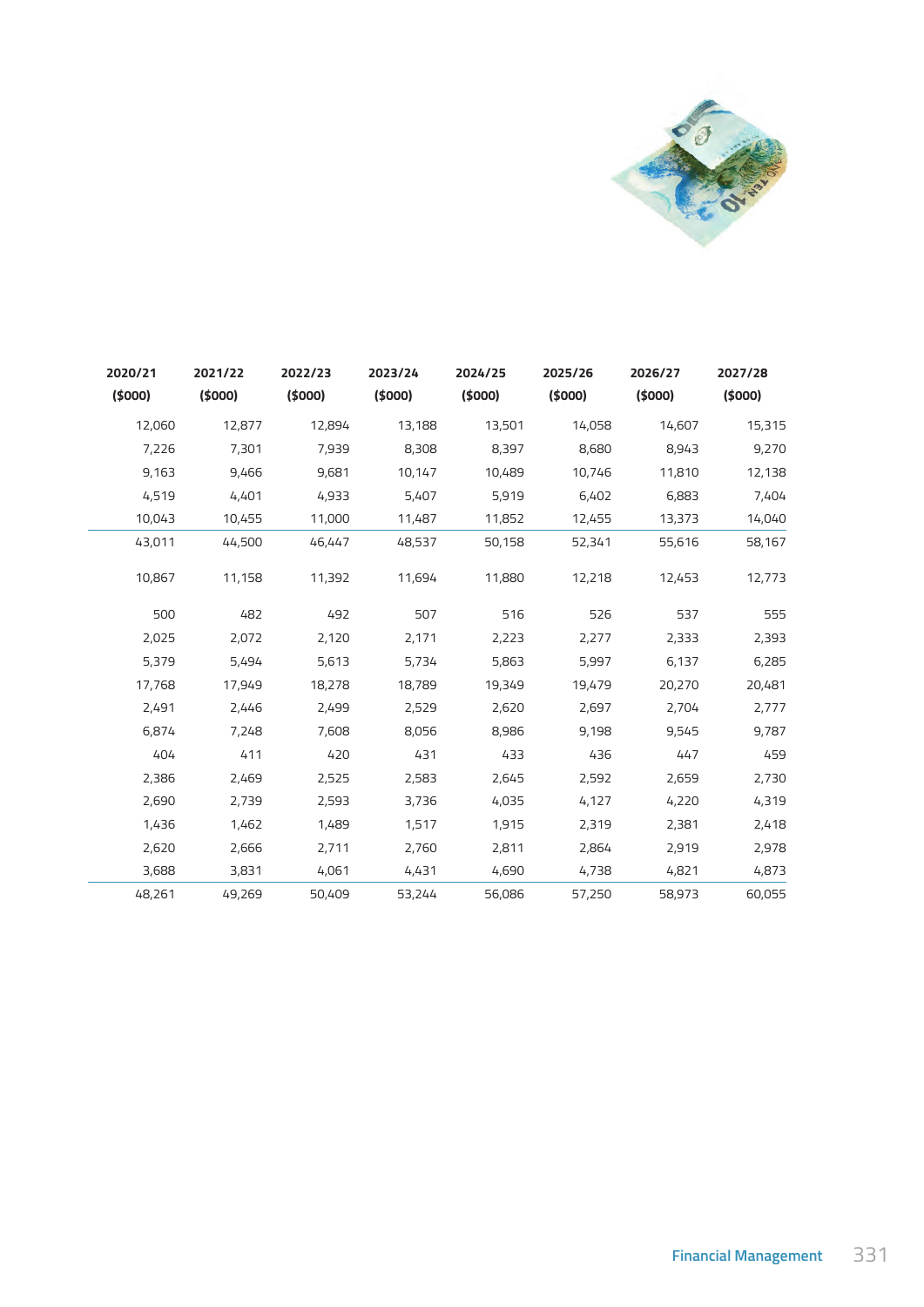### **Operating Revenue Reconciliation from Funding Impact Statements to Statement of Comprehensive Revenue & Expense - Continued**

|                                                                        | <b>Annual Plan</b>  | Long Term Plan 2018 - 2028 |                    |
|------------------------------------------------------------------------|---------------------|----------------------------|--------------------|
|                                                                        | 2017/18<br>(5000)   | 2018/19<br>(\$000)         | 2019/20<br>(\$000) |
| <b>Democratic Process</b>                                              | 3,777               | 4,027                      | 4,132              |
| <b>Investment Property</b>                                             | 1,614               | 2,081                      | 2,306              |
| <b>Corporate Services Group</b>                                        | 5,391               | 6,108                      | 6,438              |
| <b>City Centre Revitalisation</b>                                      | 164                 | 129                        | 132                |
| Arts and Creativity and Living Dinosaurs                               | $\mathsf{O}$        | 168                        | 368                |
| <b>Special Projects</b>                                                | 164                 | 297                        | 500                |
| Non significant activities                                             | 19,119              | 21,173                     | 21,622             |
| Total operating funding - per activity FIS's                           | 115,875             | 123,929                    | 127,970            |
| LESS: Internal charges and overheads recovered - Per FIS               | (29, 765)           | (34, 783)                  | (35, 675)          |
| Total operating funding - per council FIS                              | 86,110              | 89,146                     | 92,295             |
| PLUS: Capital funding - "subsidies and grants for capital expenditure" | 3,160               | 4,118                      | 6,131              |
| Total revenue - per statement of comprehensive revenue and expense     | 89,270              | 93,264                     | 98,426             |
| Per statement of comprehensive revenue and expense:                    |                     |                            |                    |
| Rates revenue excluding targeted water supply rates                    | 42,520              | 44,892                     | 46,306             |
| Rates revenue - targeted water supply rates                            | 7,548               | 7,634                      | 7,867              |
| Fines                                                                  | $\mathsf{O}$        | 486                        | 497                |
| Subsidies and grants                                                   | $\mathsf{O}\xspace$ | 7,859                      | 9,869              |
| Direct charges revenue                                                 | $\overline{0}$      | 19,093                     | 19,962             |
| Rental revenue                                                         | $\mathsf{O}$        | 3,028                      | 3,120              |
| Other revenue                                                          | 37,132              | 2,295                      | 2,462              |
| Finance revenue                                                        | 2,070               | 2,127                      | 2,343              |
| Dividends                                                              | $\overline{0}$      | 5,850                      | 6,000              |
| <b>Total revenue</b>                                                   | 89,270              | 93,264                     | 98,426             |

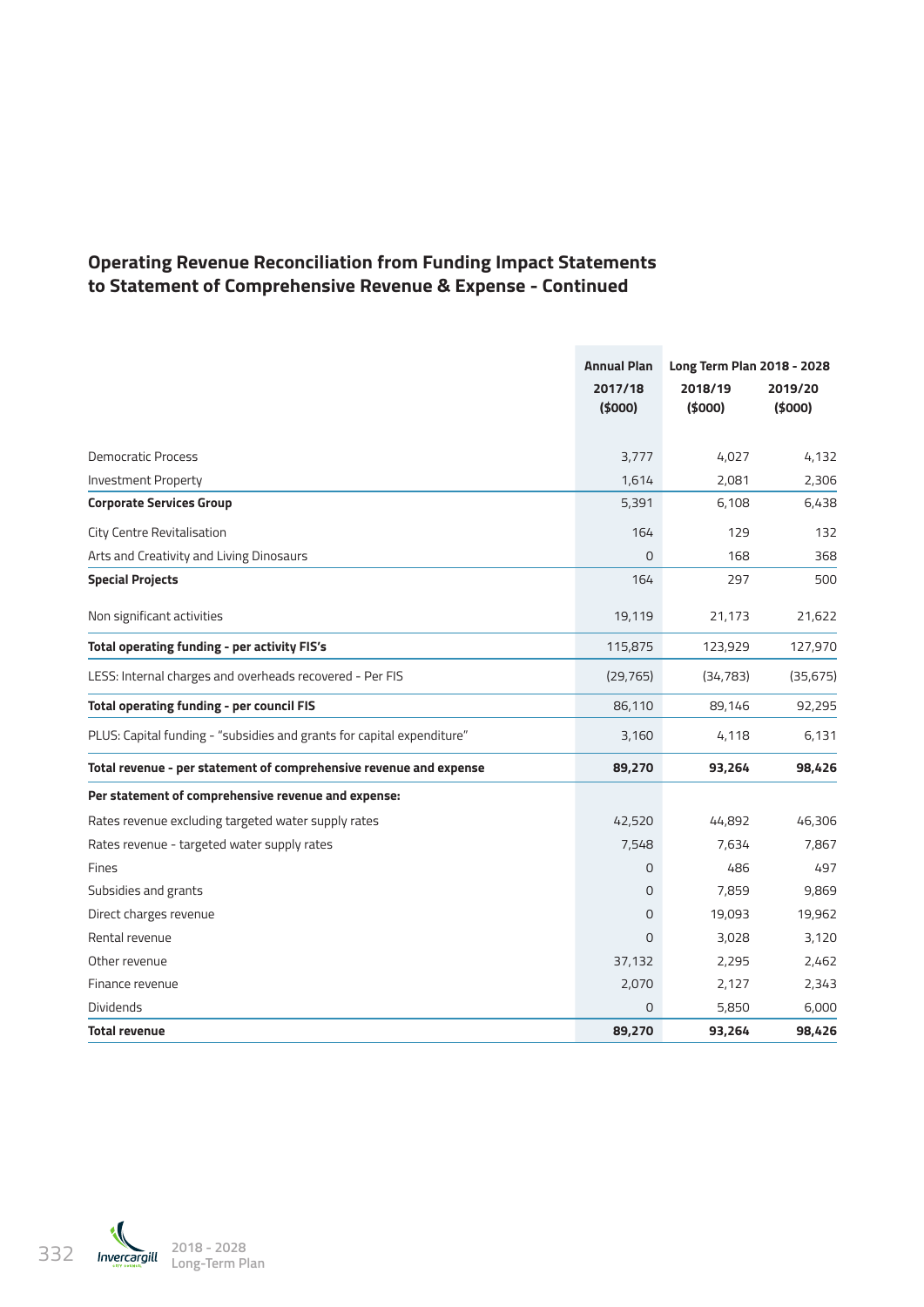

| 2027/28<br>(\$000) | 2026/27<br>(5000) | 2025/26<br>(5000) | 2024/25<br>(\$000) | 2023/24<br>(\$000) | 2022/23<br>(5000) | 2021/22<br>(5000) | 2020/21<br>(5000) |
|--------------------|-------------------|-------------------|--------------------|--------------------|-------------------|-------------------|-------------------|
|                    |                   |                   |                    |                    |                   |                   |                   |
| 4,908              | 4,834             | 4,708             | 4,584              | 4,522              | 4,407             | 4,295             | 4,239             |
| 2,596              | 2,571             | 2,499             | 2,478              | 2,462              | 2,390             | 2,374             | 2,358             |
| 7,504              | 7,405             | 7,207             | 7,062              | 6,984              | 6,797             | 6,669             | 6,597             |
| 496                | 496               | 479               | 479                | 480                | 461               | 299               | 137               |
| 2,973              | 2,921             | 2,845             | 2,714              | 2,587              | 2,519             | 1,978             | 1,625             |
| 3,469              | 3,417             | 3,324             | 3,193              | 3,067              | 2,980             | 2,277             | 1,762             |
| 26,832             | 26,101            | 25,261            | 24,502             | 23,908             | 23,196            | 22,525            | 22,014            |
| 168,800            | 163,965           | 157,601           | 152,881            | 147,434            | 141,221           | 136,398           | 132,512           |
|                    |                   |                   |                    |                    |                   |                   |                   |
| (44, 162)          | (43,044)          | (41, 791)         | (40, 854)          | (39, 603)          | (38, 581)         | (37, 647)         | (36,684)          |
| 124,638            | 120,921           | 115,810           | 112,027            | 107,831            | 102,640           | 98,751            | 95,828            |
| 4,026              | 3,952             | 3,821             | 3,745              | 6,991              | 3,628             | 13,558            | 3,455             |
| 128,664            | 124,873           | 119,631           | 115,772            | 114,822            | 106,268           | 112,309           | 99,283            |
| 62,454             | 60,868            | 58,243            | 56,413             | 54,368             | 51,970            | 49,486            | 47,831            |
| 11,813             | 11,204            | 10,341            | 9,790              | 9,473              | 9,031             | 8,531             | 8,255             |
| 601                | 585               | 570               | 556                | 543                | 531               | 519               | 508               |
| 7,996              | 7,818             | 7,589             | 7,430              | 10,594             | 7,211             | 17,151            | 7,077             |
| 27,830             | 27,043            | 26,416            | 25,686             | 24,426             | 22,818            | 22,422            | 21,802            |
| 3,772              | 3,677             | 3,586             | 3,500              | 3,418              | 3,340             | 3,264             | 3,191             |
| 2,153              | 2,104             | 2,058             | 2,014              | 1,974              | 1,935             | 1,898             | 1,862             |
| 3,845              | 3,699             | 3,278             | 3,108              | 3,026              | 2,707             | 2,588             | 2,557             |
| 8,200              | 7,875             | 7,550             | 7,275              | 7,000              | 6,725             | 6,450             | 6,200             |
| 128,664            | 124,873           | 119,631           | 115,772            | 114,822            | 106,268           | 112,309           | 99,283            |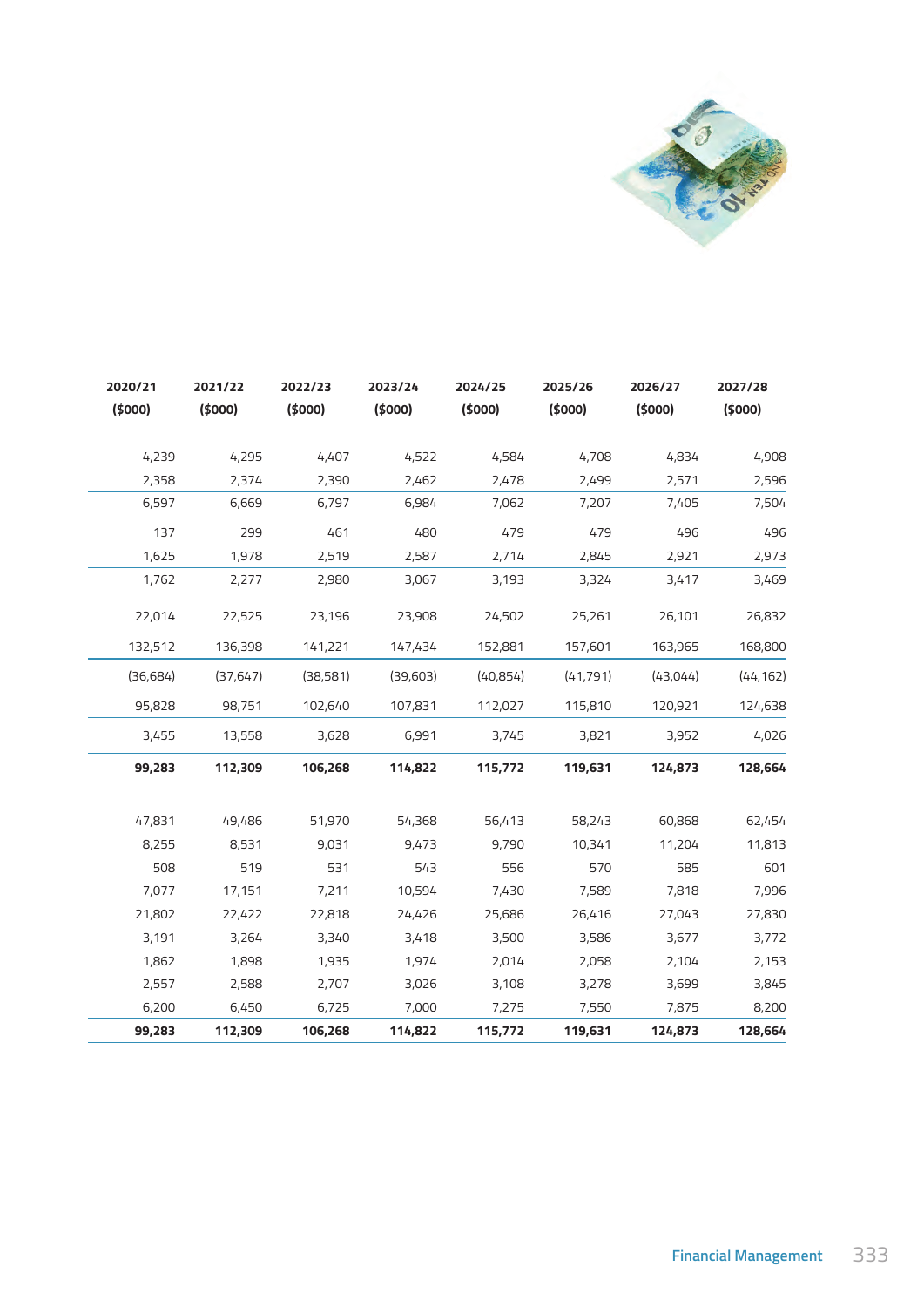### **Operating Expenditure Reconciliation from Funding Impact Statements to Statement of Comprehensive Revenue & Expense**

|                                                          | <b>Annual Plan</b> | Long Term Plan 2018 - 2028 |                   |
|----------------------------------------------------------|--------------------|----------------------------|-------------------|
|                                                          | 2017/18<br>(5000)  | 2018/19<br>(5000)          | 2019/20<br>(5000) |
| <b>Total Applications of Operating Funding - per FIS</b> |                    |                            |                   |
| Roading                                                  | 7,166              | 6,924                      | 6,988             |
| Sewerage                                                 | 3,472              | 3,339                      | 3,389             |
| Solid Waste Management                                   | 8,469              | 8,498                      | 8,686             |
| Stormwater                                               | 1,507              | 1,797                      | 1,838             |
| <b>Water Supply</b>                                      | 5,483              | 5,498                      | 5,681             |
| <b>Infrastructural Services</b>                          | 26,097             | 26,056                     | 26,582            |
| <b>Development and Regulatory Services</b>               | 8,058              | 10,280                     | 10,544            |
| Community Development                                    | 426                | 472                        | 482               |
| <b>Housing Care Services</b>                             | 1,613              | 1,669                      | 1,697             |
| <b>Libraries and Archives</b>                            | 4,273              | 4,400                      | 4,489             |
| Parks and Reserves                                       | 15,389             | 15,445                     | 15,772            |
| Public Transport                                         | 2,041              | 2,320                      | 2,216             |
| Pools                                                    | 5,455              | 5,860                      | 6,197             |
| <b>Public Toilets</b>                                    | 295                | 331                        | 338               |
| <b>Theatre Services</b>                                  | 1,446              | 1,548                      | 1,610             |
| Southland Museum & Art Gallery                           | 2,719              | 2,520                      | 2,591             |
| Southland Regional Heritage Committee                    | 1,198              | 1,463                      | 1,461             |
| Venture Southland                                        | 3,154              | 2,851                      | 3,117             |
| Provision of Specialised Community Services              | 2,746              | 3,801                      | 3,556             |
| <b>Community Services Group</b>                          | 40,755             | 42,680                     | 43,526            |
| <b>Democratic Process</b>                                | 3,748              | 3,930                      | 4,010             |
| Investment Property                                      | 2,015              | 1,951                      | 2,008             |
| <b>Corporate Services Group</b>                          | 5,763              | 5,881                      | 6,018             |
| <b>City Centre Revitalisation</b>                        | 104                | 78                         | 79                |
| Arts and Creativity and Living Dinosaurs                 | 500                | 165                        | 305               |
| <b>Special Projects</b>                                  | 604                | 243                        | 384               |

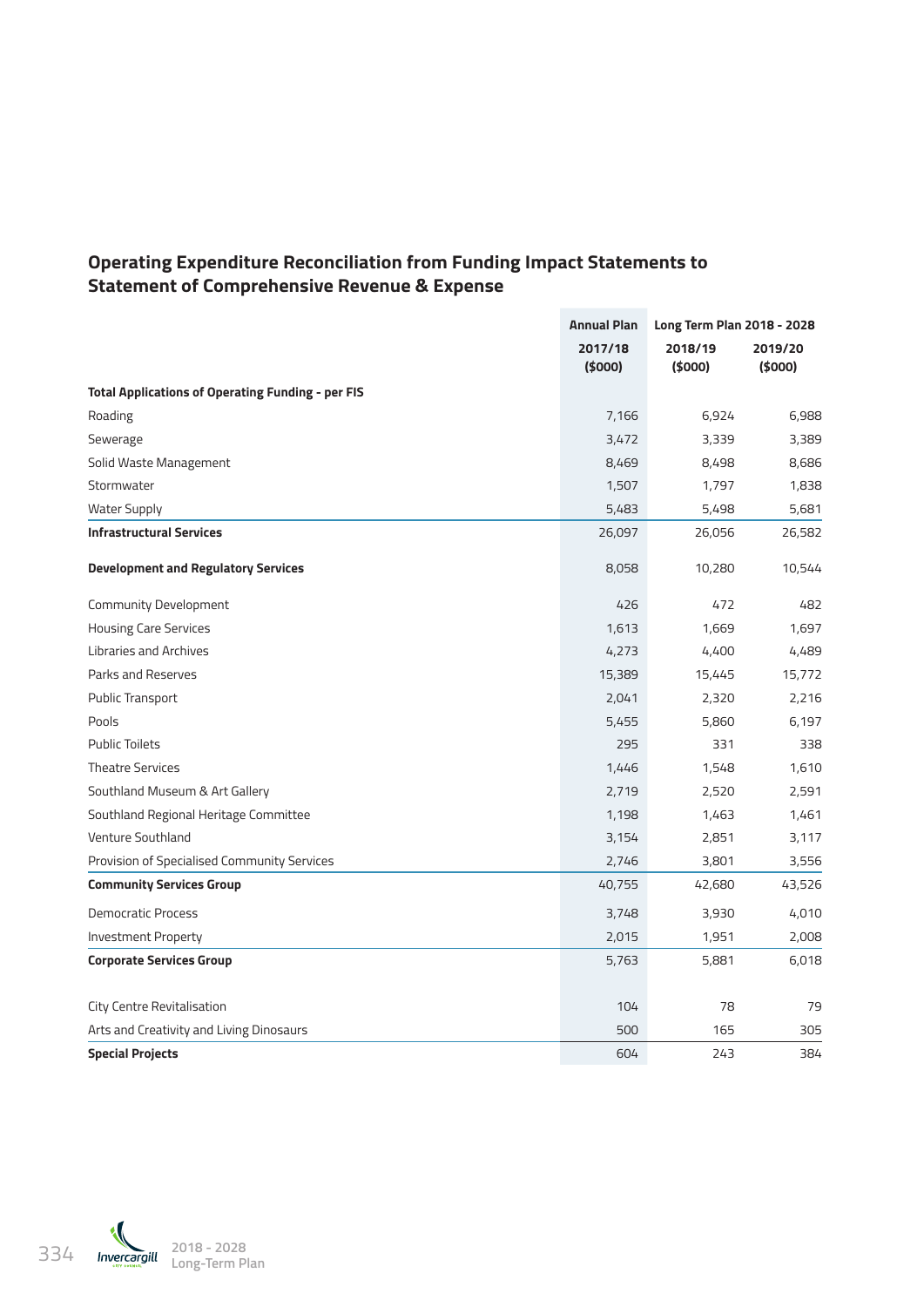

|        | 2020/21 | 2021/22<br>2022/23 | 2023/24 | 2024/25 | 2025/26 | 2026/27 | 2027/28 |
|--------|---------|--------------------|---------|---------|---------|---------|---------|
|        | (\$000) | (5000)<br>(5000)   | (5000)  | (5000)  | (5000)  | (5000)  | (\$000) |
| 7,396  | 7,120   | 7,608              | 7,762   | 7,890   | 8,142   | 8,327   | 8,527   |
| 3,972  | 3,712   | 4,201              | 4,550   | 4,327   | 4,340   | 4,387   | 4,350   |
| 9,302  | 9,101   | 9,516              | 9,980   | 10,221  | 10,476  | 11,538  | 11,860  |
| 2,086  | 1,942   | 2,182              | 2,319   | 2,381   | 2,426   | 2,485   | 2,483   |
| 6,420  | 6,021   | 6,589              | 6,815   | 6,874   | 7,068   | 7,526   | 7,691   |
| 29,176 | 27,896  | 30,096             | 31,426  | 31,693  | 32,452  | 34,263  | 34,911  |
| 10,995 | 10,738  | 11,184             | 11,480  | 11,668  | 11,976  | 12,203  | 12,512  |
| 476    | 493     | 486                | 495     | 506     | 518     | 529     | 540     |
| 1,774  | 1,734   | 1,813              | 1,855   | 1,900   | 1,948   | 1,996   | 2,052   |
| 4,670  | 4,585   | 4,759              | 4,859   | 4,952   | 5,050   | 5,157   | 5,293   |
| 16,556 | 16,210  | 16,916             | 17,306  | 17,703  | 18,111  | 18,547  | 19,002  |
| 2,342  | 2,389   | 2,423              | 2,451   | 2,508   | 2,600   | 2,638   | 2,709   |
| 6,659  | 6,430   | 6,926              | 7,340   | 8,183   | 8,343   | 8,608   | 8,783   |
| 351    | 346     | 357                | 365     | 371     | 378     | 387     | 396     |
| 1,815  | 1,791   | 1,823              | 1,843   | 1,871   | 1,861   | 1,909   | 1,951   |
| 2,691  | 2,641   | 2,544              | 3,684   | 3,979   | 4,070   | 4,164   | 4,261   |
| 1,462  | 1,436   | 1,489              | 1,517   | 10,381  | 2,081   | 2,141   | 2,162   |
| 2,666  | 2,620   | 2,711              | 2,760   | 2,811   | 2,864   | 2,919   | 2,978   |
| 6,200  | 3,598   | 10,786             | 4,059   | 4,294   | 4,318   | 4,388   | 4,410   |
| 47,662 | 44,273  | 53,033             | 48,534  | 59,459  | 52,142  | 53,383  | 54,537  |
| 4,175  | 4,320   | 4,262              | 4,596   | 4,444   | 4,540   | 4,903   | 4,747   |
| 2,110  | 2,110   | 2,109              | 2,208   | 2,205   | 2,207   | 2,301   | 2,305   |
| 6,285  | 6,430   | 6,371              | 6,804   | 6,649   | 6,747   | 7,204   | 7,052   |
| 188    | 84      | 288                | 305     | 293     | 282     | 292     | 279     |
| 1,633  | 1,362   | 2,103              | 2,158   | 2,195   | 2,229   | 2,273   | 2,282   |
| 1,821  | 1,446   | 2,391              | 2,463   | 2,488   | 2,511   | 2,565   | 2,561   |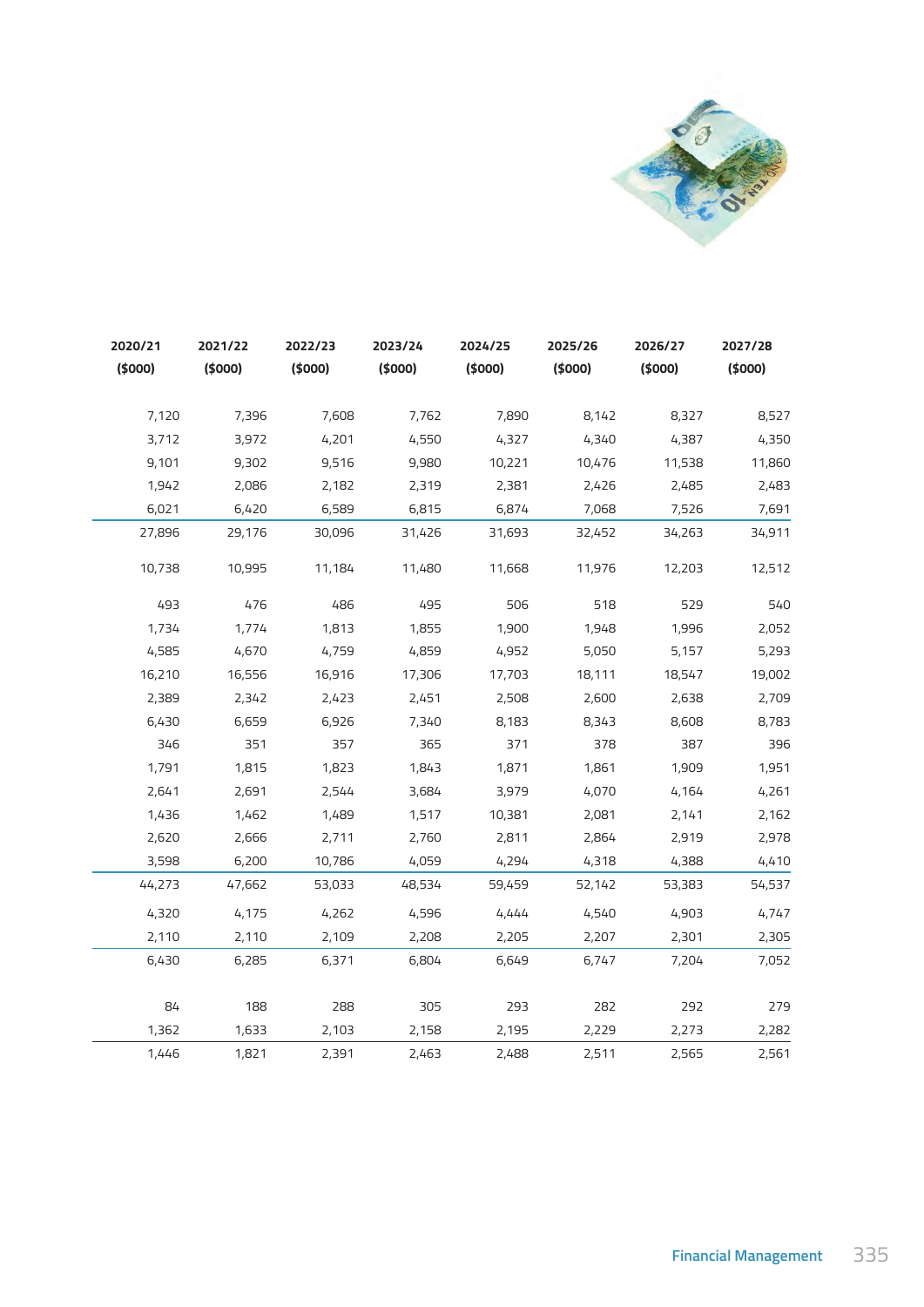### **Operating Expenditure Reconciliation from Funding Impact Statements to Statement of Comprehensive Revenue & Expense - Continued**

|                                                                     | <b>Annual Plan</b> |                    | Long Term Plan 2018 - 2028 |  |
|---------------------------------------------------------------------|--------------------|--------------------|----------------------------|--|
|                                                                     | 2017/18<br>(\$000) | 2018/19<br>(\$000) | 2019/20<br>(\$000)         |  |
| Non significant activities                                          | 18,191             | 19,447             | 19,875                     |  |
| <b>Total Applications of Operating Funding - Per Activity FIS's</b> | 99,468             | 104,587            | 106,929                    |  |
| LESS: Internal charges and overheads recovered - Per FIS's          | (29, 765)          | (34, 783)          | (35, 675)                  |  |
| <b>Total Applications of Operating Funding - Per Council FIS</b>    | 69,703             | 69,804             | 71,254                     |  |
| LESS: Landfill aftercare provision used - Solid Waste activity      |                    | (40)               | (41)                       |  |
| PLUS: Depreciation expenses (not in FIS)                            | 22,081             | 27,098             | 27,863                     |  |
| Total expenses - per statement of comprehensive revenue and expense | 91,784             | 96,862             | 99,076                     |  |
| Per statement of comprehensive revenue and expense:                 |                    |                    |                            |  |
| Employee expenses                                                   | 24,502             | 24,774             | 25,277                     |  |
| Depreciation and amortisation                                       | 22,081             | 27,098             | 27,863                     |  |
| Other expenses                                                      | 40,878             | 40,697             | 41,172                     |  |
| Finance expenses                                                    | 4,323              | 4,293              | 4,764                      |  |
| <b>Total expenses</b>                                               | 91,784             | 96,862             | 99,076                     |  |

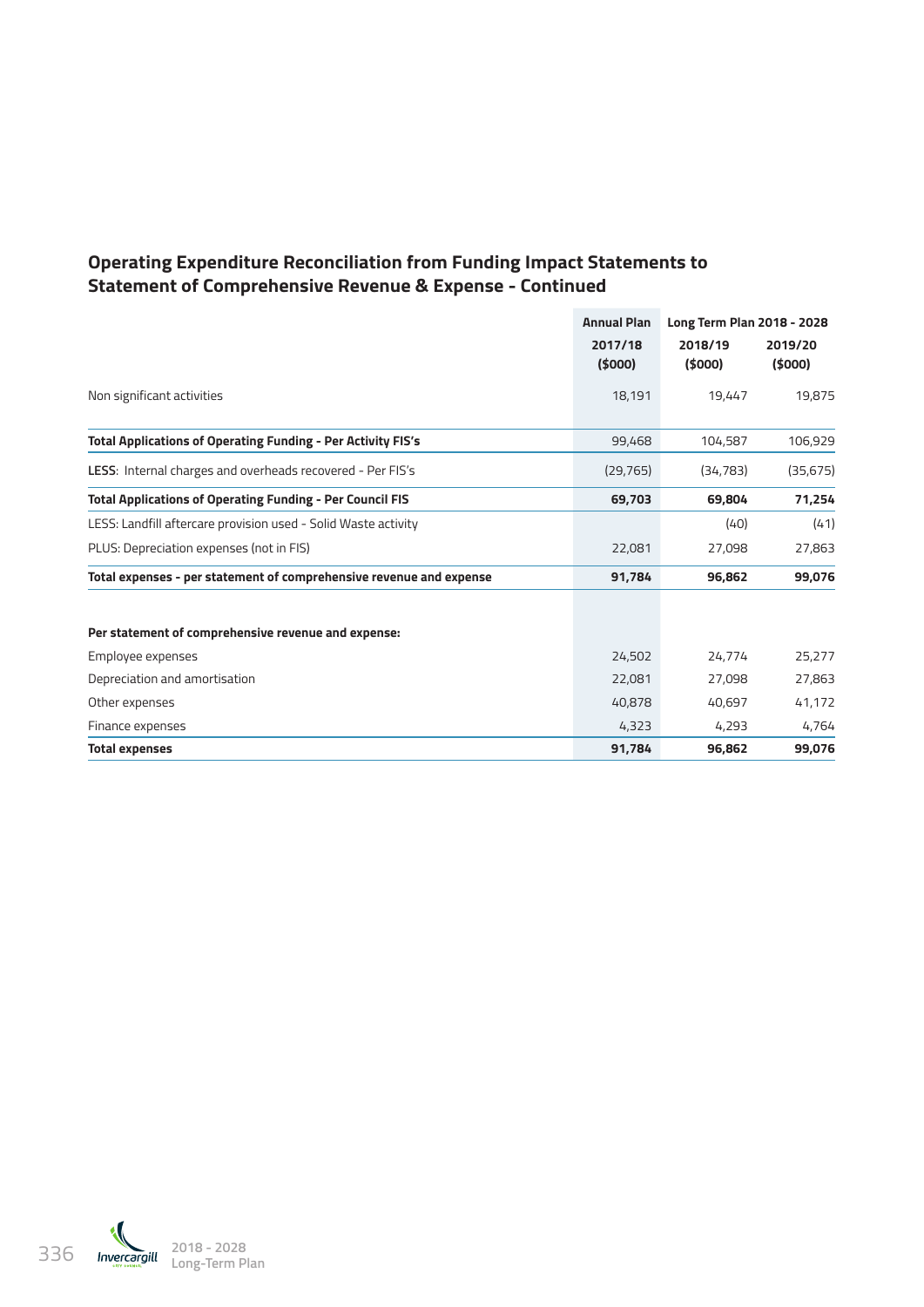

| 2027/28<br>(\$000) | 2026/27<br>(\$000) | 2025/26<br>(\$000) | 2024/25<br>(\$000) | 2023/24<br>(\$000) | 2022/23<br>(\$000) | 2021/22<br>(\$000) | 2020/21<br>(\$000) |
|--------------------|--------------------|--------------------|--------------------|--------------------|--------------------|--------------------|--------------------|
| 23,545             | 23,038             | 22,656             | 21,930             | 21,484             | 21,126             | 20,488             | 20,079             |
| 135,118            | 132,656            | 128,484            | 133,887            | 122,191            | 124,201            | 116,427            | 110,862            |
| (44, 162)          | (43,044)           | (41, 791)          | (40,854)           | (39, 603)          | (38, 581)          | (37, 647)          | (36,684)           |
| 90,956             | 89,612             | 86,693             | 93,033             | 82,588             | 85,620             | 78,780             | 74,178             |
| (50)               | (48)               | (47)               | (46)               | (45)               | (44)               | (43)               | (42)               |
| 35,350             | 34,344             | 33,427             | 32,721             | 31,415             | 30,649             | 29,989             | 28,995             |
| 126,256            | 123,908            | 120,073            | 125,708            | 113,958            | 116,225            | 108,726            | 103,131            |
|                    |                    |                    |                    |                    |                    |                    |                    |
| 31,592             | 30,963             | 30,351             | 29,745             | 29,045             | 27,446             | 26,869             | 26,340             |
| 35,350             | 34,344             | 33,427             | 32,721             | 31,415             | 30,649             | 29,989             | 28,995             |
| 50,907             | 49,878             | 48,072             | 55,190             | 45,523             | 50,972             | 45,332             | 41,992             |
| 8,407              | 8,723              | 8,223              | 8,052              | 7,975              | 7,158              | 6,536              | 5,804              |
| 126,256            | 123,908            | 120,073            | 125,708            | 113,958            | 116,225            | 108,726            | 103,131            |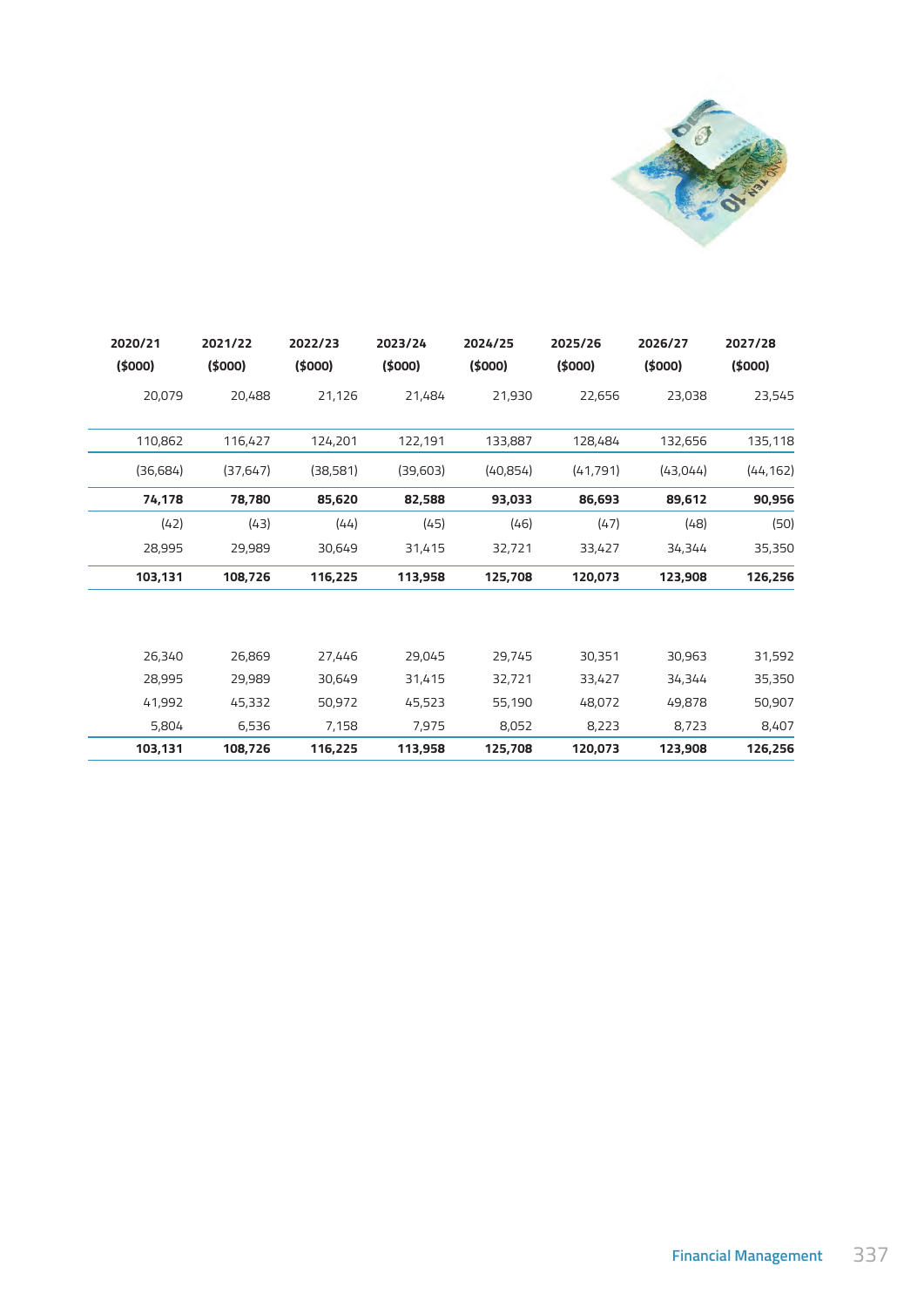# **Schedule of Reserves**

# **Reserve funds**

Reserves are held to ensure that funds received for a particular purpose and any surplus created is managed in accordance with the reason for which the reserve was established. Surpluses held in reserves are credited with interest. As at 30 June 2017, the Council holds \$31.3 million reserves, with \$14.6 million being restricted reserves. Restricted reserves are reserves that have rules set by legal obligation that restrict the use that the Council may put the funds towards. The

remaining Council created reserves are discretionary reserves which the Council has established for the fair and transparent use of monies.

Below is a list of current reserves outlining the purpose for holding each reserve and the Council Activity to which each reserve relates, together with summary financial information across the ten years of the Long Term Plan.

#### **RESTRICTED RESERVES**

**The reserves can only be used for the purpose designated.**

|                                                                                                                                                                                                                                                                                                            | <b>Opening</b><br><b>Balance</b><br>2018/19<br>( \$,000) | <b>Transfers</b><br>In 2018/19<br>to 2027/28<br>(5,000) | <b>Transfers</b><br>Out<br>2018/19<br>to 2027/28<br>(\$,000) | <b>Closing</b><br><b>Balance</b><br>2027/28<br>( \$,000) |
|------------------------------------------------------------------------------------------------------------------------------------------------------------------------------------------------------------------------------------------------------------------------------------------------------------|----------------------------------------------------------|---------------------------------------------------------|--------------------------------------------------------------|----------------------------------------------------------|
| <b>Category A (Legal Restriction)</b><br>The restriction is designated from a statute or legal<br>document. These reserves restrictions include the capital<br>and interest or income generated. This reserve is related<br>to the Parks Activity and is to maintain the Feldwick gates at<br>Oueens Park. | 125                                                      | 37                                                      |                                                              | 162                                                      |
| <b>Category B (Capital only restriction)</b><br>These reserves are invested in property that provides<br>a financial return to ratepayers (Investment Property,<br>Library and Infrastructure activities)                                                                                                  | 4,316                                                    | 1,348                                                   | (104)                                                        | 5,560                                                    |
| Category C (Specific purpose)<br>These reserves are to maintain and provide for<br>improvements to separately identifable areas. (Parks<br>Crematorium and Cemetary, Community Centres, Waste<br>and Infrastructure activities)                                                                            | 8,984                                                    | 6,824                                                   | (1,901)                                                      | 13,907                                                   |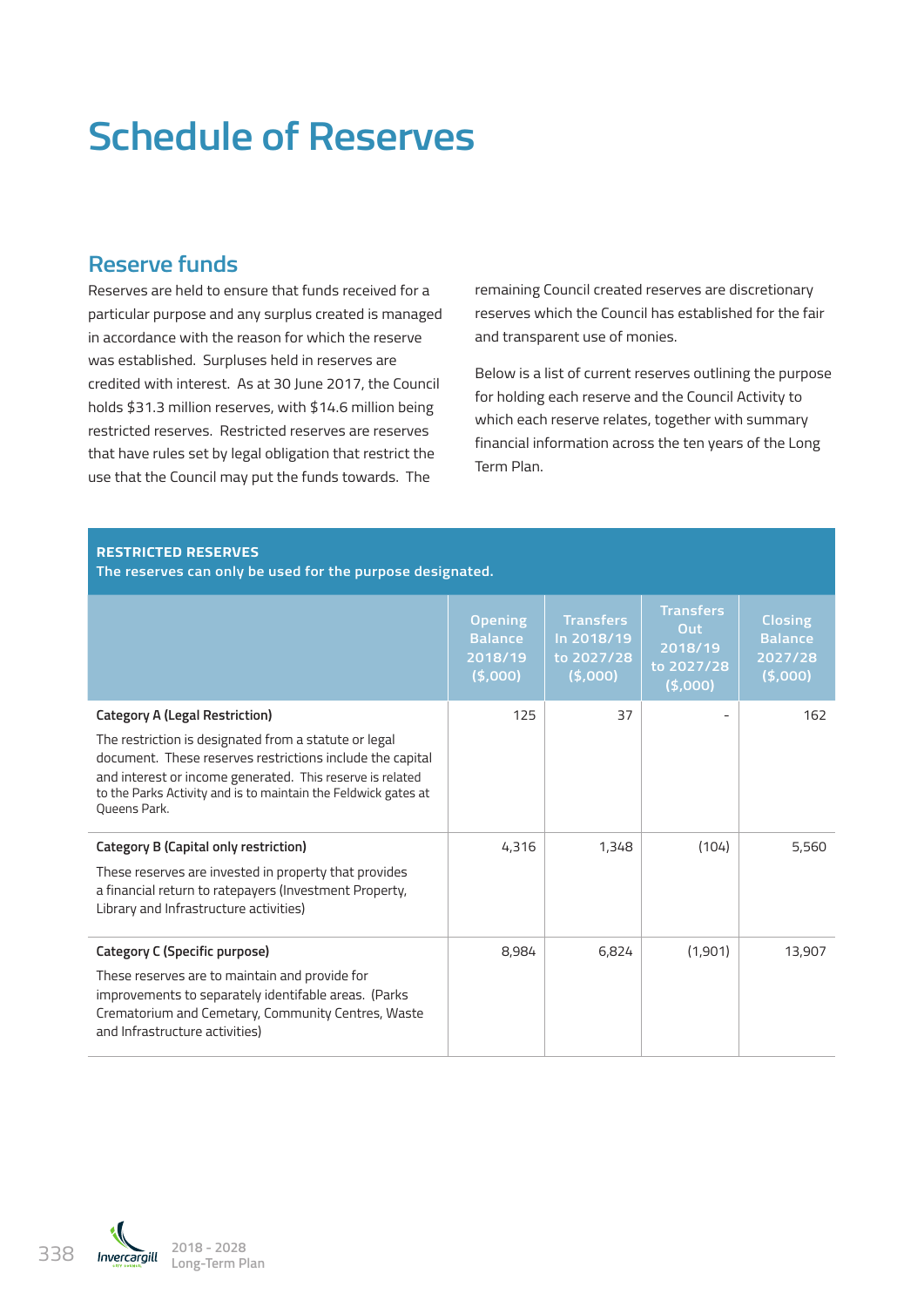

#### **NON RESTRICTED RESERVES**

**The reserves can be used for purposes other than the purpose currently specified.**

|                                                                                                                                  | <b>Opening</b><br><b>Balance</b><br>2018/19<br>( \$,000) | <b>Transfers</b><br>In 2018/19<br>to 2027/28<br>( \$,000) | <b>Transfers</b><br>Out Out<br>2018/19<br>to 2027/28<br>( \$,000) | <b>Closing</b><br><b>Balance</b><br>2027/28<br>( \$,000) |
|----------------------------------------------------------------------------------------------------------------------------------|----------------------------------------------------------|-----------------------------------------------------------|-------------------------------------------------------------------|----------------------------------------------------------|
| <b>Loss of Service Potential</b>                                                                                                 | 9,333                                                    | 38,419                                                    | (26, 479)                                                         | 21,273                                                   |
| To set aside funds for the replacement of assets in the<br>future. (All activities)                                              |                                                          |                                                           |                                                                   |                                                          |
| Development                                                                                                                      | 3,966                                                    | 838                                                       | (1,682)                                                           | 3,122                                                    |
| To maintain and provide assets in identifiable areas.<br>(Parks, Roading, and Water activities)                                  |                                                          |                                                           |                                                                   |                                                          |
| Property                                                                                                                         | 809                                                      | 241                                                       |                                                                   | 1,050                                                    |
| To provide for the purchase of properties. (Investment<br>Property, and Infrastructure activities)                               |                                                          |                                                           |                                                                   |                                                          |
| <b>Amenities</b>                                                                                                                 | 334                                                      | 323                                                       | (267)                                                             | 390                                                      |
| To provide funding for the ongoing operations of amenity<br>areas. (Library, Museum, Pools, and Parks activities)                |                                                          |                                                           |                                                                   |                                                          |
| Financial                                                                                                                        | 8,828                                                    | 5,122                                                     | (4, 746)                                                          | 9,204                                                    |
| To provide ongoing funding in a consistent manner for<br>Council operations. (All activities)                                    |                                                          |                                                           |                                                                   |                                                          |
| <b>Community Board</b>                                                                                                           | 122                                                      | 36                                                        |                                                                   | 158                                                      |
| To provide funding for Community Board areas for their<br>activities and development of assets. (Democratic Process<br>Activity) |                                                          |                                                           |                                                                   |                                                          |
| <b>Economic Development</b>                                                                                                      | (9, 517)                                                 | 3,682                                                     | (5,903)                                                           | (11, 738)                                                |
| To develop economic growth in the city which will be<br>funded by future activity (Investment Property activity)                 |                                                          |                                                           |                                                                   |                                                          |
|                                                                                                                                  | 27,300                                                   | 56,870                                                    | (41,082)                                                          | 43,088                                                   |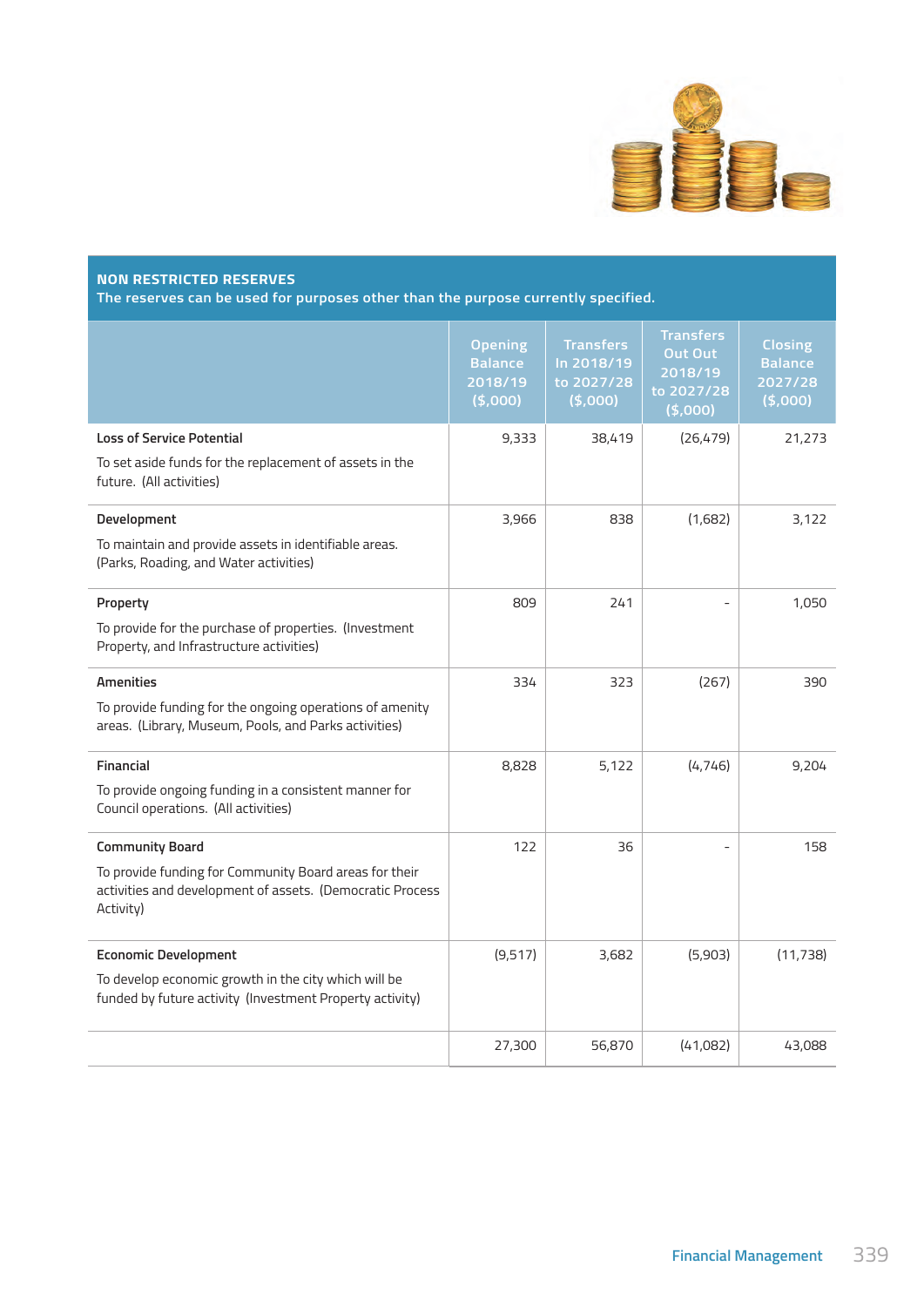# **Statement of Accounting Policies**

# **Reporting Entity**

Invercargill City Council ("the Council") is a territorial local authority governed by the Local Government Act 2002.

The Council has not presented group prospective financial statements because the Council believes that the parent prospective financial statements are more relevant to the users. The main purpose of the prospective financial statements in the Long Term Plan is to provide users with information about core services that the Council intends to provide ratepayers, the expected cost of those services and, as a consequence, how much the Invercargill City Council requires by way of rates to fund the intended levels of service. The level of rates funding required is not affected by subsidiaries, except to the extent that Invercargill City Council obtains distributions from, or further invests in, those subsidiaries. Such effects are included in the prospective financial statements presented.

The primary objective of the Council is to provide goods or services for the community or social benefit rather than making a financial return. Accordingly, the Council is classified as a Tier 1 Public Sector Public Benefit Entity ("PBE")

# **Basis of Preparation**

The financial statements of the Council have been prepared in accordance with the Tier 1 PBE accounting standards.

These financial statements comply with the PBE standards.

The accounting policies set out below have been applied consistently to all periods presented in these financial statements.

The financial statements have been prepared on the going concern basis.

The financial statements have been prepared on a historical cost basis, modified by the revaluation of land and buildings, certain infrastructure assets, investment property, biological assets and financial instruments (including derivative instruments).

The financial statements are presented in New Zealand dollars and all values are rounded to the nearest thousand dollars (\$' 000) unless otherwise stated. The functional currency of the Council is New Zealand dollars.

Foreign currency transactions are translated into the functional currency using the exchange rates prevailing at the dates of the transactions. Foreign exchange gains and losses resulting from the settlement of such transactions are recognised in the Statement of Comprehensive Revenue and Expense.

# **Subsidiaries**

The Council consolidates as subsidiaries in the group financial statements all entities where the Council has the capacity to control their financing and operating policies as to obtain benefits from the activities of the entity. This power exists where the Council controls the majority voting power on the governing body or where such policies have been irreversibly predetermined by the Council or where the determination of such policies is unable to materially impact the level of potential ownership benefits that arise from the activities of the subsidiary.

The Council measures the cost of a business combination as the aggregate of the fair values, at the date of exchange, of assets given, liabilities incurred or presumed, in exchange for control of the subsidiary plus any costs directly attributable to the business combination.

Any excess of the cost of the business combination over the Council's interest in the net fair value of the identifiable assets, liabilities and contingent liabilities is recognised as goodwill.

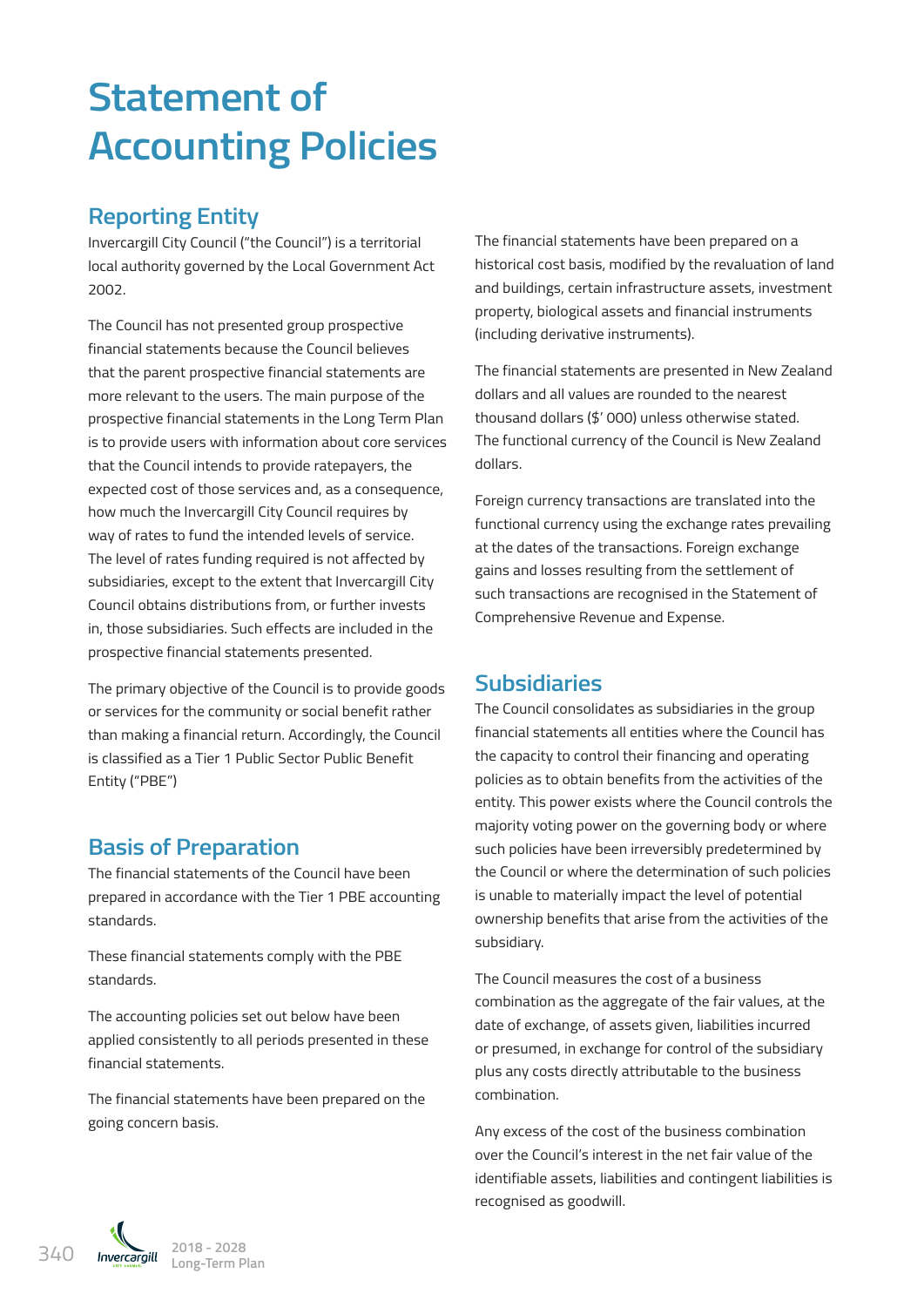

# **Basis of consolidation**

The purchase method is used to prepare the consolidated financial statements, which involves adding together like items of assets, liabilities, equity, revenue and expenses on a line-by-line basis. All significant intragroup balances, transactions, revenue and expenses are eliminated on consolidation.

The Council's investment in its subsidiaries are carried at deemed cost in the Council's own "parent entity" financial statements. Deemed cost is based on the net asset value of the subsidiary on conversion to NZ IFRS.

## **Associates**

The Council accounts for investments in associates in the group financial statements use the equity methods. An associate is an entity over which the Council has significant influence and that is neither a subsidiary nor an interest in a joint venture. The investments in associates is initially recognised at cost and the carrying amount is increased or decreased to recognise the Council's share of the surplus or deficit of the associates is recognised in the Council's Statement of Comprehensive Revenue and Expenses at the group level. Distributions received from associates reduce the carrying amount of the investment.

The Council's share in the associate's surplus or deficit resulting from unrealised gains on transactions between the Council and its associates eliminated.

The Council investments in associates are carried at cost in the Council's own financial statements.

### **Joint ventures**

Joint ventures are those entities over which the Council has joint control, established by contractual agreement. The Council's share of the surplus or deficit of the joint venture is recognised in the Council's Statement of Comprehensive Revenue and Expenses, from the date joint control commences until the date control ceases.

### **Revenue**

Revenue is recognised to the extent that it is probable that the economic benefits or service potential will flow to the Council and the revenue can be reliably measured, regardless of when the payment is being made.

Revenue is measured at the fair value of the consideration received or receivable, taking into account contractually defined terms of payment excluding taxes or duty.

The specific recognition criteria described below must also be met before revenue is recognised.

PBE IPSAS 23.106(a) requires, either in the statement of financial position or the notes, that entities disclose the amount of revenue from non-exchange transactions by major classes, showing separately; i) taxes, showing separately major classes of taxes; and ii) transfers, showing separately major classes of transfer revenue. Due to the difficulty in classifying revenue as either an exchange or non-exchange transaction and the separate labelling of revenue as exchange or non-exchange generally does not provide any additional useful information (and is therefore unlikely to be material), we have decided to not label revenue as exchange or non-exchange in the Prospective Statement of Comprehensive Revenue and Expenses.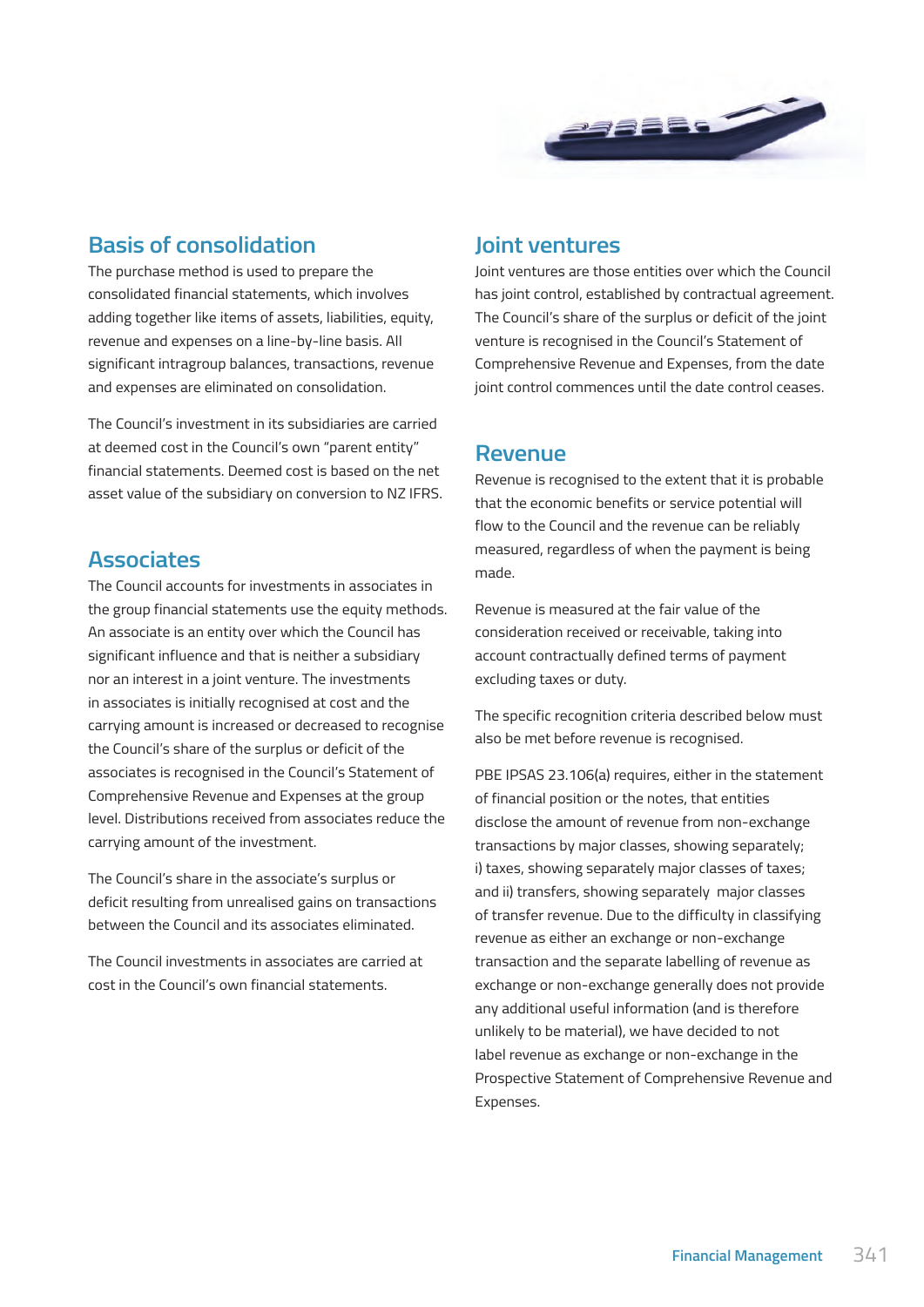#### **Revenue from non-exchange transactions:**

#### **General and targeted rates**

Rates are set annually by a resolution from Council and relate to a financial year. All ratepayers are invoiced within the financial year to which the rates have been set. Rates revenue is recognised when payable.

Water billing revenue is recognised on an accrual basis. Unbilled usage, as a result of unread meters at year end, is accrued on an average usage basis.

#### **Government grants and funding**

The Council receives government grants from the New Zealand Transport Agency, which subsidises part of the Council's costs in maintaining the local roading infrastructure.

Revenues from non-exchange transactions with the Government and government agencies are recognised when the Council obtains control of the transferred asset (cash, goods, services, or property), and:

- It is probable that the economic benefits or service potential related to the asset will flow to the Council and can be measured reliably; and
- The transfer is free from conditions that require the asset to be refunded or returned to the Government if the conditions are not fulfilled.

Revenue from government grants and funding is measured at the fair value of the assets (cash, goods, services, or property) transferred over to the Council at the time of transfer.

To the extent that there is a condition attached that would give rise to a liability to repay the grant amount or to return the granted asset, a deferred revenue liability is recognised instead of revenue. Revenue is then recognised only when the Council has satisfied these conditions.

New Zealand Units (NZU's) allocated by the Crown represent non-monetary government grants and

are initially recognised at nil value. Gains and losses on disposals are determined by comparing proceeds with the carrying amounts. These are included in the surplus/deficit in the Statement of Comprehensive Revenue and Expenses.

#### **Fines**

Traffic and parking infringements are recognised when tickets are issued.

#### **Direct charges - subsidised**

(i) Rendering of services Rendering of services at a price that is not approximately equal to the value of the service provided by the Council is considered a non-exchange transaction. This includes rendering of services where the price does not allow the Council to fully recover the cost of providing the service (such as resource consents, building consents, water connections, dog licensing, etc.), and where the shortfall is subsidised by revenue from other activities, such as rates. Generally there are no conditions attached to such revenue.

Revenue from such subsidised services is recognised when the Council issues the invoice or bill for the service. Revenue is recognised at the amount of the invoice or bill, which is the fair value of the cash received or receivable for the service. Revenue is recognised by reference to the stage of completion of the service to the extent that the Council has an obligation to refund the cash received from the service (or to the extent that the customer has the right to withhold payment from the Council for the service) if the service is not completed.

Contributions from customers in relation to the construction of new lines for the network are accounted for as revenue in the year which they have been received.

(ii) Sale of goods - subsidised

The sale of goods at a price that is not approximately equal to the value of the goods provided by the Council

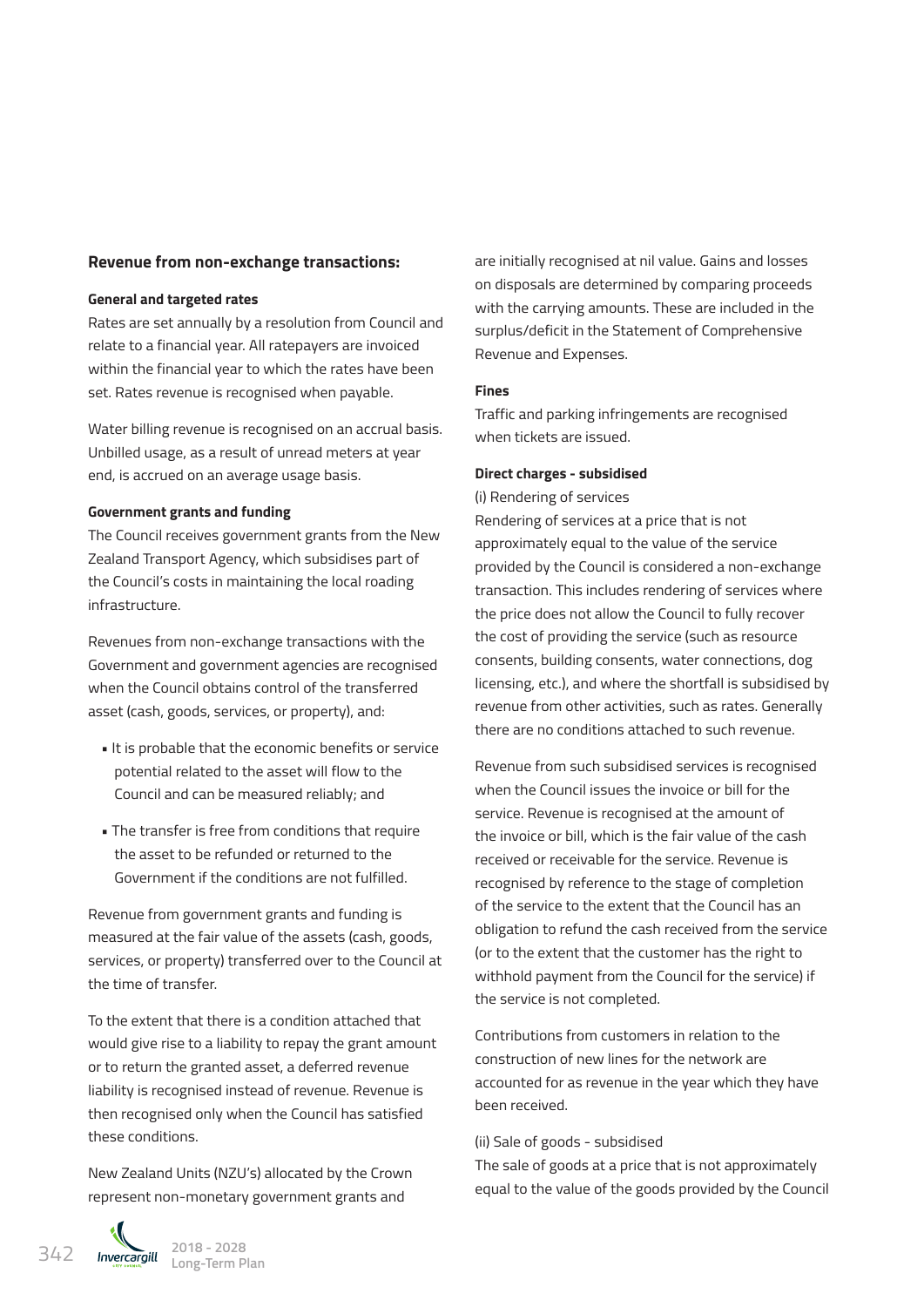

is considered a non-exchange transaction. This includes the sale of goods where the price does not allow the Council to fully recover the cost of producing the goods, and where the shortfall is subsidised by revenue from other activities such as rates.

Revenue from the sale of such subsidised goods is recognised when the Counci issues the invoice or bill for the goods. Revenue is recognised at the amount of the invoice or bill, which is the fair value of the cash received or receivable for the goods.

Where a physical asset is acquired for nil or nominal consideration the fair value of the asset received is recognised as revenue. Assets vested in the Council are recognised as revenue when control over the asset is obtained.

#### **Revenue from exchange transactions:**

#### **Direct charges - full cost recovery**

(i) Rendering of other services - full cost recovery Revenue from the rendering of services is recognised by reference to the stage of completion of the transaction at balance date, based on the actual service provided as a percentage of the total services to be provided.

#### (ii) Sale of goods - full cost recovery

Revenue from the sale of goods is measured at the fair value of the consideration received or receivable, net of returns and allowances, trade discounts and volume rebates. Revenue is recognised when the significant risks and rewards of ownership have bene transferred to the buyer, recovery of the consideration is probable, the associated costs and possible return of goods can be reliably estimated and there is no continuing management involved with the goods.

#### **Interest Revenue**

Interest revenue is recognised using the effective interest method.

#### **Dividends**

Dividends are recognised when the right to receive payment has been established.

### **Construction contracts**

Contract revenue and contract costs are recognised as revenue and expenses respectively by reference to the stage of completion of the contract at balance date. The stage of completion is measured by reference to the contract costs incurred up to balance date as a percentage of total estimated costs for each contract.

Contract costs include all costs directly related to specific contracts, costs that are specifically chargeable to the customer under the terms of the contract and an allocation of overhead expenses incurred in connection with the Council's construction activities in general.

An expected loss on construction contracts is recognised immediately as an expense in the Statement of Comprehensive Revenue and Expenses.

Where the outcome of a contract cannot be reliably estimated, contract costs are recognised as an expense as incurred, and where it is probable that the costs will be recovered, revenue is recognised to the extent of costs incurred.

Construction work in progress is stated at the aggregate of contract costs incurred to date plus recognised profits less recognised losses and progress billings. If there are contracts where progress billings exceed the aggregate costs incurred plus profits less losses, the net amounts are presented under other liabilities.

### **Borrowing costs**

Borrowing costs are recognised as an expense in the period in which they occurred.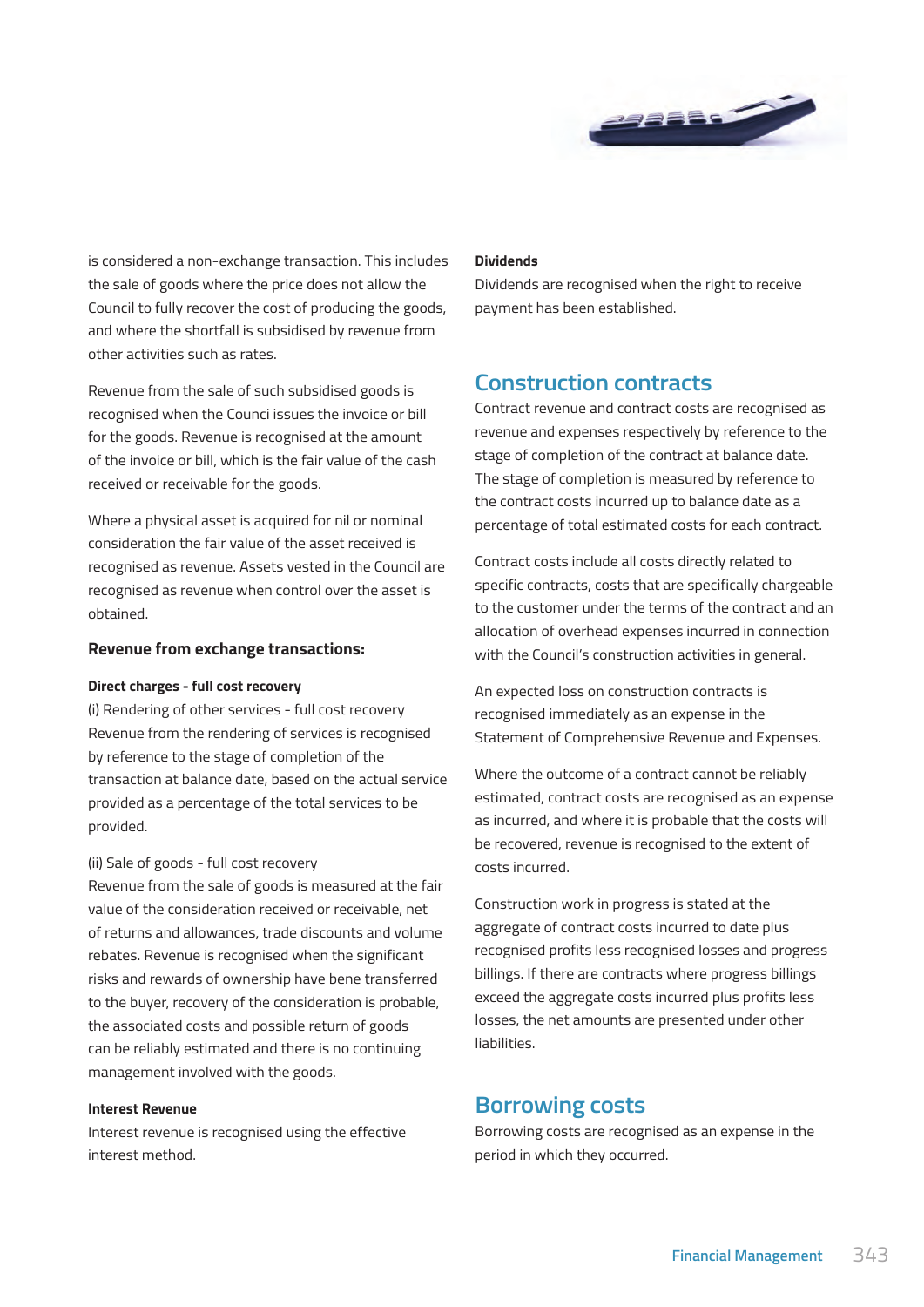# **Grant expenditure**

Non-discretionary grants are those grants that are awarded if the grant application meets the specified criteria and are recognised as expenditure when an application that meets the specified criteria for the grant has been received.

Discretionary grants are those grants where the Council has no obligation to award on receipt of the grant application and are recognised as expenditure when a successful applicant has been notified of the Council's decision.

### **Income tax**

Income tax expense in relation to the surplus or deficit for the period comprises current tax and deferred tax.

Current tax is the amount of income tax payable based on the taxable profit for the current year, plus any adjustments to income tax payable in respect of prior years. Current tax is calculated using rates that have been enacted or substantively enacted by balance date.

Deferred tax is the amount of income tax payable or recoverable in future periods in respect of temporary differences and unused tax losses. Temporary differences are differences between the carrying amount of assets and liabilities in the financial statements and the corresponding tax bases used in the computation of taxable profit.

Deferred tax liabilities are generally recognised for all taxable temporary differences. Deferred tax assets are recognised to the extent that it is probable that taxable profits will be available against which the deductible temporary differences or tax losses can be utilised.

Deferred tax is not recognised if the temporary difference arises from the initial recognition of goodwill or from the initial recognition of an asset and liability in

a transaction that is not a business combination, and at the time of the transaction, affects neither accounting profit nor taxable profit.

Deferred tax is recognised on taxable temporary differences arising on investments in subsidiaries and associates, and interests in joint ventures, except where the company can control the reversal of the temporary difference and it is probable that the temporary difference will not reverse in the foreseeable future.

Deferred tax is calculated at the tax rates that are expected to apply in the period when the liability is settled or the asset is realised, using tax rates that have been enacted or substantively enacted by balance date. Current tax and deferred tax is charged or credited to the surplus/deficit in the Statement of Comprehensive Revenue and Expenses, except when it relates to items charged or credited directly to equity, in which case the tax is dealt with in equity.

### **Leases**

The determination of whether an arrangement is or contains a lease is based on the substance of the arrangement at inception date. The substance of the arrangement depends on whether fulfilment of the arrangement is dependent on the use of a specific asset, or assets, or the arrangement conveys a right to use the asset, even if that right is not explicitly specified in an arrangement.

#### **Finance leases**

A finance lease is a lease that transfers to the lessee substantially all the risks and rewards incidental to ownership of an asset, whether or not title is eventually transferred.

At the commencement of the lease term, the Council recognises finance leases as assets and liabilities in the statement of financial position at the lower of the

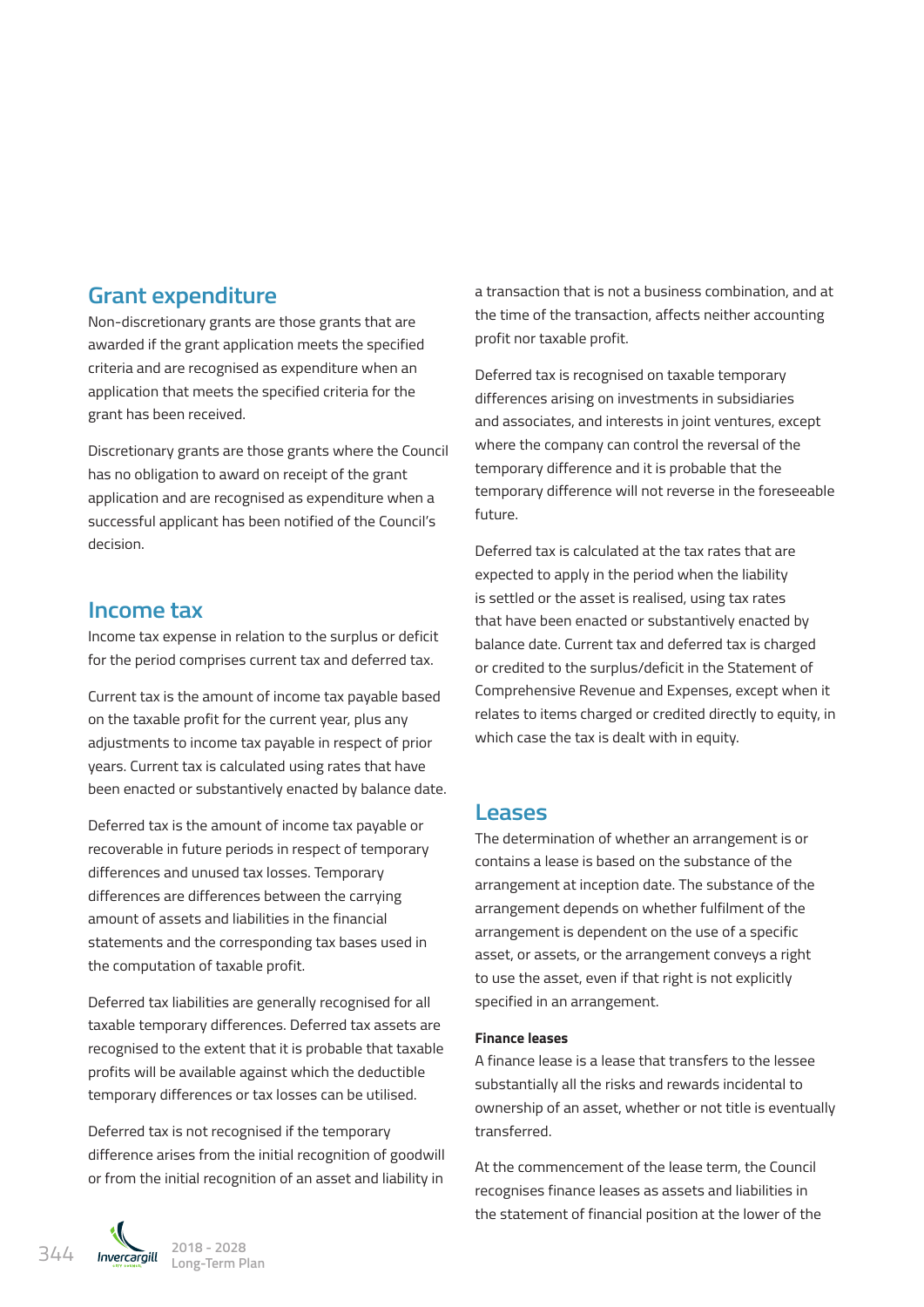

fair value of the leased item or the present value of the minimum lease payments.

The amount recognised as an asset is depreciated over its useful life. If there is no certainty as to whether the Council will obtain ownership at the end of the lease term, the asset is fully depreciated over the shorter of the lease term and its useful life.

#### **Operating leases**

An operating lease is a lease that does not transfer substantially all the risks and rewards incidental to ownership of an asset. Lease payments under an operating lease are recognised as an expense on a straight-line basis over the lease term.

### **Inventories**

Inventories (such as spare parts and other items) held for distribution or consumption in the provision of services that are not supplied on a commercial basis are measured at the lower of cost and current replacement cost.

Inventories held for use in the production of goods and services on a commercial basis are valued at the lower of cost and net realisable value. The cost of purchased inventory is determined using the FIFO method.

The write down from cost to current replacement cost or net realisable value is recognised in the surplus/ deficit in the Statement of Comprehensive Revenue and Expenses.

### **Financial assets**

The Council classify their financial assets into the following four categories: loans and receivables, heldto-maturity investments, available for sale investments and financial assets at fair value through surplus or deficit. The classification depends on the purpose for which the investments were acquired. Management determines the classification of its investments at

initial recognition and re-evaluates this delegation at every reporting date.

Financial assets and liabilities are initially measured at fair value plus transaction costs.

The fair value of financial instruments that are not traded in an active market is determined using valuation techniques. The Council use a variety of methods and make assumptions that are based on market conditions existing at each balance date. Quoted market prices or dealer quotes for similar instruments are used for long-term debt instruments held. Other techniques, such as estimated discounted cash flows, net asset backing, are used to determine fair value for the remaining financial instruments.

The four categories of financial assets are:

#### **• Loans and receivables**

These are non-derivative financial assets with fixed or determinable payments that are not quoted in an active market.

After initial recognition they are measured at amortised cost using the effective interest method. Gains and losses when the asset is impaired or derecognised are recognised in the surplus/deficit in the Statement of Comprehensive Revenue and Expenses. Loans and receivables are classified as "other financial assets" in the Statement of Financial Position.

Investments in this category include fixed term deposits and loans to associates.

#### **• Hold-to-maturity investments**

Held-to-Maturity Investments are non-derivative financial assets with fixed or determinable payments and fixed maturities that the Council's management has the positive intention and ability to hold to maturity.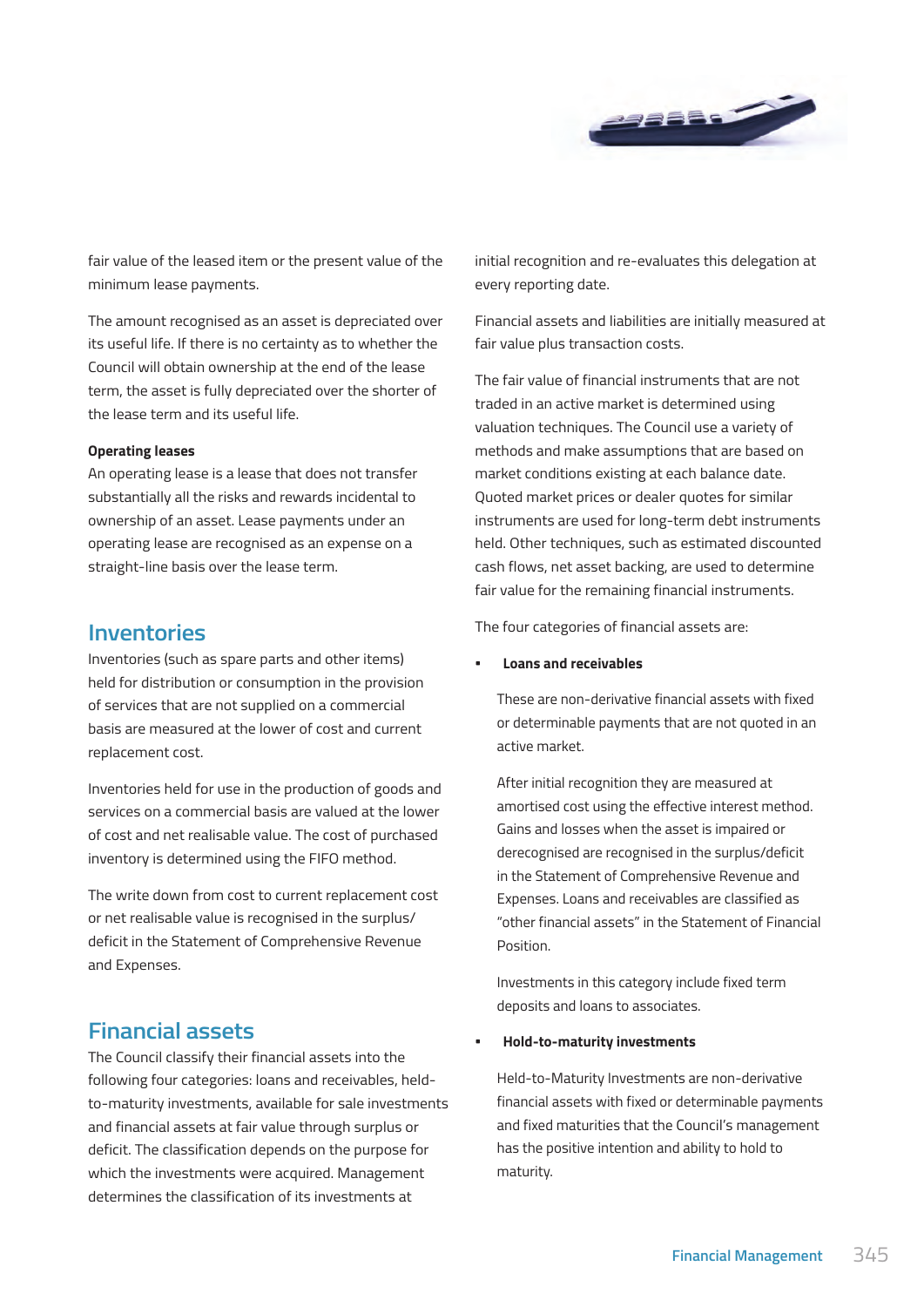### **• Financial assets at fair value through surplus or deficit**

This category has two sub-categories: financial assets held for trading, and those designated at fair value through surplus or deficit at inception. A financial asset is classified in this category if acquired principally for the purpose of selling in the short term or if so designated by management.

Derivatives are also categorised as held for trading unless they are designated as hedges. Assets in this category are classified as current assets if they are either held for trading or are expected to be realised within 12 months of the balance sheet date.

After initial recognition they are measured at their fair values. Gains or losses on re-measurement are recognised in the surplus/deficit in the Statement of Comprehensive Revenue and Expenses.

#### **• Available for sale investments**

Available for sale investments are those that are designated as being held to maturity or are not classified in any of the other categories above. This category encompasses investments that the Council intends to hold long-term but which may be realised before maturity. After initial recognition these investments are measured at their fair value. Gains and losses are recognised directly in equity except for impairment losses, which are recognised in the surplus/deficit in the Statement of Comprehensive Revenue and Expenses. In the event of impairment, any cumulative losses previously recognised in equity will be removed from equity and recognised in the surplus/deficit in the Statement of Comprehensive Revenue and Expenses even though the asset has not been derecognised. Investments in this category include shares in Local Government Insurance Corporation.

### **Shareholdings that Invercargill City Council holds for strategic purposes**

Shareholdings that Invercargill City Council holds for strategic purposes: Invercargill City Council's investments in its subsidiaries and associate companies are not included in this category as they are held at cost (as allowed by PBE IPSAS 6 (PS) Consolidated and Separate Financial Statements (Public Sector) and PBE IPSAS 7 Investments in Associates) whereas this category is to be measured at fair value.

#### **Non-current assets held for sale**

Non-current assets held for sale are classified as held for sale if their carrying amount will be recovered principally through a sale transaction, not through continuing use. Non-current assets held for sale are measured at the lower of their carrying amount and fair value less costs to sell.

#### **Impairment of financial assets**

At each balance sheet date the Council assesses whether there is any objective evidence that a financial asset of financial assets is impaired. Any impairment losses are recognised in the surplus/deficit in the Statement of Comprehensive Revenue and Expenses

### **Financial instruments**

**• Trade and other receivables**

Trade and other receivables are initially measured at fair value and subsequently measured at amortised cost using the effective interest method, less any provision for impairment.

Loans, including loans to community organisations made by the Council at nil, or below-market interest rates are initially recognised at the present value of their expected future cash flows, discounted at the current market rate of return for a similar asset/ investment. They are subsequently measured at amortised cost using the effective interest method. The difference between the face value and present value of expected future cash flows of the loan is

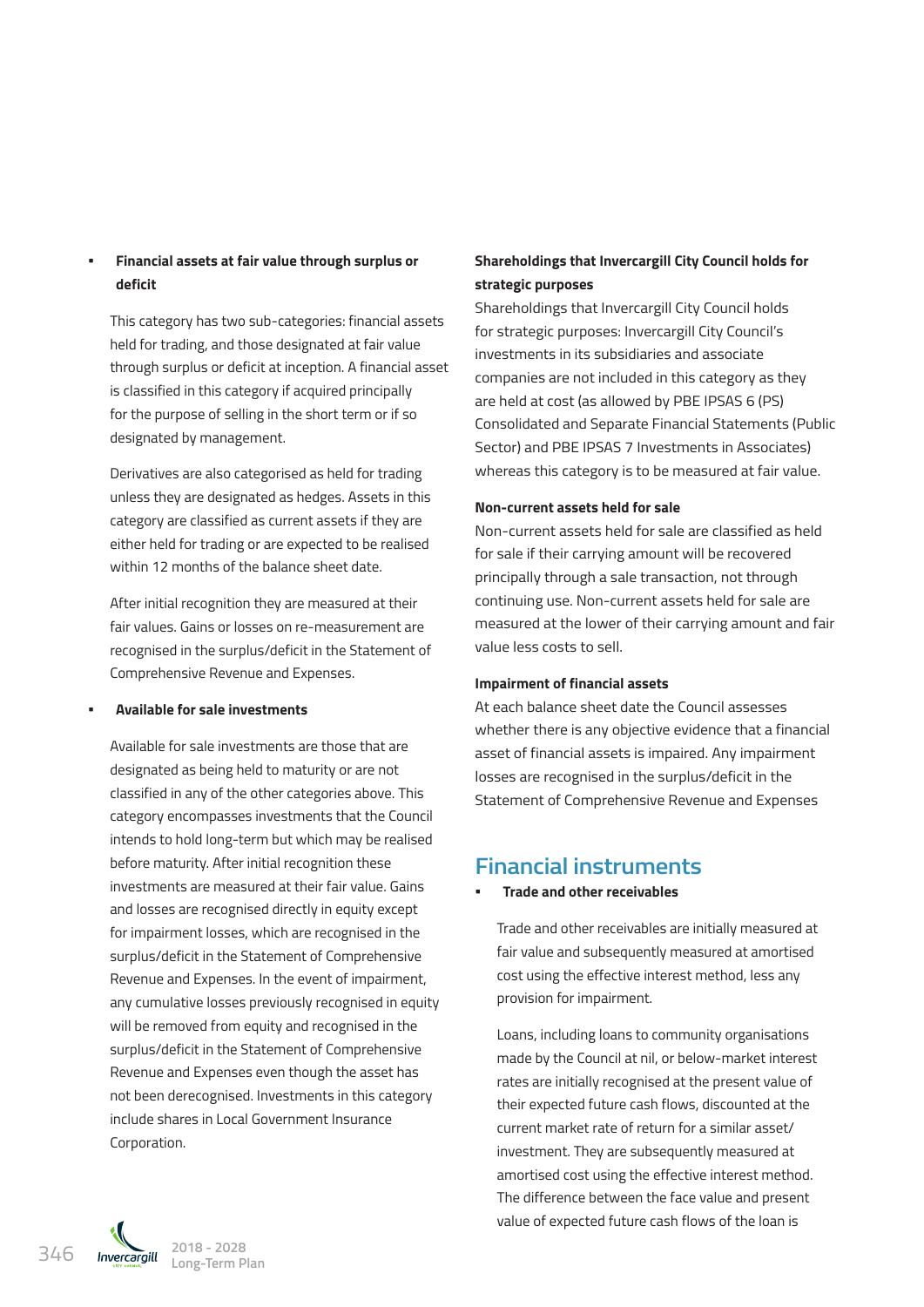

recognised in the Statement of Comprehensive Revenue and Expenses as a grant.

A provision for impairment of receivables is established when there is objective evidence that the Council will not be able to collect all amounts due according to the original terms of receivables. The amount of the provision is the difference between the asset's carrying amount and the present value of estimated future cash flows, discounted using the effective interest method.

#### **• Cash and cash equivalents**

Cash and cash equivalents includes cash in hand, deposits held at call with banks, other short-term highly liquid investments with original maturities of three months or less, and bank overdrafts.

Bank overdrafts are shown separately in current liabilities in the Statement of Financial Position.

#### **• Borrowings**

Borrowings are initially recognised at their fair value, net of any transaction costs incurred. After initial recognition, all borrowings are measured at amortised cost using the effective interest method.

Borrowings are classified as current liabilities unless Council has an unconditional right to defer settlement of the liability at least 12 months after the balance date.

#### **• Trade and other payables**

Trade and other payables are initially measured at fair value, and subsequently measured at amortised cost using the effective interest method.

#### **• Accounting for derivative financial instruments and hedging activities**

The Council use derivative financial instruments to hedge exposure to interest rate risks arising from financing activities. In accordance with its treasury

policy, the Council do not hold or issue derivative financial instruments for trading purposes.

Derivatives are initially recognised at fair value on the date a derivative contract is entered into and are subsequently re-measured at their fair value at each balance date. However, where derivatives qualify for hedge accounting, recognition for any resultant gain or loss depends on the nature of the hedging relationship

**• Cash flow hedge**

Changes in the fair value of the derivatives hedging instruments designated as a cashflow hedge are recognised directly in equity to the extent that the hedge is effective. To the extent that the hedge is ineffective, changes in fair value are recognised in surplus or deficit.

If a hedge of a forecast transaction subsequently results in the recognition of a financial asset or a financial liability, the associated gains or losses that were recognised directly in equity will be reclassified into surplus or deficit in the same period or periods during which the asset acquired or liability assumed affects surplus or deficit.

However, if Invercargill City Council expects that all or a portion of a loss recognised directly in equity will not be recovered in one or more future periods, it will reclassify into surplus or deficit the amount that is not expected to be recovered.

When a hedge of a forecast transaction subsequently results in the recognition of a non-financial asset or a non-financial liability, or a forecast transaction for a non-financial asset or non-financial liability becomes a firm commitment for which fair value hedge accounting is applied, then the associated gains and losses that were recognised directly in equity will be included in the initial cost or carrying amount of the asset or liability.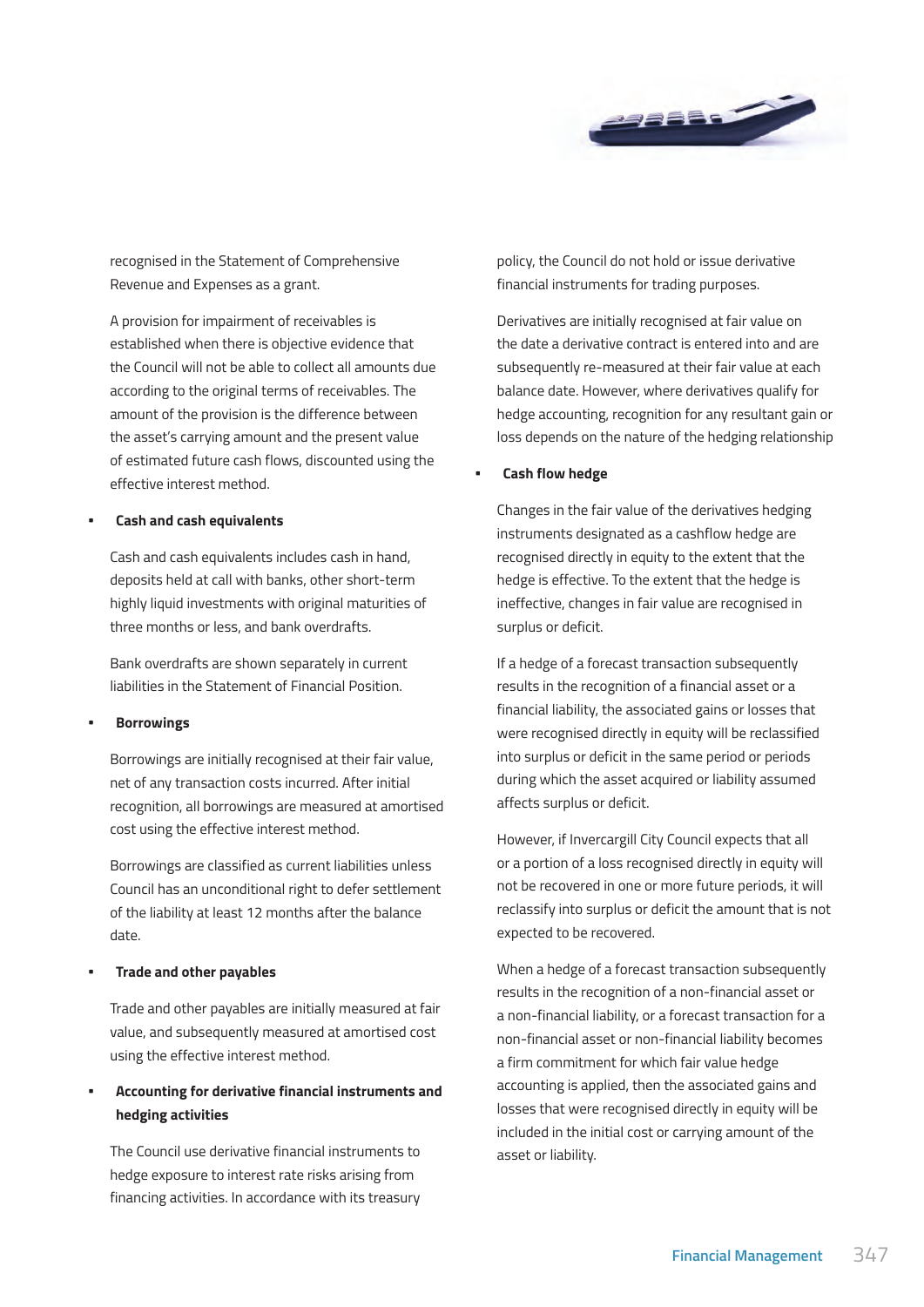For cash flow hedges other than those covered above, amounts that had been recognised directly in equity will be recognised in surplus or deficit in the same period or periods during which the hedged forecast transaction affects surplus or deficit (for example, when a forecast sale occurs).

If the hedging instrument no longer meets the criteria for hedge accounting, expires or is sold, terminated or exercised, then hedge accounting is discontinued prospectively. The cumulative gain or loss previously recognised in equity remains there until the forecast transaction occurs. The amount recognised in equity is transferred to surplus or deficit in the same period that the hedged item affects the surplus or deficit.

## **Property, plant and equipment**

Property, plant and equipment consists of:

Operational assets - These include land, buildings, library books, plant and equipment, and motor vehicles.

Restricted assets - Restricted assets are parks and reserves owned by the Council which provide a benefit or service to the community and cannot be disposed of because of legal or other restrictions.

Infrastructure assets - Infrastructure assets are the fixed utility systems owned by the Council. Each asset class includes all items that are required for the network to function, for example, sewer reticulation includes reticulation piping and sewer pump stations.

Property, plant and equipment are shown at cost or valuation, less accumulated depreciation and impairment losses.

# **Additions**

The cost of an item of property, plant and equipment is recognised as an asset if, and only if, it is probable that future economic benefits or service potential associated with the item will flow to the Council and the cost of the item can be measured reliably. In most instances, an item of property, plant and equipment is recognised at its cost. Where an asset is acquired at no cost, or for a nominal cost, it is recognised at fair value as at the date of acquisition.

The cost of day-to-day servicing of property, plant and equipment are recognised in the surplus of deficit as they are incurred.

# **Disposals**

Gains and losses on disposals are determined by comparing the proceeds with the carrying amount of the asset.

Gains and losses on disposals are included in the surplus/deficit in the Statement of Comprehensive Revenue and Expenses. When revalued assets are sold, the amounts included in asset revaluation reserves in respect of those assets are transferred to retained earnings

# **Subsequent costs**

Costs incurred subsequent to initial acquisition are capitalised only when it is probable that future economic benefits or service potential associated with the item will flow to the Council and the cost of the item can be measured reliably.

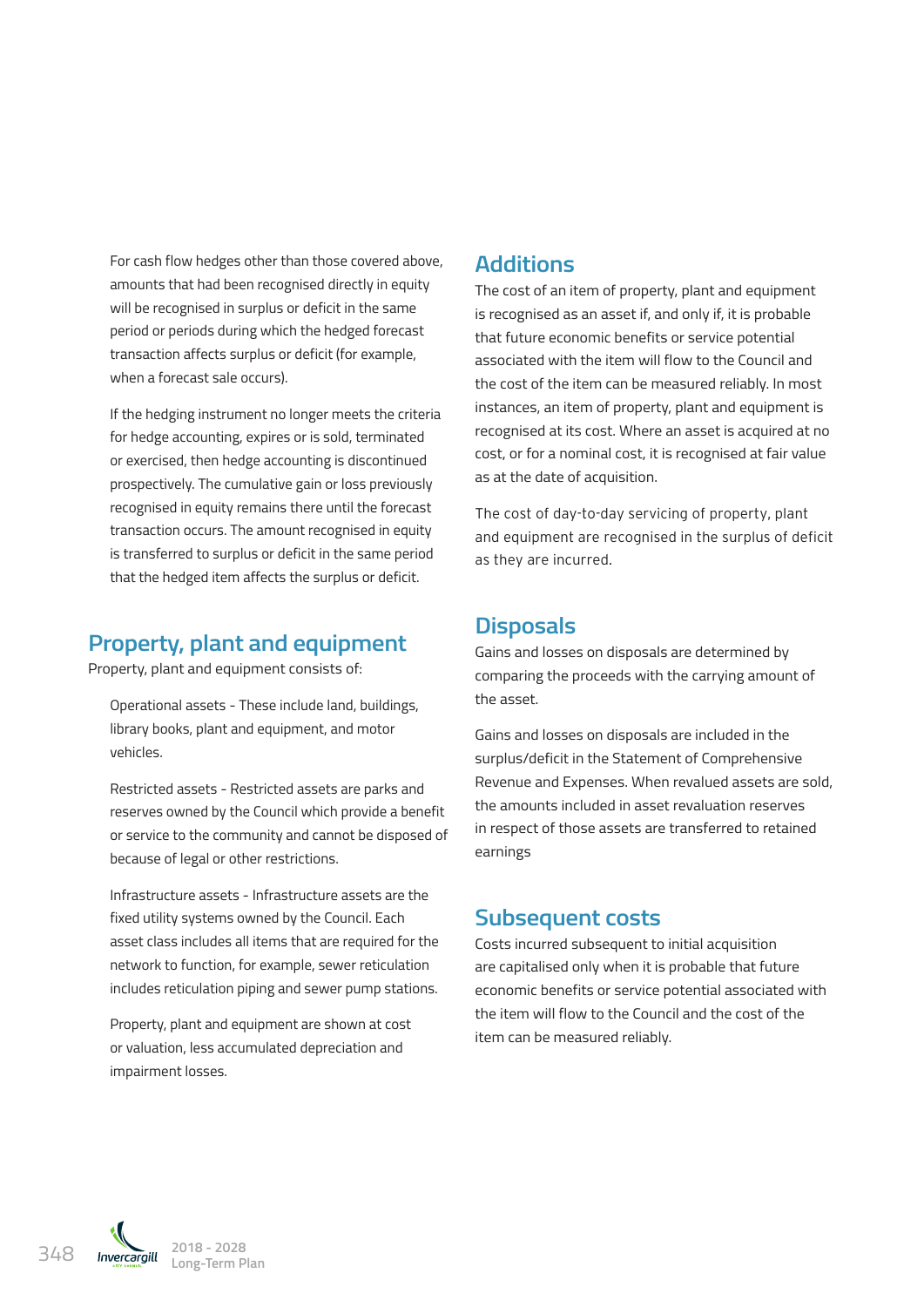

# **Depreciation**

Depreciation is provided on a straight-line and diminishing value basis on all property, plant and equipment other than land, at rates that will write off the cost (or valuation) of the assets to their estimated residual values over their useful lives. The useful lives and associated depreciation rates of major classes of

assets have been estimated as follows:

The residual value and useful life of an asset is reviewed, and adjusted if applicable, at each financial year end.

| <b>Buildings</b>               | <b>Buildings</b>   |
|--------------------------------|--------------------|
| Structures<br>٠                | $2% - 3% SL$       |
| Roof<br>$\blacksquare$         | 2% - 3% SL         |
| Electrical<br>٠                | $2% - 3% SL$       |
| Plumbing<br>٠                  | $2% - 3% SL$       |
| <b>Internal Fitout</b><br>٠    | 2% - 3% SL         |
| Plant<br>٠                     | $2% - 3% SL$       |
| <b>Furniture and Fittings</b>  |                    |
| Furniture and Fittings<br>٠    | $6.7\% - 50\%$ DV  |
| <b>Office Equipment</b>        |                    |
| Office Equipment<br>٠          | 14.4% - 60% SL/DV  |
| <b>Infrastructural Assets</b>  |                    |
| Drainage                       | $2.6\% - 6.2\%$ SL |
| <b>Bridges</b>                 | 1% - 2.5% SL       |
| <b>Traffic Services</b>        | 2.6% - 12.6% SL    |
| Footpaths and Crossings        | $6.6\% - 13\%$ SL  |
| <b>Features and Structures</b> | $4.6% - 6%$ SL     |
| <b>Roads</b>                   |                    |
| Formation<br>٠                 | O%                 |
| Shoulder and Pavements<br>٠    | 3.5% SL            |
| Top Surface<br>٠               | 10.35% SL          |
| <b>Drainage and Stormwater</b> |                    |
| System<br>٠                    | $1.70\% - 2.77\%$  |
| Plant<br>٠                     | $4.09% - 5.71%$    |
| <b>Buildings</b><br>٠          | $2.91\% - 4.34\%$  |
| Water                          |                    |
| System                         | $1.03\% - 12.55\%$ |
| Plant<br>٠                     | $3.38\% - 9.14\%$  |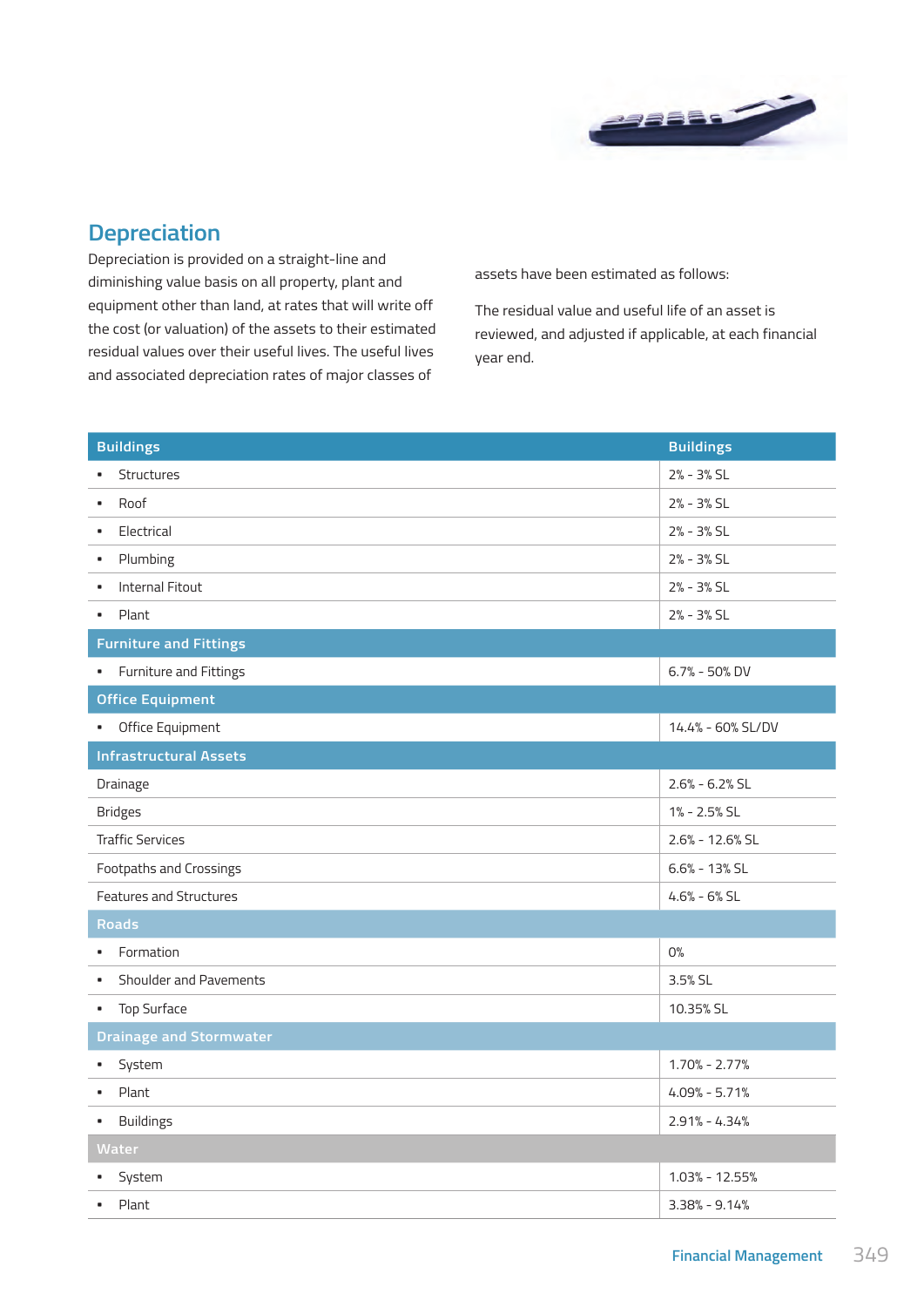| <b>Plant</b>                                   |                         |
|------------------------------------------------|-------------------------|
| Plant                                          | 6% - 60% SL/DV          |
| <b>Tools</b>                                   |                         |
| <b>Tools</b>                                   | 10% SL where applicable |
| <b>Motor Vehicles</b>                          |                         |
| <b>Motor Vehicles</b>                          | 6.7% - 31.2% SL/DV      |
| <b>Library Collections</b>                     |                         |
| <b>Library Collections</b>                     | $6.67\% - 50\%$ SL      |
| The non fiction collection is not depreciated. |                         |

# **Revaluation**

Those asset classes that are revalued are valued on a valuation cycle as described below on the basis described below. All other asset classes are carried at depreciated historical cost.

The carrying values of revalued items are reviewed at each balance date to ensure that those values are not materially different to fair value.

# **Valuation**

All assets are valued at historic cost less accumulated depreciation and impairment costs, except the following:

- **•** Operational land and buildings have been valued at fair value. Valuations are completed three yearly after the next valuation as at 30 June 2019.
- **•** Restricted land (excluding forestry land) and buildings have been valued at deemed cost. This fair value is the net current value by Quotable Value New Zealand (Registered Valuers) as at 30 June 1992.
- **•** Library collections are valued at depreciated replacement cost as at 30 June 2017. Valuations are completed three yearly after the next valuation as at 30 June 2019.

**•** Forest land is revalued to fair value and carried at valuation and is not depreciated. The fair value is determined by independent registered valuers based on the highest and best use of the land. In determining the highest and best use consideration is given as to whether the land has been registered under the New Zealand Emissions Trading Scheme and hence whether there are restrictions on the land use. Land is revalued with sufficient regularity to ensure carrying value does not differ materially from that which would be determined as fair value. It is anticipated that the Land revaluation will occur every three years, unless circumstances require otherwise. New Zealand units received from the government are recognised at cost in the financial statements, which is nil value.

#### **Infrastructural Assets**

#### **Land under Roads**

Land under roads has been valued at deemed cost at transition to NZIFRS. Deemed cost is the fair value being the current valuation at 30 June 2005.

#### **Roads and Bridges**

Roads and Bridges are valued at depreciated replacement cost, being gross replacement cost less accumulated depreciation to date, based on the

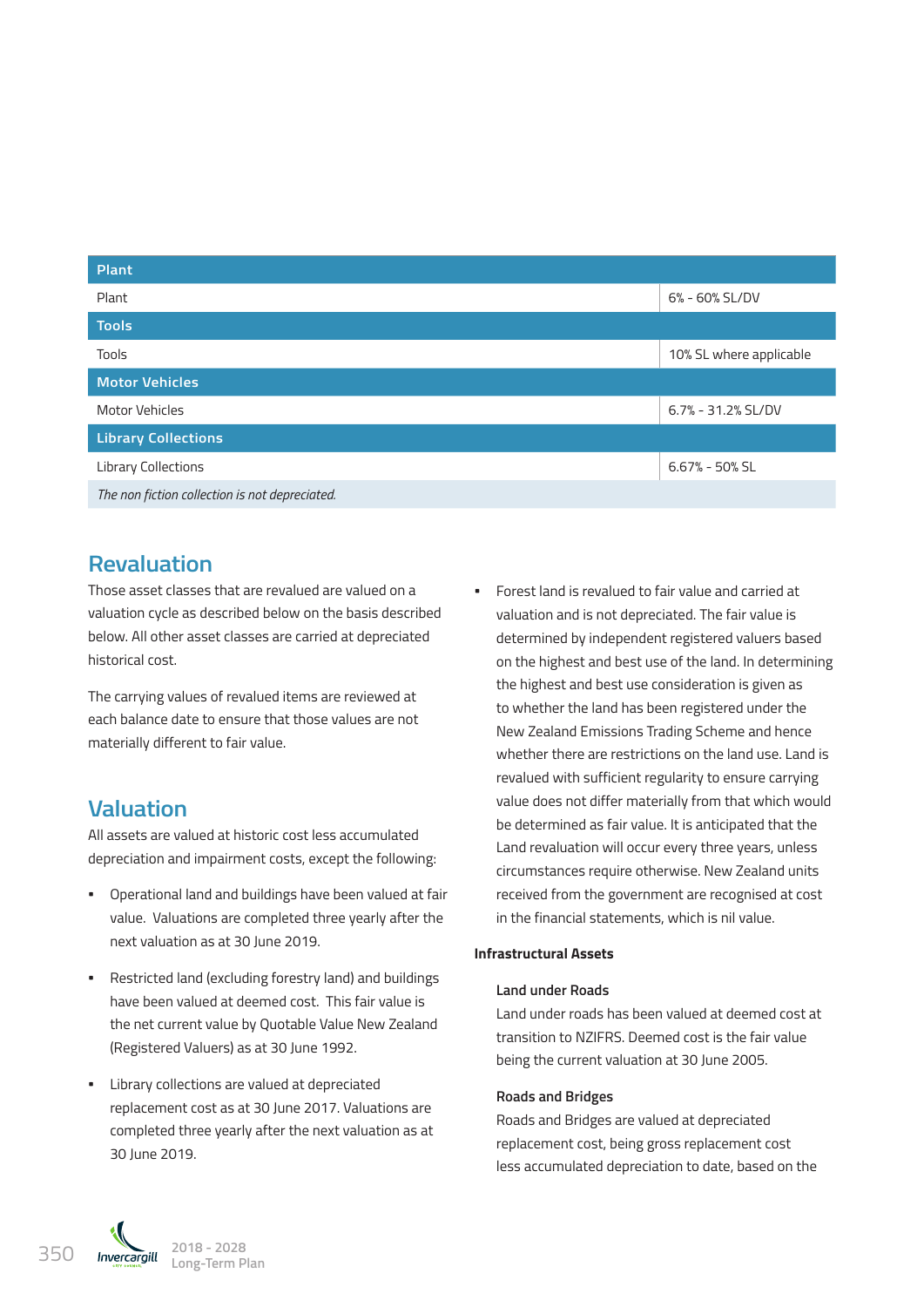

Current Age Profile compared to Useful Life. Valuations are completed three yearly after the next valuation as at 30 June 2019.

#### **Stormwater, Wastewater and Water Systems**

Assets are valued at depreciated replacement cost, being gross replacement cost less accumulated depreciation to date, based on the Current Age Profile compared to Useful Life. Valuations are completed three yearly after the next valuation as at 30 June 2019.

#### **Vested assets**

Certain infrastructure assets and land have been vested in the Council as part of the subdivisional consent process.

The vested reserve land has been valued at deemed cost. Deemed cost is the fair value being the current valuation at 30 June 2005. This fair value is the 2005 Beca Rating Valuation.

Vested infrastructural assets have been valued based on the actual quantities of infrastructural components vested and current "in the ground" cost of providing identical services. Unless there is a use or return condition attached to the asset.

#### **Forestry Land**

Forestry Land is revalued with sufficient regularity to ensure carrying value does not differ materially from that which would be determined as fair value. It is anticipated that the Forestry Land revaluation will occur with the revaluation of other Property Plant and Equipment assets that are revalued every three years, unless circumstances require otherwise. Land has been revalued based on its best use. In determining the highest and best use consideration is given as to whether the land has been registered under the New Zealand Emissions Trading Scheme and hence whether there are restrictions on the land use. New Zealand units received from the government are recognised at cost in the financial statements, which is nil value.

#### **Accounting for revaluations**

The Council accounts for revaluations of property, plant and equipment on a class of asset basis.

The replacement costs where appropriate, reflect optimisation due to design or surplus capacity. The Council has estimated that the necessary infrastructural asset network capacity to service the Invercargill City area is on 100% of the existing capacity, i.e no surplus capacity. The valuation of these assets therefore assumes the existing assets will be replaced with assets of similar capacity.

The results of revaluing are credited or debited to an asset revaluation reserve for that class of asset. Where this results in a debit balance in the asset revaluation reserve, this balance is expensed in the surplus/deficit in the Statement of Comprehensive Revenue and Expenses.

Any subsequent increase on revaluation that offsets a previous decrease in value recognised in the surplus/ deficit in the Statement of Comprehensive Revenue and Expenses will be recognised first in the surplus/deficit in the Statement of Comprehensive Revenue and Expenses up to the amount previously expensed, and then credited to the revaluation reserve for that class of asset.

### **Intangible assets**

#### **Carbon Credits Intangible Asset**

Carbon credits intangible assets that are aquired by Council have been measured at fair value upon aquisition and subsequently revalued to fair value annually. Any revaluation gain/losses are recognised in other Comprehensive Revenue and Expense.

#### **Other intangible assets**

Other intangible assets that are acquired by the Group, which have finite useful lives are measured at cost less accumulated amortisation and accumulated impairment losses.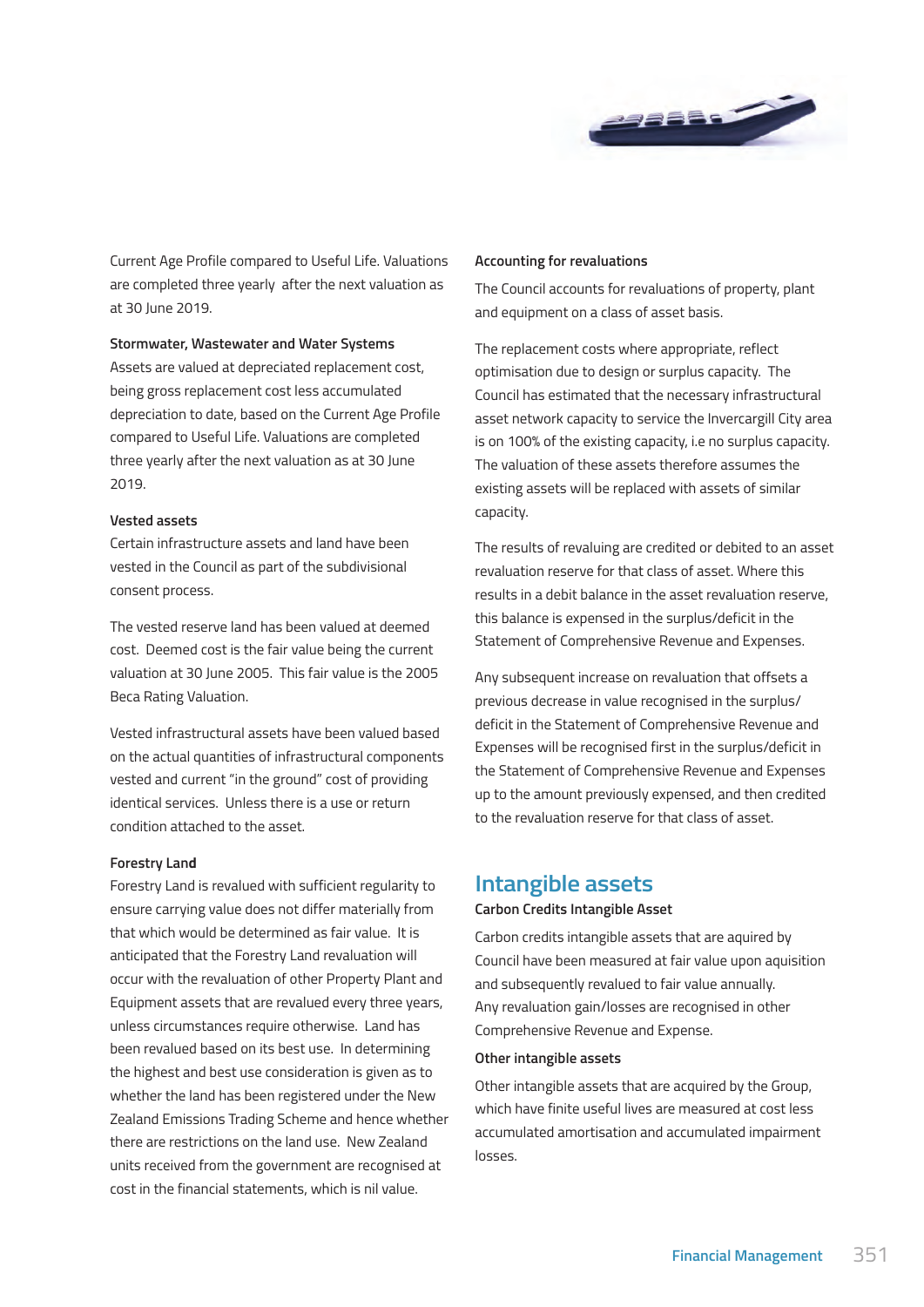Amortisation is charged to the surplus/deficit in the surplus/deficit in the Statement of Comprehensive Revenue and Expenses on a straight-line basis over the estimated useful economic lives of the intangible assets. The amortisation rates for the current period are as follows: Software 12.5-48% Straight Line/Diminishing Value

### **Forestry assets**

Forestry assets are independently revalued annually at fair value less estimated point of sale costs. Fair value is determined based on the present value of expected net cash flows discounted at a current market determined pre-tax rate.

Gains or losses arising on initial recognition of biological assets at fair value less estimated point of sale costs and from a change in fair value less estimated point of sale costs are recognised in the surplus/deficit in the Statement of Comprehensive Revenue and Expenses.

The costs to maintain the forestry assets are included in the surplus/deficit in the Statement of Comprehensive Revenue and Expenses.

### **Investment property**

Properties leased to third parties under operating leases are classified as investment property unless the property is held to meet service delivery objectives, rather than to earn rentals or for capital appreciation.

Investment property is measured initially at its cost, including transaction costs.

After initial recognition, the Council measures all investment property at fair value as determined annually by an independent valuer.

Gains or losses arising from a change in the fair value of investment property are recognised in the surplus/ deficit in the Statement of Comprehensive Revenue and Expenses.

# **Impairment of non-financial assets**

Non-financial assets that have an indefinite useful life are not subject to amortisation and are tested annually for impairment. Assets that have a finite useful life are reviewed for impairment whenever events or changes in circumstances indicate that the carrying amount may not be recoverable. An impairment loss is recognised for the amount by which the asset's carrying amount exceeds its recoverable amount. The recoverable amount is the higher of an asset's fair value less costs to sell and value in use.

Value in use is depreciated replacement cost for an asset where the future economic benefits or service potential of the asset are not primarily dependent on the assets ability to generate net cash inflows and where the entity would, if deprived of the asset, replace its remaining future economic benefits or service potential.

The value in use for cash-generating assets is the present value of expected future cash flows.

If an asset's carrying amount exceeds its recoverable amount the asset is impaired and the carrying amount is written down to the recoverable amount. For revalued assets the impairment loss is recognised against the revaluation reserve for that class of asset. Where that results in a debit balance in the revaluation reserve, the balance is recognised in the surplus/deficit in the Statement of Comprehensive Revenue and Expenses.

For assets not carried at a revalued amount, the total impairment loss is recognised in the surplus/deficit in the Statement of Comprehensive Revenue and Expenses.

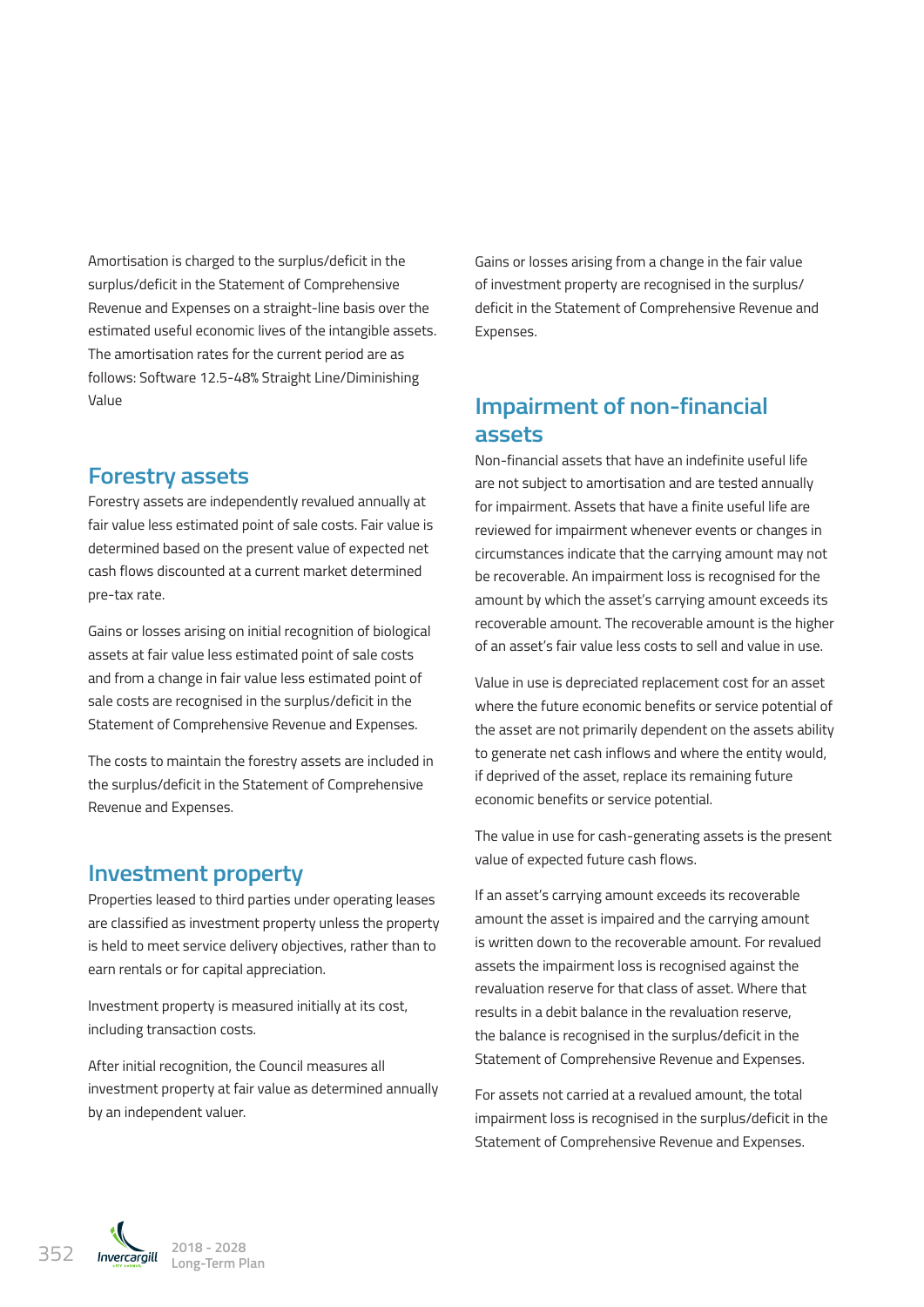

The reversal of an impairment loss on a revalued asset is credited to the revaluation reserve.

However, to the extent that an impairment loss for that class of asset was previously recognised in the Statement of Comprehensive Revenue and Expenses, a reversal of the impairment loss is also recognised in the surplus/ deficit in the Statement of Comprehensive Revenue and Expenses.

For assets not carried at a revalued amount (other than goodwill) the reversal of an impairment loss is recognised in the surplus/deficit in the Statement of Comprehensive Revenue and Expenses.

## **Employee benefits**

#### **Short-term benefits**

Employee benefits that the Council expects to be settled within 12 months of balance date are measured at nominal values based on accrued entitlements at current rates of pay.

These include salaries and wages accrued up to balance date, annual leave earned to, but not yet taken at balance date, retiring and long service leave entitlements expected to be settled within 12 months, and sick leave.

#### **Long-term benefits**

The Council's net obligation in respect of long-term employee benefits other than pension plans is the amount of future benefit that employees have earned in return for their service in the current and prior periods; that benefit is discounted to determine its present value. The discount rate is the yield at the reporting date on AA credit-rated bonds that have maturity dates approximating the terms of the Council's obligations. The calculation is performed using the projected unit credit method. Any actuarial gains or losses are recognised in the surplus/deficit in the Statement of Comprehensive Revenue and Expenses in the period in which they arise.

#### **Superannuation schemes**

Defined contribution schemes:

Obligations for contributions to defined contribution superannuation schemes are recognised as an expense in the Statement of Comprehensive Revenue and Expenses as incurred.

Insufficient information is available to use defined benefit accounting, as it is not possible to determine from the terms of the scheme, the extent to which the surplus/ deficit will affect future contributions by individual employers, as there is no prescribed basis for allocation. The scheme is therefore accounted for as a defined contribution scheme.

### **Provisions**

The Council recognises a provision for future expenditure of uncertain amount or timing when there is a present obligation (either legal or constructive) as a result of a past event, it is probable that expenditures will be required to settle the obligation and a reliable estimate can be made of the amount of the obligation. Provisions are not recognised for future operating losses.

Provisions are measured at the present value of the expenditures expected to be required to settle the obligation using a pre-tax discount rate that reflects current market assessments of the time value of money and the risks specific to the obligation. The increase in the provision due to the passage of time is recognised as an interest expense.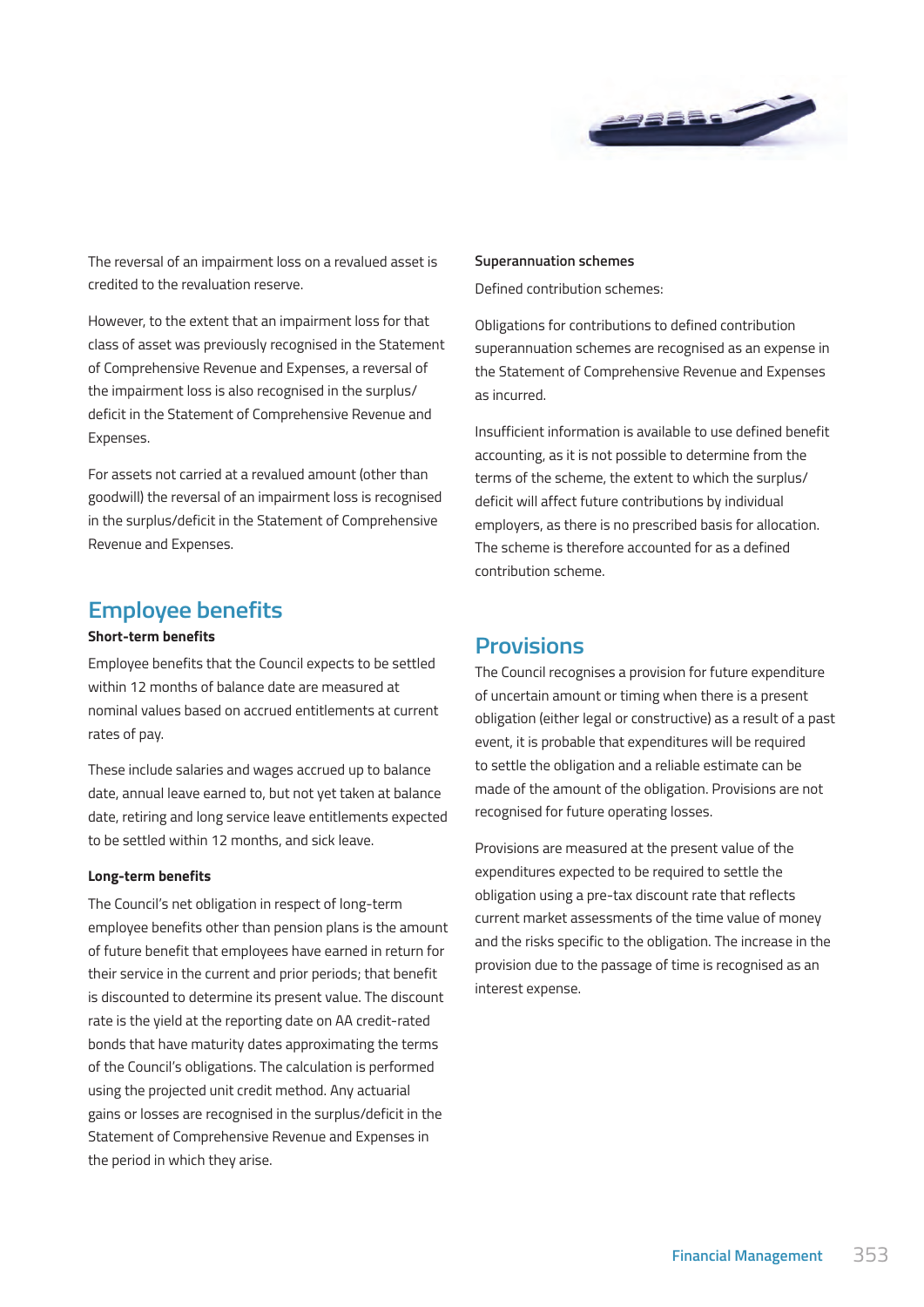# **Landfill post closure costs**

The Council has a legal obligation under the Resource Consent to provide ongoing maintenance and monitoring services at the landfill site after closure. A provision for post closure costs is recognised as a liability when the obligation for post closure arises.

The provision is measured based on the present value of future cash flows expected to be incurred, taking into account future events including new legal requirements and known improvements in technology. The provision includes all costs associated with landfill post closure. The discount rate applied is 7% which represents the risk free discount rate.

## **Equity**

Equity is the community's interest in the Council and is measured as the difference between total assets and total liabilities. Equity is disaggregated and classified into a number of reserves.

The components of equity are:

- **•** Retained earnings
- **•** Council reserves (includes sinking funds, special reserves and endowment reserves)
- **•** Fair value and hedging reserves
- **•** Asset revaluation reserves

# **Goods and services tax (GST)**

All items in the financial statements are stated exclusive of GST, except for receivables and payables, which are stated on a GST inclusive basis. Where GST is not recoverable as input tax then it is recognised as part of the related asset or expense.

The net amount of GST recoverable from, or payable to, the Inland Revenue Department (IRD) is included as part of receivables or payables in the Statement of Financial Position.

The net GST paid to, or received from the IRD, including the GST relating to investing and financing activities, is classified as an operating cash flow in the Statement of Cash Flows.

Commitments and contingencies are disclosed exclusive of GST.

# **Cost allocation**

The Council has derived the cost of service for each significant activity of the Council using the cost allocation system outlined below.

Direct costs are those costs directly attributable to a significant activity. Indirect costs are those costs, which cannot be identified in an economically feasible manner, with a specific significant activity.

Direct costs are charged directly to significant activities. Indirect costs are charged to significant activities using appropriate cost drivers such as actual usage, staff numbers and floor area.

# **Critical accounting estimates and assumptions**

In preparing these financial statements Invercargill City Council has made estimates and assumptions concerning the future.

These estimates and assumptions may differ from the subsequent actual results. Estimates and assumptions are continually evaluated and are based on historical experience and other factors, including expectations or future events that are believed to be reasonable under the circumstances. The estimates and assumptions that have a significant risk of causing a material adjustment to the

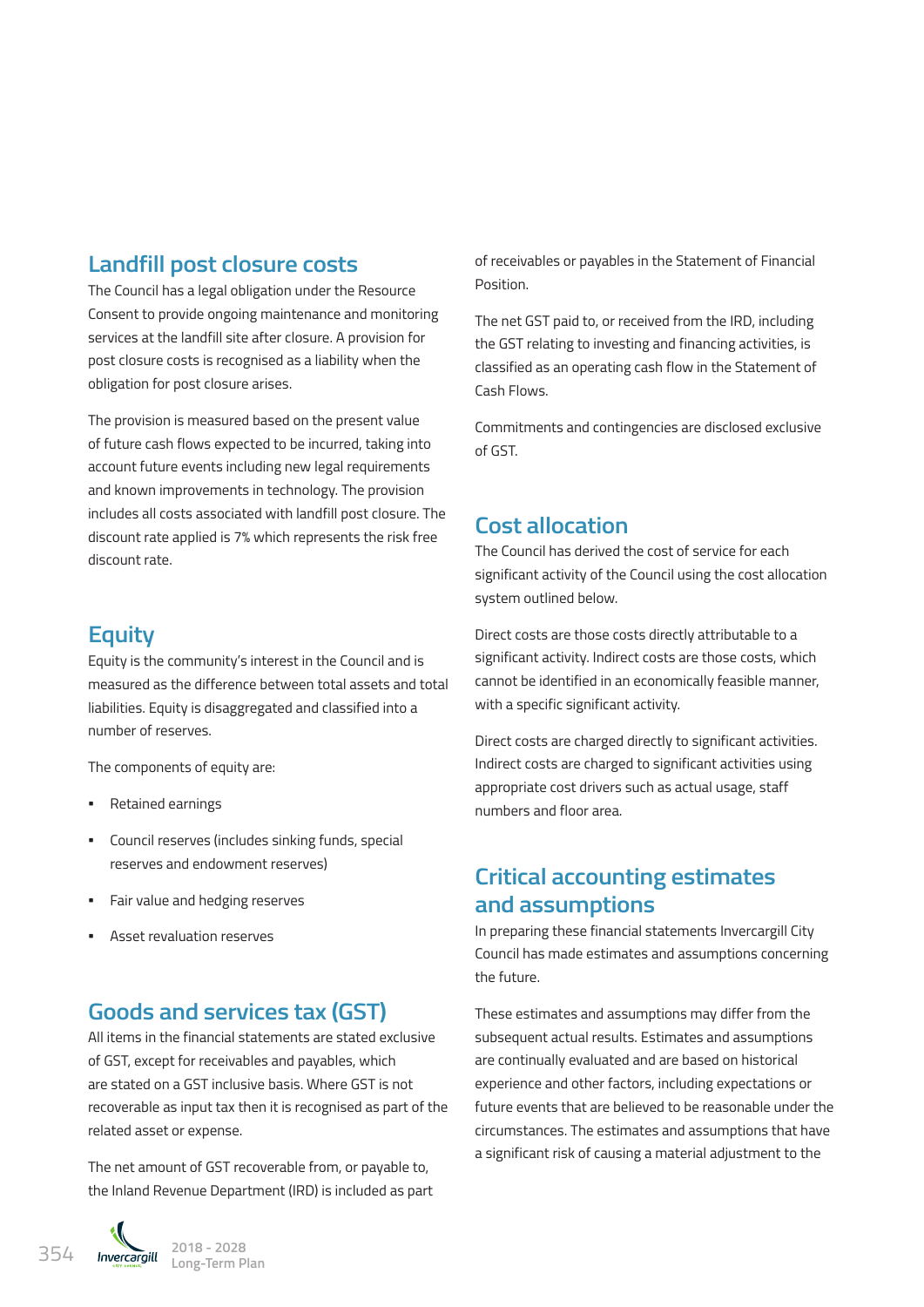

carrying amounts of assets and liabilities within the next financial year are discussed below:

#### **Classification of non-financial assets as cash-generating assets or non-cash-generating assets**

For the purpose of assessing impairment indicators and impairment testing, Council classifies nonfinancial assets as either cash-generating or noncash- generating assets. Council classifies a nonfinancial asset if the primary objective of the asset is to generate a commercial return. All other assets are classified as non-cash-generating assets.

All property, plant and equipment and intangible assets (excluding goodwill) held by Council are classified as non-cash-generating assets, except for rental properties that are earning a market rental. This includes assets that generate fee revenue or other cash flows for Council as these cash flows are generally not sufficient to represent commercial return on the assets.

All property, plant and equipment held by Invercargill City Holdings Limited are classified as cash-generating assets as it is a for-profit entity and the primary objective of its assets is to generate commercial return.

#### **Properties**

Invercargill City Council owns a number of properties, which are maintained primarily to provide housing to pensioners. The receipt of market-based rental from these properties is incidental to holding these properties. These properties are held for service delivery objectives as part of Invercargill City Council's social housing policy. These properties are accounted for as property, plant and equipment.

#### **Infrastructural Assets**

There are a number of assumptions and estimates used when performing DRC valuations over infrastructural assets. These include:

- The physical deterioration and condition of an asset, for example the Council could be carrying an asset at an amount that does not reflect its actual condition. This is particularly so for those assets, which are not visible, for example stormwater, wastewater and water supply pipes that are underground. This risk is minimised by Council performing a combination of physical inspections and condition modelling assessments of underground assets;
- Estimating any obsolescence or surplus capacity of an asset; and
- Estimates are made when determining the remaining useful lives over which the asset will be depreciated. These estimates can be impacted by the local conditions, for example weather patterns and traffic growth. If useful lives do not reflect the actual consumption of the benefits of the asset, then Invercargill City Council could be over or under estimating the annual deprecation charge recognised as an expense in the Statement of Comprehensive Revenue and Expense. To minimise this risk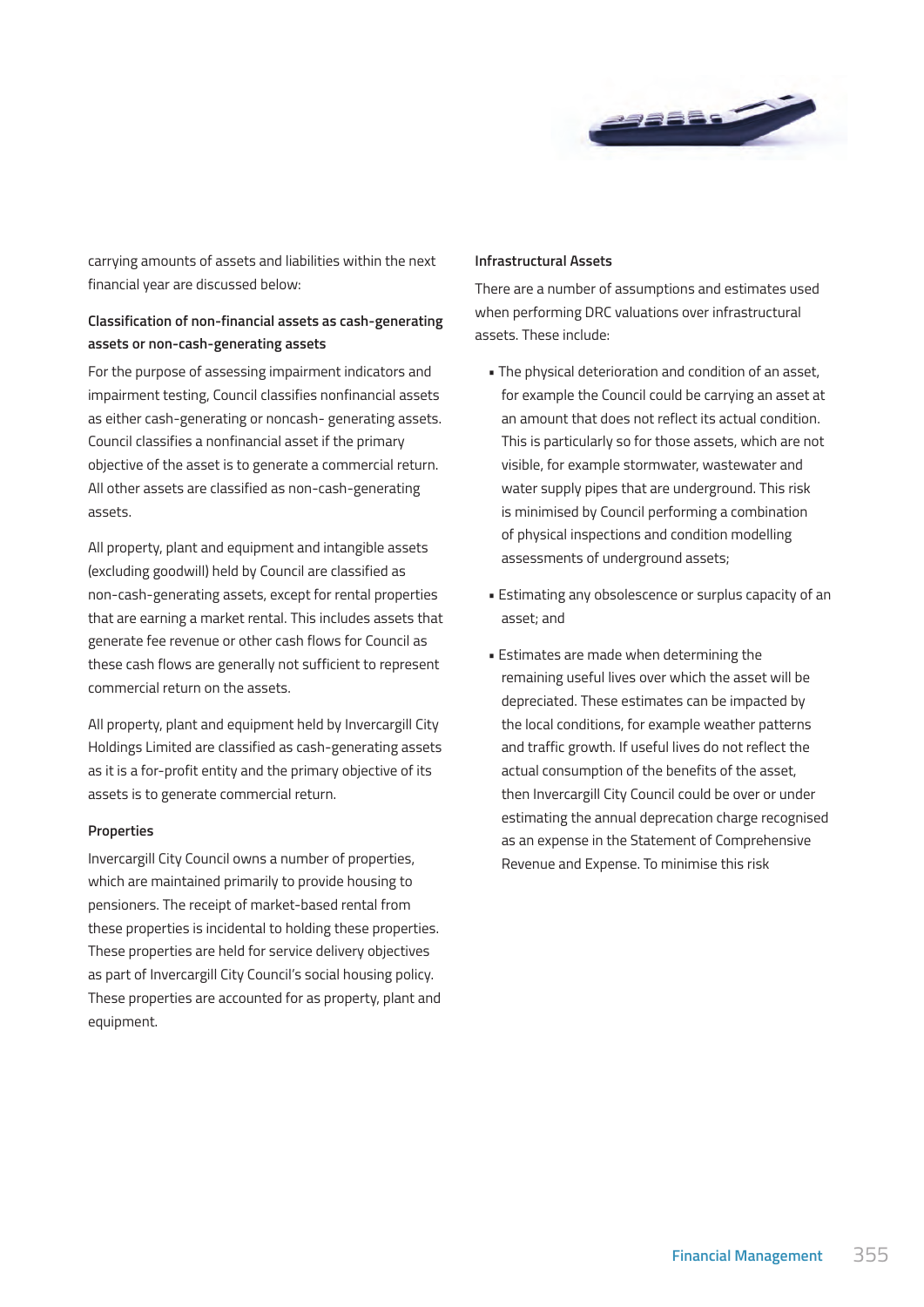Invercargill City Council's infrastructural asset useful lives have been determined with reference to the NZ Infrastructural Asset Valuation and Depreciation Guidelines published by the National Asset Management Steering Group, and have been adjusted for local conditions based on past experience. Asset inspections, deterioration and condition modelling are also carried out regularly as part of the Invercargill City Council's asset management planning activities, which gives Invercargill City Council further assurance over its useful life estimates. Experienced independent valuers review the Council's infrastructural asset revaluations.

• As a result of rounding there maybe slight discrepancies in subtotals and the financial statement in section 5 and funding impact statements.

# **Prospective financial information**

The financial information contained within this document is prospective financial information in terms of accounting standard FRS42 and complies with the standard. The purpose for which it has been prepared is to enable ratepayers, residents and any other interest parties to obtain information about the expected future financial performance, position and cash flow of the Invercargill City Council. The actual result achieved for any particular financial year is also likely to vary from the information presented and may vary materially depending on the circumstances that arise during the period. Estimates and judgements are continually evaluated and are based on historical experience and other factors, including expectation of future events that are believed to be reasonable under the circumstances.

# **Changes in accounting policies**

There have been no changes in accounting policies during the period. All accounting policies have been consistently applied throughout the period covered by these financial statements.

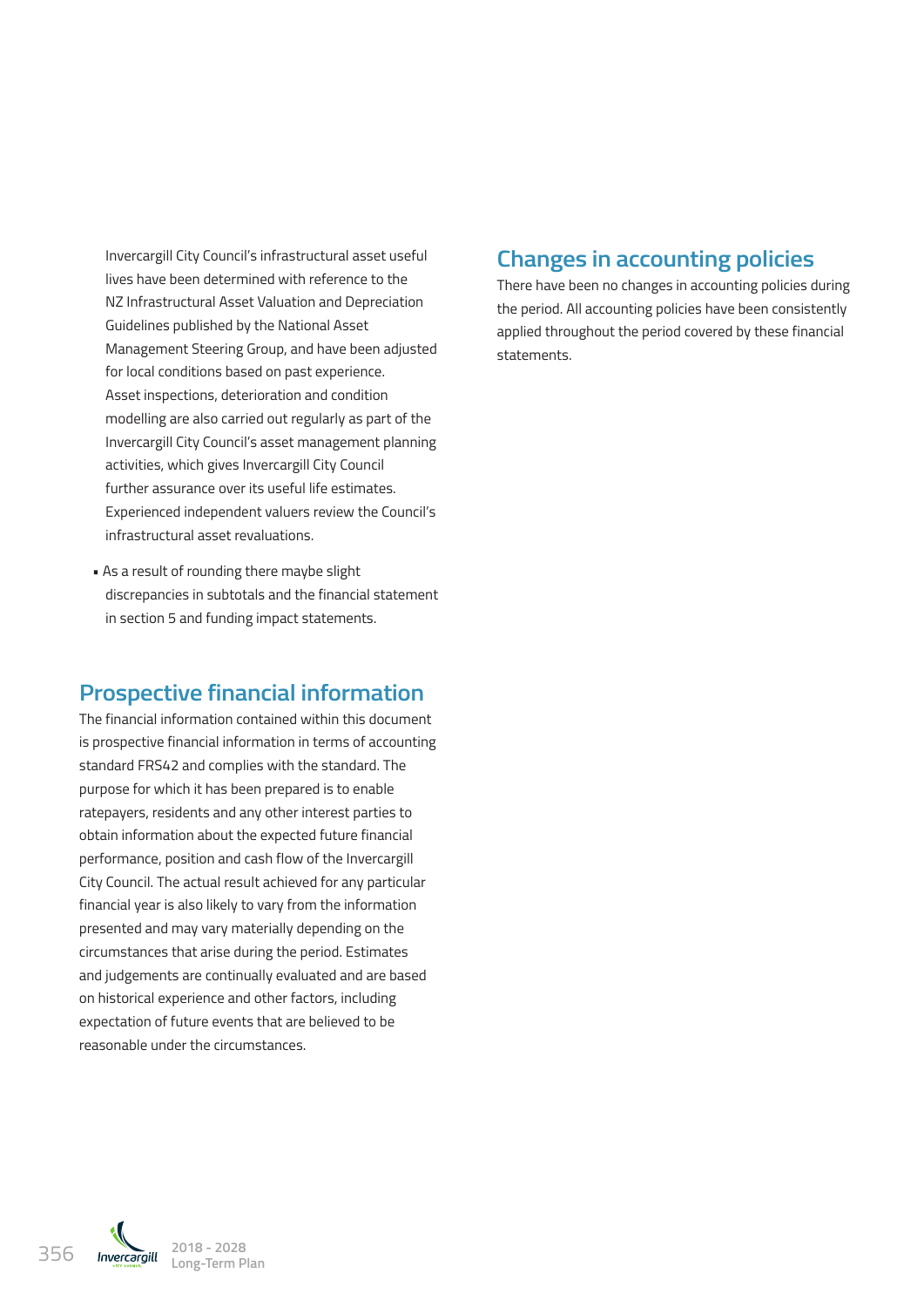